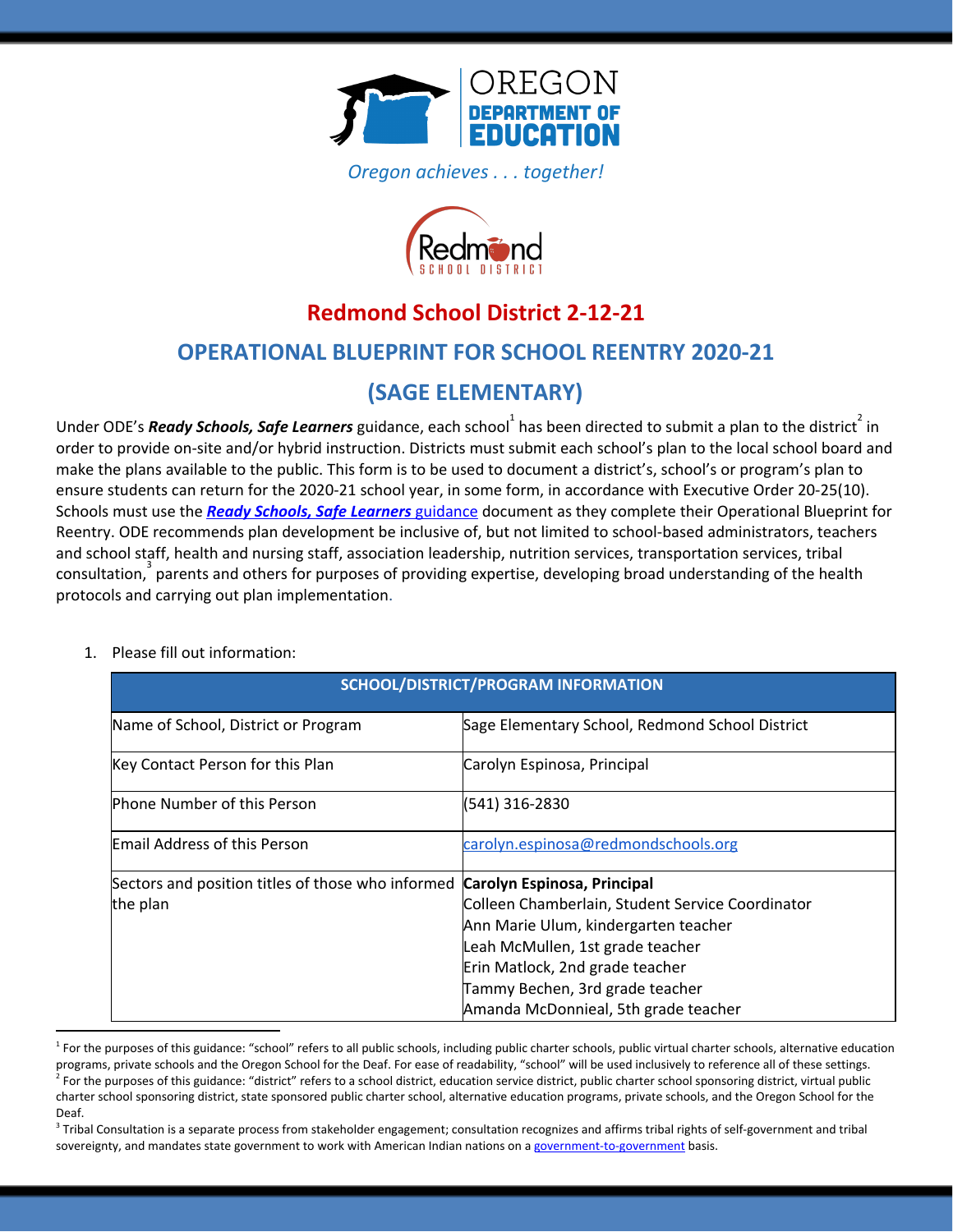|                                              | Kelly Longoria, Title I Specialist                     |
|----------------------------------------------|--------------------------------------------------------|
|                                              | Julie Hawthorner, Special Ed. teacher                  |
|                                              | Faith Seals, Counselor                                 |
|                                              |                                                        |
|                                              | <b>District Level Dept. Leads:</b>                     |
|                                              | Charan Cline, Superintendent                           |
|                                              | Linda Seeberg, Executive Director of Academic Programs |
|                                              | Tony Pupo, Executive Director of Operations            |
|                                              | Karen Jordan, Executive Director of Student Services   |
|                                              | Tracie Renwick, Director of Human Resources            |
|                                              | Chris Morton, Director of School Improvement           |
|                                              | Mike Nye, Asst. Director of Instructional Technology   |
|                                              | Lance McMurphy, Nutrition Services Director            |
|                                              | Kathy Steinert, Director of Fiscal Services            |
|                                              | Tami Nakamura, Director of Student Support             |
|                                              | Kim Kirk, BSN RN, School Nurse                         |
| Local public health office(s) or officers(s) | Heather Kaisner, MS                                    |
|                                              | Public Health Manager                                  |
|                                              | <b>Deschutes County Health Services</b>                |
|                                              | (541) 617-4705                                         |
|                                              | Heather.Kaisner@deschutes.org                          |
|                                              | Communicable Disease Line: 541-322-7418                |
|                                              | https://www.oregon.gov/oha/PH/PROVIDERPARTNERRESOU     |
|                                              | RCES/LOCALHEALTHDEPARTMENTRESOURCES/Documents/D        |
|                                              | eschutes.pdf                                           |
| Name of person Designated to Establish,      | Carolyn Espinosa, Principal                            |
| Implement and Enforce Physical Distancing    |                                                        |
| Requirements                                 |                                                        |
|                                              |                                                        |
| Intended Effective Dates for this Plan       | September 2020                                         |
| <b>ESD Region</b>                            | High Desert ESD                                        |

2. Please list efforts you have made to engage your community (public health information sharing, taking feedback on planning, etc.) in preparing for school in 2020-21. Include information on engagement with communities often underserved and marginalized and those communities disproportionately impacted by COVID-19.

We are using a combination of surveys and live virtual meetings to gather input from parents and staff that is used to help shape our planning for reentry. Our Community Liaisons reach out personally to each of our Spanish-speaking families to provide support for their participation in the surveys. We also have a Ready Schools Steering Team Mtg. which includes both staff and community representation. We meet virtually with this team every other week to provide planning updates, gather feedback and answer questions.

In considering plans for K-5 students, our district has prioritized a full return for all students once we shift to onsite learning. At the heart of this decision, we are strongly considering the needs of our students in focal groups (Students with IEPs, English Language Learners, students experiencing homelessness), who are disproportionately impacted by the time away of onsite instruction.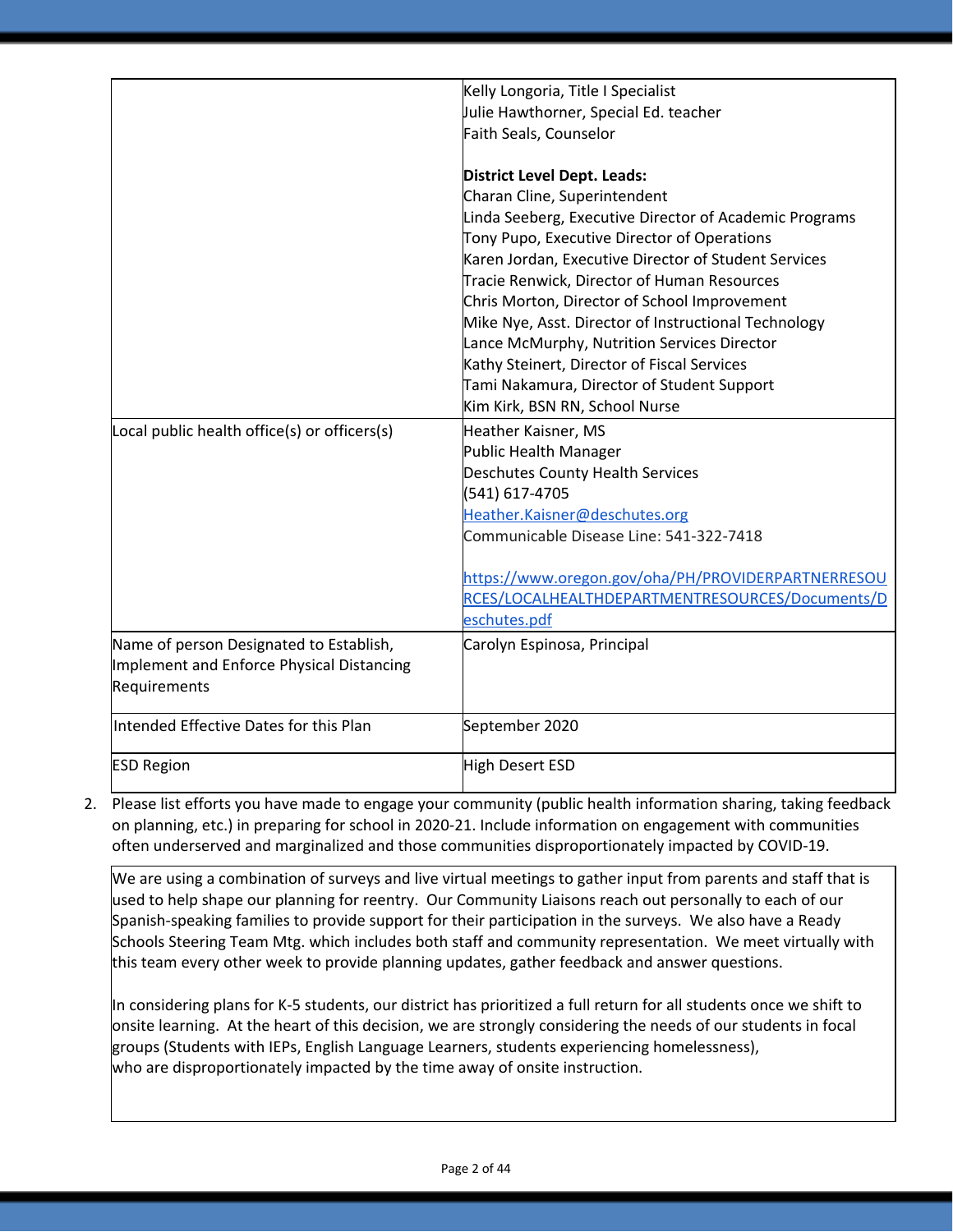Sage Elementary School administration and leadership team will review the information and data collected from the district community/parent surveys. We will communicate with the underserved, marginalized, and disproportionately families to meet their needs. Sage's FAN advocate, school nurse, counselors, special ed. department, office staff, as well as teachers we will continue to communicate with our at risk students and families on an on-going basis. We will meet regularly to identify new or ongoing needs. As a team we will develop a plan to support the family and/or students in need.

3. Indicate which instructional model will be used. *Select One:*

☒**On-Site Learning** ☒**Hybrid Learning** ▢ **Comprehensive Distance Learning**

- 4. If you selected Comprehensive Distance Learning, you only have to fill out the green portion of the Operational Blueprint for Reentry (i.e., page 2 in the initial template).
- 5. If you selected On-Site Learning or Hybrid Learning, you have to fill out the blue portion of the Operational Blueprint for Reentry (i.e., pages 3-15 in the initial template) and [submit](https://app.smartsheet.com/b/form/a4dedb5185d94966b1dffc75e4874c8a) online. [\(https://app.smartsheet.com/b/form/a4dedb5185d94966b1dffc75e4874c8a\)](https://app.smartsheet.com/b/form/a4dedb5185d94966b1dffc75e4874c8a) by August 15, 2020 or prior to the beginning of the 2020-21 school year.

\* **Note:** Private schools are required to comply with only sections 1-3 of the *Ready Schools, Safe Learners* guidance.

#### **REQUIREMENTS FOR COMPREHENSIVE DISTANCE LEARNING OPERATIONAL BLUEPRINT**

This section must be completed by any school that is seeking to provide instruction through Comprehensive Distance *Learning.*

#### *Schools providing On-Site or Hybrid Instructional Models do not need to complete this section.*

Describe why you are selecting Comprehensive Distance Learning as the school's Instructional Model for the effective **dates of this plan.**

NOTE: Our initial plan for K-5 reentry was for on-site/hybrid learning. Due to not meeting the metrics in place at the start of the school year (see below), we began the school year in a Comprehensive Distance Learning model. In the case that Deschutes County might meet the metrics for three weeks in a row, we plan to pivot to on-site instruction. *Therefore we need to be prepared for both models. This blueprint reflects that.*

**[Complete after June 30, 2020 when Comprehensive Distance Learning Guidance is released by ODE.] Describe how your school's model aligns to the Comprehensive Distance Learning Guidance.**

Redmond's Comprehensive Distance Learning (CDL) model will be distinctively different than what was offered in the Spring. Redmond School District Comprehensive Distance Learning model:

- Using *Canvas* Learning Management System, students will log into one single portal for their daily coursework and communication with teachers, providing predictable schedules and routines.
- Redmond School District teachers will teach courses with graded assignments and course grades. Progress will be monitored and feedback provided.
- Attendance for students will be taken daily.
- Redmond School District teachers will use a standards-based comprehensive curriculum by Florida Virtual School, which is specifically designed for online learning. RSD teachers will use this curriculum for both on-site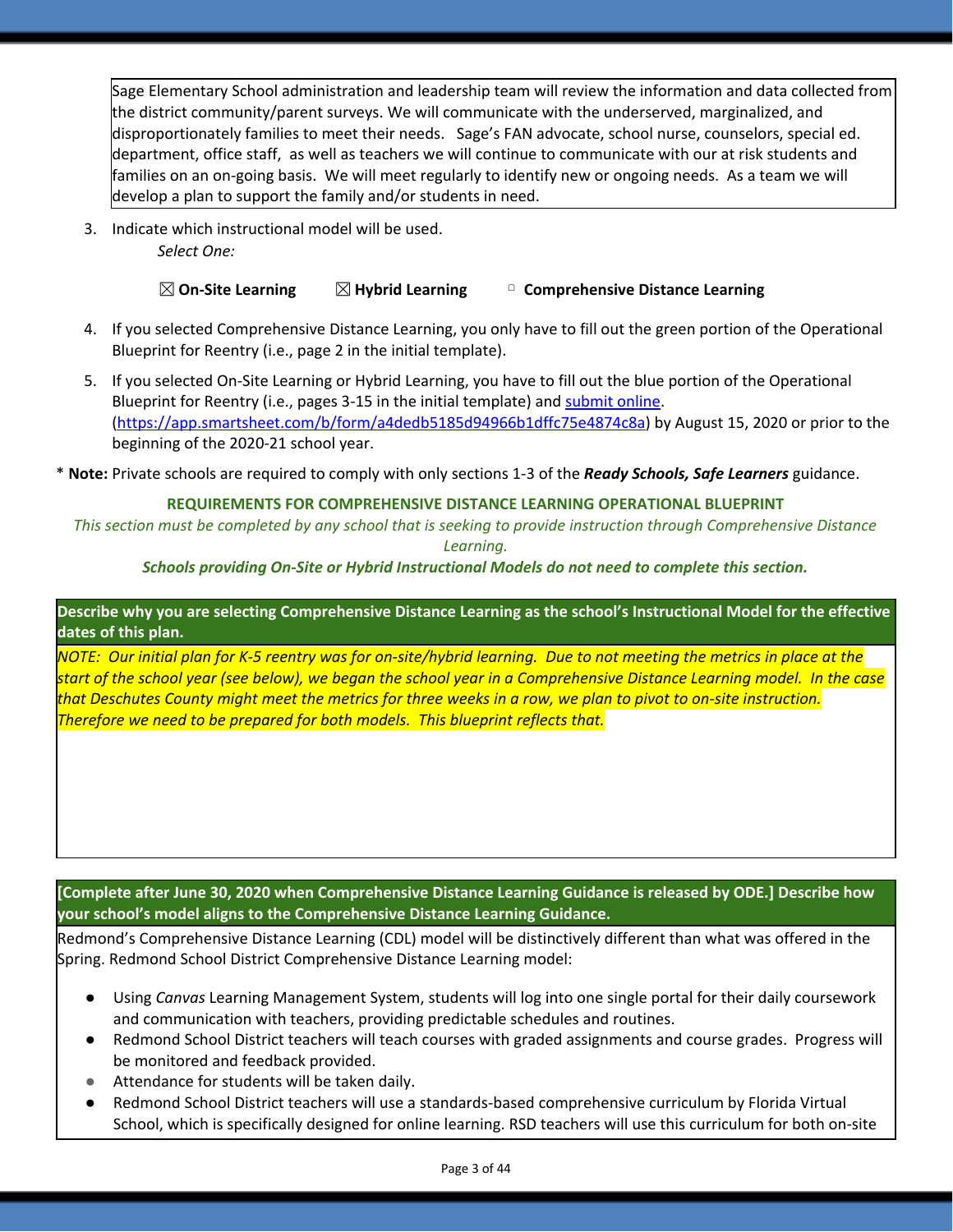and online learning to ensure consistency when students transition back to the classroom. Teachers also have the ability to customize the curriculum based on their students' needs.

- Daily instruction from the teacher (live or recorded) will keep students strongly connected to teachers and classmates.
- Students will also have opportunities to get individual support from their teachers as needed.
- Clarity will be provided around attendance and participation.
- Greater family engagement and partnership.

If you are interested in learning more about Canvas, you can watch these helpful videos:

- Canvas parent overview video: <https://youtu.be/t-5sWZODhY8>
- Canvas overview video: <https://youtu.be/7tdrDiVSyLA>

The district will also provide services for students on IEPs and those with 504 plans. These individualized supports will be integrated into the Comprehensive Distance Learning model. The Oregon Department of Education will release guidance for Special Education on August 11th, with specific information regarding students on IEPs. Special Education teachers and staff members will reach out to families as we get closer to the beginning of school to provide individualized support.

Families and students who choose to participate in our **Full-Time Online** as a more permanent or long-term option will use the same Canvas platform and Florida Virtual School curriculum as well. These students will continue learning online regardless of state metrics and the status of in-person instruction. This program is also taught by Redmond School District teachers and uses the same resources, but will be online for the entire school year.

Describe the school's plan, including the anticipated timeline, for returning to Hybrid Learning or On-Site Learning **consistent with the** *Ready Schools, Safe Learners* **guidance.**

With the updated Jan. 19th metrics and the change to "advisory" status, the decision was made to return all Redmond schools to on-site learning the week of Feb. 22, 2021. The routines and structures lined out below will guide the work to keep students and staff safe.

The remainder of this operational blueprint is not applicable to schools operating a Comprehensive Distance Learning *Model.*

#### **ESSENTIAL REQUIREMENTS FOR HYBRID / ON-SITE OPERATIONAL BLUEPRINT**

This section must be completed by any school that is providing instruction through On-Site or Hybrid Instructional *Models.*

*Schools providing Comprehensive Distance Learning Instructional Models do not need to complete this section.*



**1. Public Health Protocols**

Page 4 of 44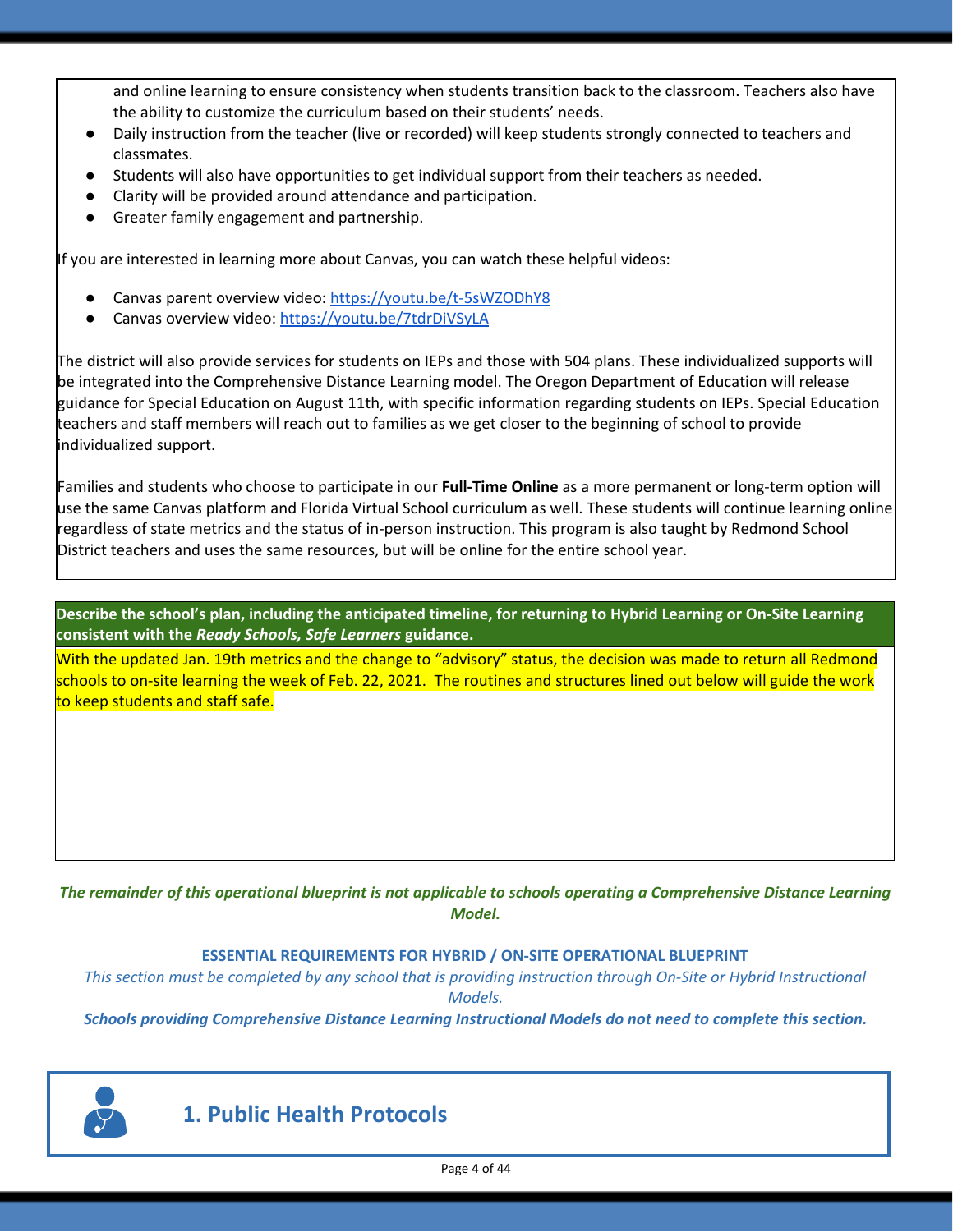| <b>OHA/ODE Requirements</b>                                                                            | <b>Hybrid/Onsite Plan</b>                         |
|--------------------------------------------------------------------------------------------------------|---------------------------------------------------|
| $\boxtimes$ Conduct a risk assessment as required by OSHA                                              | Redmond School District Communicable Disease Plan |
| administrative rule OAR 437-001-0744(3)(g).                                                            | Oregon School Nurse's COVID-19 Toolkit            |
| OSHA has developed a risk assessment template.                                                         |                                                   |
|                                                                                                        |                                                   |
| $\boxtimes$ Implement measures to limit the spreads of                                                 |                                                   |
| COVID-19 within the school setting.                                                                    |                                                   |
|                                                                                                        |                                                   |
| $\boxtimes$ Update written Communicable Disease Management                                             |                                                   |
| Plan to specifically address the prevention of the spread                                              |                                                   |
| of COVID-19. Examples are located in the Oregon School                                                 |                                                   |
| Nurses Association (OSNA) COVID-19 Toolkit.                                                            |                                                   |
| Review OSHA requirements for infection control                                                         |                                                   |
| plan to ensure that all required elements are                                                          |                                                   |
| covered by your communicable disease                                                                   |                                                   |
| management plan, including making the plan                                                             |                                                   |
| available to employees at their workplace.                                                             |                                                   |
| Requirements are listed in OSHA administrative                                                         |                                                   |
| rule OAR 437-001-0744(3)(h).                                                                           |                                                   |
| OSHA has developed a sample infection control                                                          |                                                   |
| plan.                                                                                                  |                                                   |
| $\boxtimes$ Designate a single point-person at each school to                                          |                                                   |
| establish, implement, support and enforce all RSSL                                                     |                                                   |
| health and safety protocols, including face coverings and                                              |                                                   |
| physical distancing requirements, consistent with the                                                  |                                                   |
| Ready Schools, Safe Learners guidance and other<br>guidance from OHA. This role should be known to all |                                                   |
| staff in the building with consistent ways for licensed                                                |                                                   |
| and classified staff to access and voice concerns or                                                   |                                                   |
| needs.                                                                                                 |                                                   |
|                                                                                                        |                                                   |
| $\boxtimes$ Create a simple process that allows for named and                                          |                                                   |
| anonymous sharing of concerns that can be reviewed on                                                  |                                                   |
| a daily and weekly basis by the designated RSSL building                                               |                                                   |
| point-person. Example: Anonymous survey form or                                                        |                                                   |
| suggestion box where at least weekly submissions and                                                   |                                                   |
| resolutions are shared in some format.                                                                 |                                                   |
|                                                                                                        |                                                   |
| $\boxtimes$ Include names of the LPHA staff, school nurses, and                                        |                                                   |
| other medical experts who provided support and<br>resources to the district/school policies and plans. |                                                   |
| Review relevant local, state, and national evidence to                                                 |                                                   |
| inform plan.                                                                                           |                                                   |
|                                                                                                        |                                                   |
| $\boxtimes$ Process and procedures established to train all staff in                                   |                                                   |
| sections 1 - 3 of the Ready Schools, Safe Learners                                                     |                                                   |
|                                                                                                        |                                                   |

#### **1a. COMMUNICABLE DISEASE MANAGEMENT PLAN FOR COVID-19**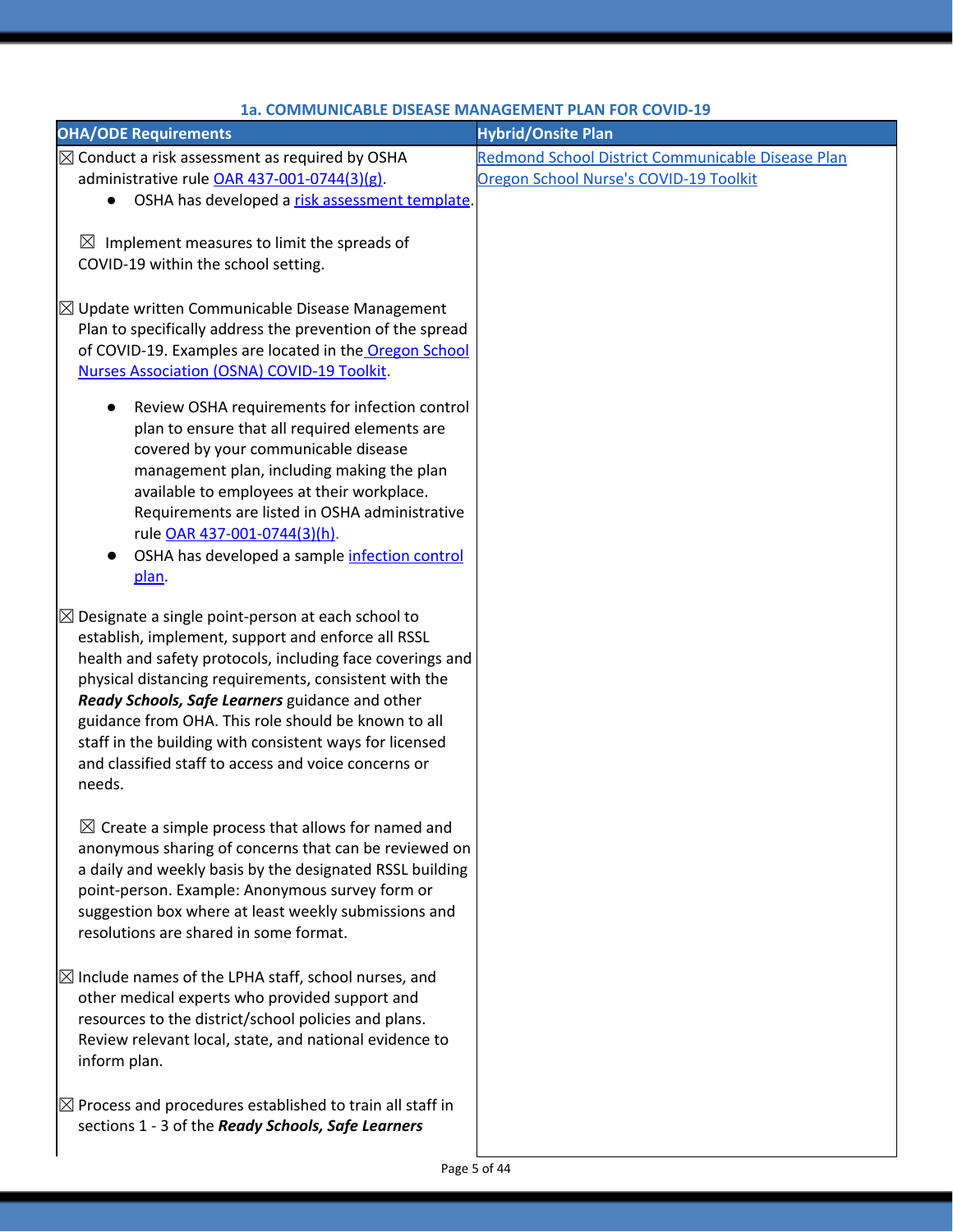| guidance. Consider conducting the training virtually, or,<br>if in-person, ensure physical distancing is maintained.<br>$\boxtimes$ Protocol to notify the local public health authority (LPHA<br>Directory by County) of any confirmed COVID-19 cases<br>among students or staff.                                                                                                                                                                                                                                                                                                                                                                                    |                                                                                                                                                                                     |
|-----------------------------------------------------------------------------------------------------------------------------------------------------------------------------------------------------------------------------------------------------------------------------------------------------------------------------------------------------------------------------------------------------------------------------------------------------------------------------------------------------------------------------------------------------------------------------------------------------------------------------------------------------------------------|-------------------------------------------------------------------------------------------------------------------------------------------------------------------------------------|
| $\boxtimes$ Plans for systematic disinfection of classrooms, offices,<br>bathrooms and activity areas.                                                                                                                                                                                                                                                                                                                                                                                                                                                                                                                                                                |                                                                                                                                                                                     |
| $\boxtimes$ Process to report to the LPHA any cluster of any illness<br>among staff or students.                                                                                                                                                                                                                                                                                                                                                                                                                                                                                                                                                                      |                                                                                                                                                                                     |
| $\boxtimes$ Protocol to cooperate with the LPHA recommendations<br>and provide all logs and information in a timely manner.                                                                                                                                                                                                                                                                                                                                                                                                                                                                                                                                           |                                                                                                                                                                                     |
| $\boxtimes$ Protocol for screening students and staff for symptoms<br>(see section 1f of the Ready Schools, Safe Learners<br>guidance).                                                                                                                                                                                                                                                                                                                                                                                                                                                                                                                               | All itinerants and all district staff who move between                                                                                                                              |
| $\boxtimes$ Protocol to isolate any ill or exposed persons from<br>physical contact with others.                                                                                                                                                                                                                                                                                                                                                                                                                                                                                                                                                                      | buildings will complete either the RSD Contact Tracing Form<br>or they sign the log form at the main building entrance.<br>The completed log forms are kept in the main office with |
| $\boxtimes$ Protocol for communicating potential COVID-19 cases to<br>the school community and other stakeholders (see<br>section 1e of the Ready Schools, Safe Learners<br>guidance).                                                                                                                                                                                                                                                                                                                                                                                                                                                                                | our other sign in/out forms for that school year.                                                                                                                                   |
| $\boxtimes$ Create a system for maintaining daily logs for each<br>student/cohort for the purposes of contact tracing. This<br>system needs to be made in consultation with a<br>school/district nurse or an LPHA official.<br>If a student(s) is part of a stable cohort (a group<br>of students that are consistently in contact with<br>each other or in multiple cohort groups) that<br>conform to the requirements of cohorting (see<br>section 1d of the Ready Schools, Safe Learners<br>guidance), the daily log may be maintained for<br>the cohort.<br>If a student(s) is not part of a stable cohort, then<br>an individual student log must be maintained. |                                                                                                                                                                                     |
| $\boxtimes$ Required components of individual daily student/cohort<br>logs include:<br>Child's name<br>Drop off/pick up time<br>Parent/guardian name and emergency contact<br>information<br>All staff (including itinerant staff, substitutes,<br>and guest teachers) names and phone numbers                                                                                                                                                                                                                                                                                                                                                                        |                                                                                                                                                                                     |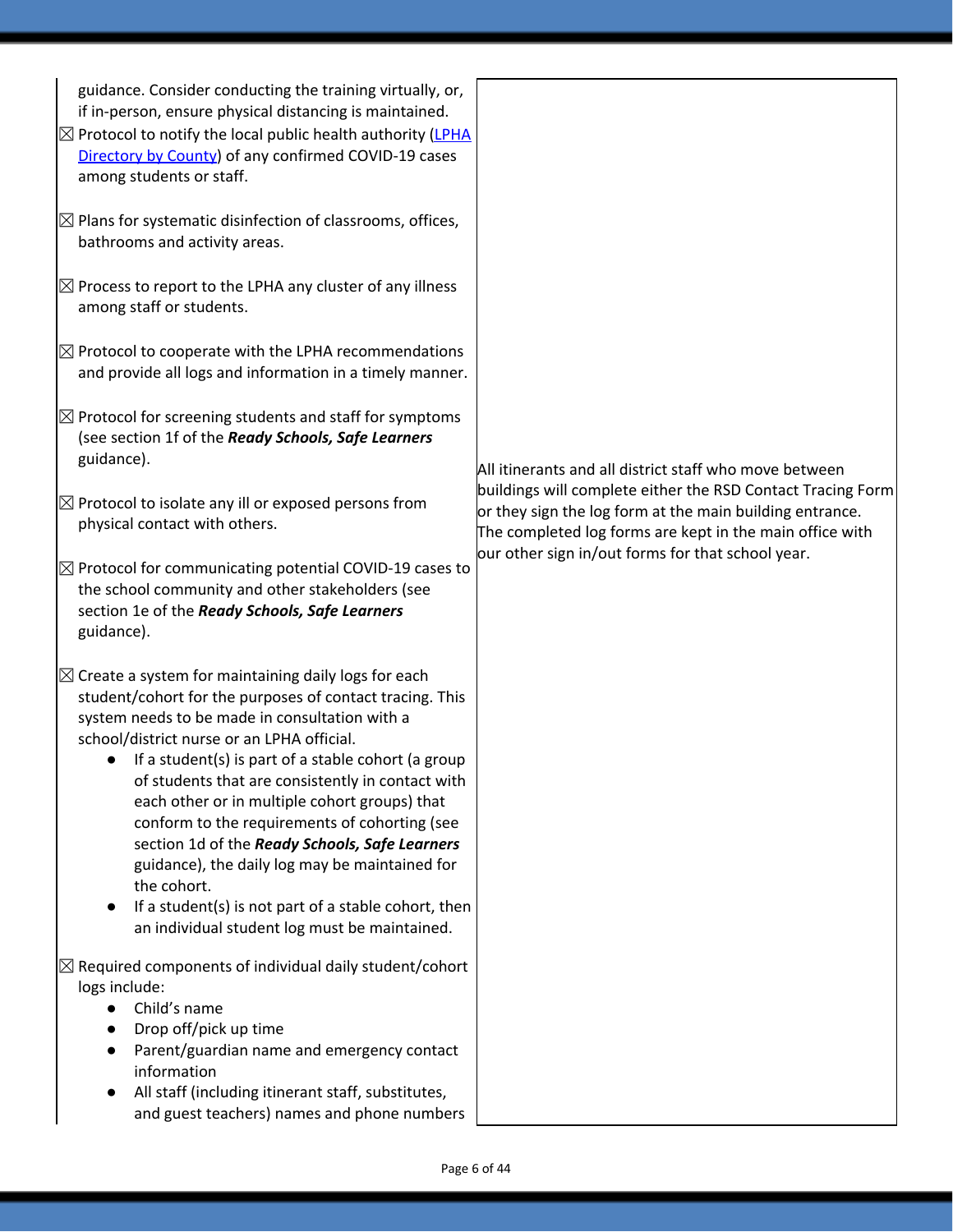who interact with a stable cohort or individual student

| stuuelit                                                                                                                                                                                                                                                                                                                                |
|-----------------------------------------------------------------------------------------------------------------------------------------------------------------------------------------------------------------------------------------------------------------------------------------------------------------------------------------|
| $\boxtimes$ Protocol to record/keep daily logs to be used for contact<br>tracing for a minimum of four weeks to assist the LPHA<br>as needed.                                                                                                                                                                                           |
| See supplemental guidance on LPHA/school<br>partnering on contact tracing.<br>Refer to OHA Policy on Sharing COVID-19<br><b>Information</b>                                                                                                                                                                                             |
| $\boxtimes$ Process to ensure that all itinerant and all district<br>staff (maintenance, administrative, delivery, nutrition,<br>and any other staff) who move between buildings keep a<br>log or calendar with a running four-week history of their<br>time in each school building and who they were in<br>contact with at each site. |
| $\boxtimes$ Process to ensure that the school reports to and consults<br>with the LPHA regarding cleaning and possible classroom<br>or program closure if anyone who has entered school is<br>diagnosed with COVID-19.                                                                                                                  |
| Designate a staff member and process to ensure that<br>$\boxtimes$<br>the school provides updated information regarding<br>current instructional models and student counts and<br>reports these data in ODE's COVID-19 Weekly School<br>Status system.                                                                                  |
| $\boxtimes$ Protocol to respond to potential outbreaks (see section<br>3 of the Ready Schools, Safe Learners guidance).                                                                                                                                                                                                                 |

#### **OHA/ODE Requirements Hybrid/Onsite Plan**  $\boxtimes$  Serve students in high-risk population(s) whether learning is happening through On-Site, Hybrid (partially On-Site and partially Comprehensive Distance Learning models), or Comprehensive Distance Learning models. District Protocols: All staff and students are given the opportunity to self-identify as vulnerable or living with a vulnerable family member. ● Student Services Dept. will reach out to families of medically fragile students with a separate survey of need ● Nurses will review and update medical protocols specific to Covid-19. **Staff** (Plan includes bus drivers, classified, and limited teachers self identifying with Human Resources): ● Redeployed staff members assigned to on-line instructional support, work tasks without in-person **Medically Fragile, Complex and Nursing-Dependent Student Requirements**  $\boxtimes$  All districts must account for students who have health conditions that require additional nursing services. Oregon law (ORS [336.201](https://www.oregonlaws.org/ors/336.201)) defines three levels of severity related to required nursing services: 1. Medically Complex: Are students who may have an unstable health condition and who may require daily professional nursing services.

### **1b. HIGH-RISK POPULATIONS**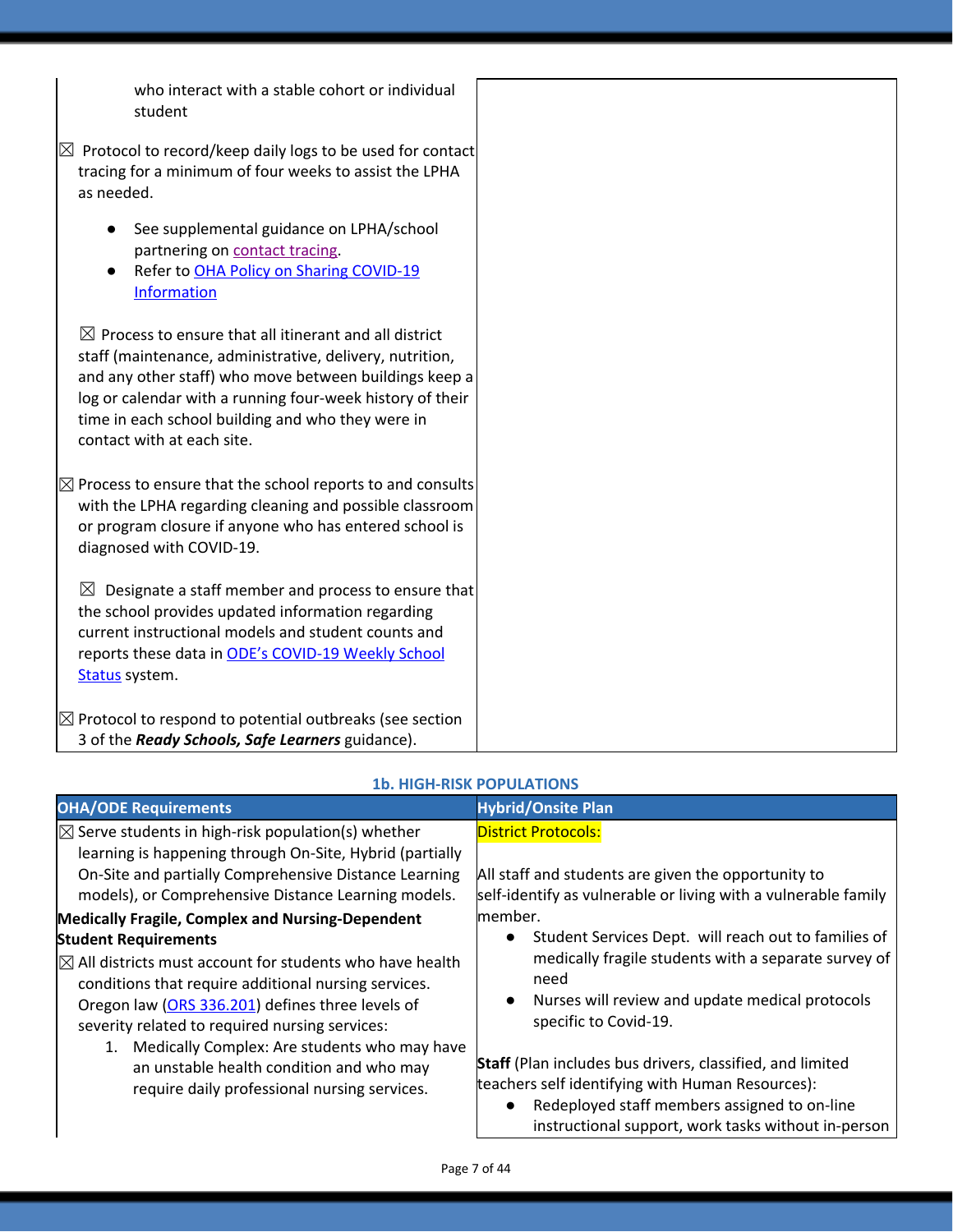- 2. Medically Fragile: Are students who may have a life-threatening health condition and who may require immediate professional nursing services.
- 3. Nursing-Dependent: Are students who have an unstable or life-threatening health condition and who require daily, direct, and continuous professional nursing services.

 $\boxtimes$  Staff and school administrators, in partnership with school nurses, or other school health providers, should work with interdisciplinary teams to address individual student needs. The school registered nurse (RN) is responsible for nursing care provided to individual students as outlined in ODE guidance and state law:

- Communicate with parents and health care providers to determine return to school status and current needs of the student.
- Coordinate and update other health services the student may be receiving in addition to nursing services. This may include speech language pathology, occupational therapy, physical therapy, as well as behavioral and mental health services.
- Modify Health Management Plans, Care Plans, IEPs, or 504 or other student-level medical plans, as indicated, to address current health care considerations.
- The RN practicing in the school setting should be supported to remain up to date on current guidelines and access professional support such as evidence-based resources from the [Oregon](https://www.oregonschoolnurses.org/resources/covid-19-toolkit) School Nurses [Association](https://www.oregonschoolnurses.org/resources/covid-19-toolkit).
- Service provision should consider health and safety as well as legal standards.
- Appropriate medical-grade personal protective equipment (PPE) should be made available t[o](https://www.oregon.gov/ode/students-and-family/healthsafety/Documents/Additional%20Considerations%20for%20Staff%20Working%20with%20Students%20with%20Complex%20Needs.pdf) nurses and other health [providers.](https://www.oregon.gov/ode/students-and-family/healthsafety/Documents/Additional%20Considerations%20for%20Staff%20Working%20with%20Students%20with%20Complex%20Needs.pdf)
- Work with an interdisciplinary team to meet requirements of ADA and FAPE.
- High-risk individuals may meet criteria for exclusion during a local health crisis.
- Refer to updated state and national guidance and resources such as:
	- o US Department of Education Supplemental Fact Sheet: Addressing the Risk of COVID-19 in Preschool, Elementary and Secondary Schools While Serving Children with Disabilities from March 21, 2020.

contact, (i.e., maintenance projects, office work), or leave options.

**Students** (All students identified as vulnerable, either by a physician, or parent/guardian notification, will be enrolled in online instruction with weekly check-ins):

- Students who experience disability will continue to receive specially designed instruction.
- Students with language services will continue to receive English Language Development.

The practicing RN at Sage uses a variety of evidence-based resources from the Oregon School Nurses Association to stay up to date on current COVID - 19 guidelines.

The RSD provides Sage Elementary School's nurse and all staff who provide health care services to staff and students with medical-grade personal protective equipment.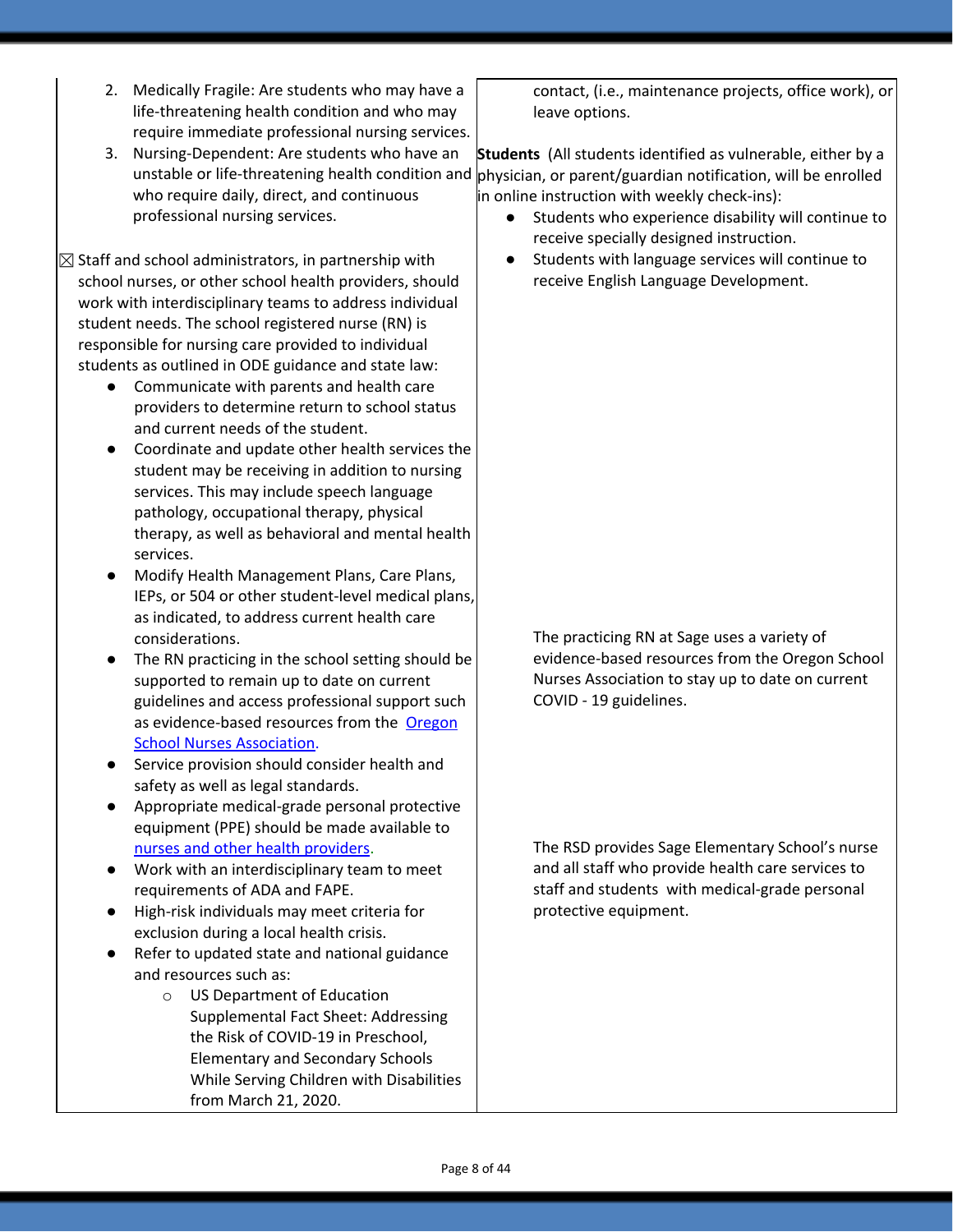| $\circ$  | ODE guidance updates for Special<br>Education. Example from March 11,<br>2020.                                                                                                                                                                          |  |
|----------|---------------------------------------------------------------------------------------------------------------------------------------------------------------------------------------------------------------------------------------------------------|--|
| $\circ$  | OAR 581-015-2000 Special Education,<br>requires districts to provide 'school<br>health services and school nurse<br>services' as part of the 'related services'<br>in order 'to assist a child with a disability<br>to benefit from special education'. |  |
| $\Omega$ | OAR 333-019-0010 Public Health:<br>Investigation and Control of Diseases:<br>General Powers and Responsibilities,<br>outlines authority and responsibilities<br>for school exclusion.                                                                   |  |

### **1c. PHYSICAL DISTANCING**

#### **OHA/ODE** Requirements **All and Security Construction Construction Construction Construction Construction Construction Construction Construction Construction Construction Construction Construction Construction Construction**  $\boxtimes$  Establish a minimum of 35 square feet per person when determining room capacity. Calculate only with usable classroom space, understanding that desks and room set-up will require use of all space in the calculation. This also applies to professional development and staff gatherings. If implementing Learning Outside guidance, establish an outside learning space for learning that maintains minimum 35 square feet per person. Within this design, educators should have their own minimum of 35 square feet and the design of the learning environment must allow for some ability for the educator to move through the room efficiently and carefully without breaking 6 feet of physical distance to the maximum extent feasible. District Protocol: Consistent Classroom Set Up in all RSD Instructional Spaces: ○ Arrange and assign seating to maximize physical distancing and minimize physical interaction. ○ Remove extra furniture to make more room. ○ Remove fabric-covered furniture and classroom rugs. Special education services will be planned and provided by Case Manager in collaboration. Most SDI will be provided in co-taught lessons with special education and general education staff. Review itinerant staff services to maintain physical distancing. If physical distancing cannot be maintained with direct services, the IEP team will convene to determine appropriate next steps. For any small group instruction or service (e.g., Special Ed., Title IA, ELD, Counselor, Mental Health Provider, Speech/Language Pathologist, etc.): one space in designated area/room for small cohort group (w/ distancing and facial covering requirements). Ensure that student access to small group instruction or service does not exceed cohort requirements. School Team Input:  $\boxtimes$  Support physical distancing in all daily activities and instruction, maintaining at least six feet between individuals to the maximum extent possible.  $\boxtimes$  Minimize time standing in lines and take steps to ensure that six feet of distance between students is maintained, including marking spacing on floor, one-way traffic flow in constrained spaces, etc.  $\boxtimes$  Schedule modifications to limit the number of students in the building (e.g., rotating groups by days or location, staggered schedules to avoid hallway crowding and gathering).

- $\boxtimes$  Plan for students who will need additional support in learning how to maintain physical distancing
- Mitigating strategies for classrooms that do not meet the 35 sq ft/person standard (e.g. split large classes and provide alternate location, on-site for a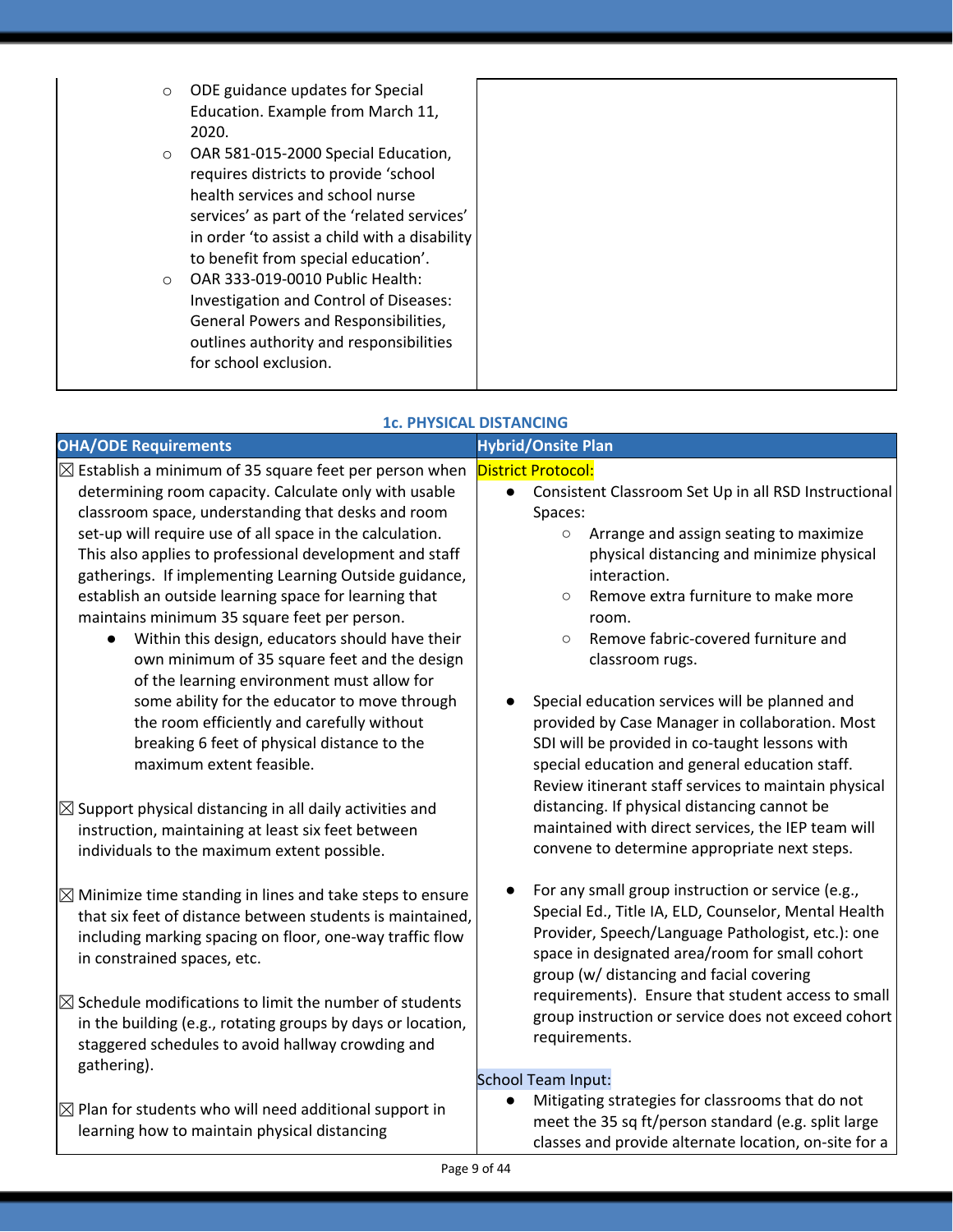requirements. Provide instruction; don't employ punitive discipline.

 $\boxtimes$  Staff should maintain physical distancing during all staff meetings and conferences, or consider remote web-based meetings.

portion of the day with aligned learning supervised by another staff member). To support social distancing guideline in all daily activities and instruction we will:

- Classrooms with over 27 students designate other classroom space to reduce the number of students in each classroom. Teachers will rotate on a schedule to the classrooms to teach content area subjects. Instructional assistants will be used to provide on-site distance learning for these classrooms. (i-ready, Lexia, silent reading time, homework support, etc.)
- remove extra furniture
- remove any furniture with fabric covering
- create assigned 6' student seating space with the maximum social distancing possible
- All ODE 6 ft. social distancing and 35 sq. feet spacing will be followed during all staff professional development and staff gathering. The Commons & Gym will be used for large groups of up to 65 staff members. These spaces can hold up to 100 people.
- **Traffic flow -** A one way flow of traffic will be established and marked in all common areas of the school with the expectation students and staff will be trained and follow the traffic flow pattern. The traffic flow patterns will be designated with arrows/cones which direction to walk, 6' spacing for appropriate distancing.
- **Schedules** -Students will stay in their classroom with their cohort group for the majority of the day. If a cohort group needs to transition to another part of the building or outside we will build in a 5 minute passing time for their schedules and transitions.
- **● Student instruction on distancing protocols-** All staff will be trained on the appropriate health and safety ODE guidelines on social distancing. Teachers will be required to teach, practice, review, and reteach the ODE guidelines in their classrooms on a regular basis. This will include appropriate protocols during arrival, dismissal, hallway transitions, common areas, and recess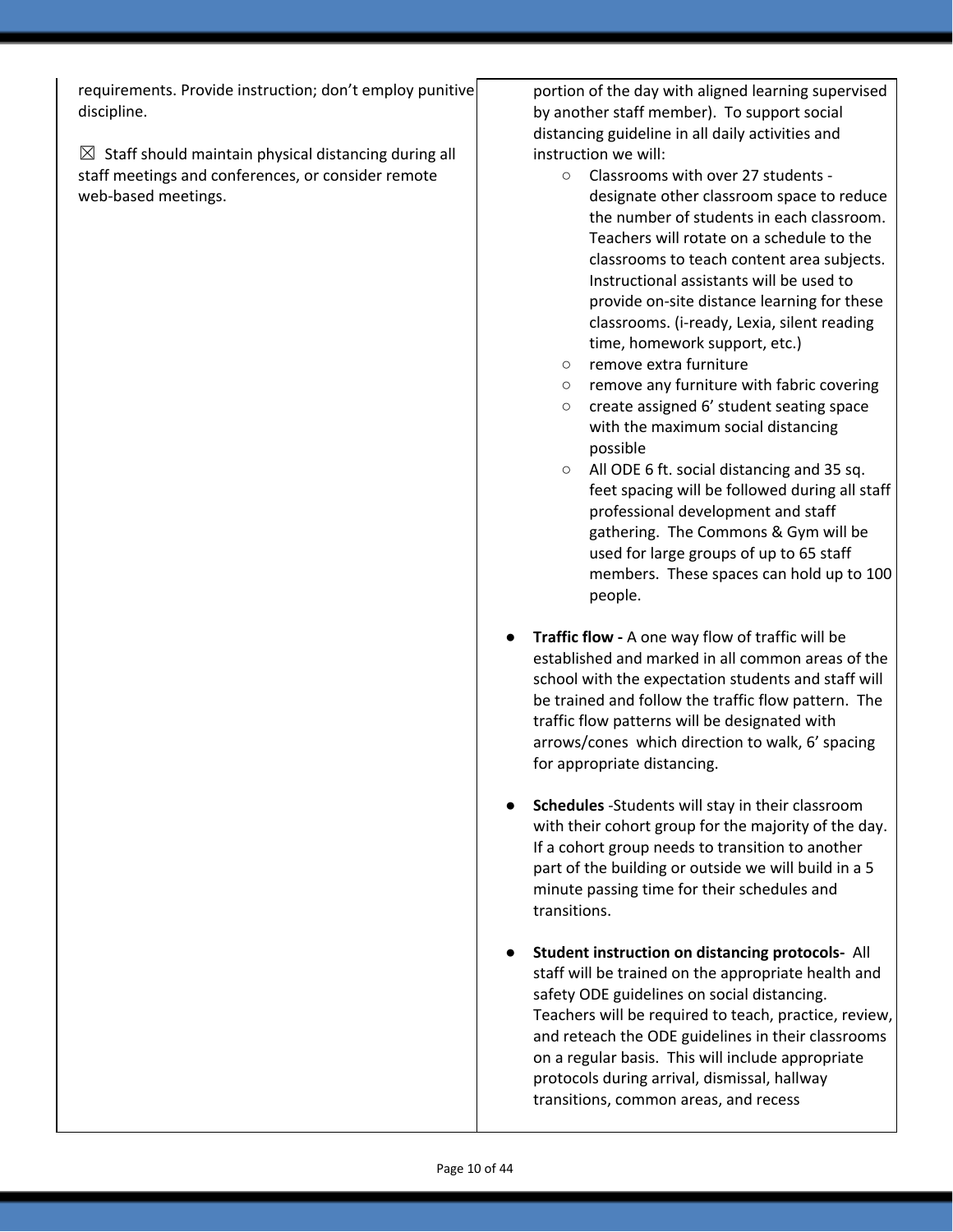| Recess - Recess will be provided for each<br>classroom. A master schedule will be developed<br>indicating specific recess times. We may designate<br>playground usage on a weekly basis, so social<br>distancing guidelines are followed. Teaching<br>students skills and games in which they can play<br>that follow physical distancing protocols will be the<br>responsibility of the classroom teacher and the P.E.<br>teacher. |
|-------------------------------------------------------------------------------------------------------------------------------------------------------------------------------------------------------------------------------------------------------------------------------------------------------------------------------------------------------------------------------------------------------------------------------------|
| PE Instruction: schedule PE classes in the<br>gymnasium. All social distancing protocols will be<br>followed. (35 sq. ft.) When possible and if weather<br>permits P.E. classes will be held outside. A master<br>schedule will be created to allow for enough time<br>for cleaning and sanitization of P.E. equipment<br>between groups.                                                                                           |
| Special education services will be planned and<br>provided by CaseManager in collaboration with<br>classroom teachers.<br>Review itinerant staff services to maintain<br>$\circ$<br>physical distancing. If physical distancing<br>cannot be maintained with direct services,<br>the IEP team will convene to determine<br>appropriate next steps.                                                                                  |
| Itinerant Speech/Language Pathologist: space will<br>be designated for the Speech & Language teacher<br>to work with students. SLP will be provided with a<br>face shield, masks, and/ or plexiglass partition.                                                                                                                                                                                                                     |

| <b>OHA/ODE Requirements</b>                                                                                                                                                                                                                                                                                                                                                                                                       | <b>Hybrid/Onsite Plan</b>                                                                                                                                                                                                                                                                                                                                                                                                    |
|-----------------------------------------------------------------------------------------------------------------------------------------------------------------------------------------------------------------------------------------------------------------------------------------------------------------------------------------------------------------------------------------------------------------------------------|------------------------------------------------------------------------------------------------------------------------------------------------------------------------------------------------------------------------------------------------------------------------------------------------------------------------------------------------------------------------------------------------------------------------------|
| $\boxtimes$ Where feasible, establish stable cohorts: groups should<br>be no larger than can be accommodated by the space<br>available to provide 35 square feet per person, including<br>staff.<br>The smaller the cohort, the less risk of spreading<br>$\bullet$<br>disease. As cohort groups increase in size, the<br>risk of spreading disease increases.                                                                    | <b>District Protocol:</b><br>Students cannot be part of any single cohort, or<br>$\bullet$<br>part of multiple cohorts that exceed a total of 100<br>people within the educational week.<br>The requirement to limit student cohorts to 100 or<br>$\bullet$<br>less <i>does not include</i> such things as transportation<br>on school buses, childcare, or extracurricular<br>activities but does include lunch and recess. |
| $\boxtimes$ Students cannot be part of any single cohort, or part<br>of multiple cohorts that exceed a total of 100 people<br>within the educational week <sup>[1]</sup> , unless the school is<br>offering Learning Outside, then they must follow<br>guidelines for cohorting in Learning Outside guidance.<br>Schools must plan to limit cohort sizes to allow for<br>efficient contact-tracing and minimal risk for exposure. | Where feasible, schools will establish stable<br>$\bullet$<br>cohorts. Cohort groups will be no larger than can be<br>accommodated by the space available to provide<br>35 square feet per person, including staff.<br>When feasible, stable cohorts should remain in one<br>$\bullet$<br>classroom environment for the duration of the<br>learning day, including lunch. Teachers of specific                               |

### **1d. COHORTING**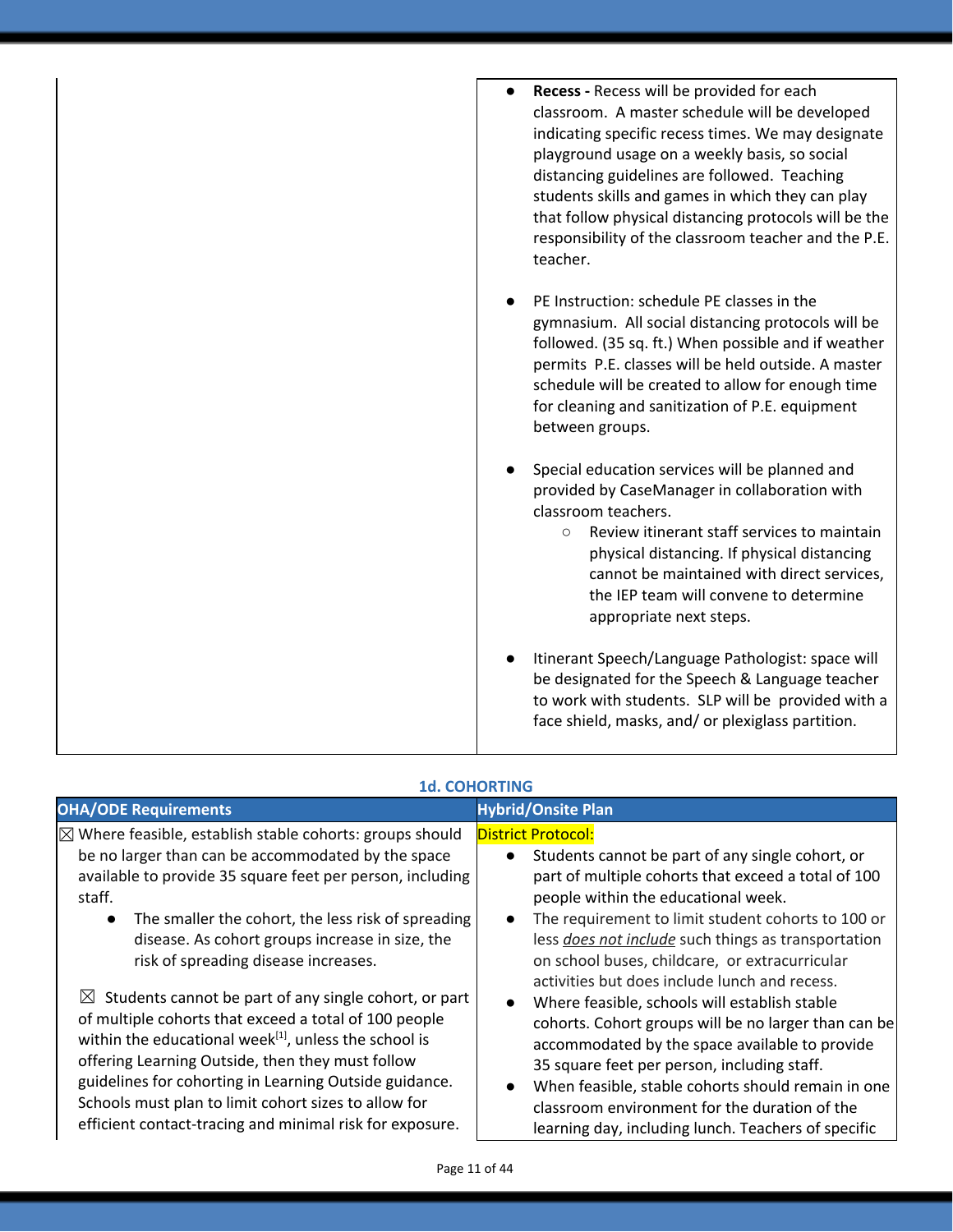Cohorts may change week-to-week, but must be stable within the educational week.

[1] The cohort limit is focused on the students experience and their limit of 100 people includes every person they come into contact with, including staff. There is not a limitation for staff in cohort size while care should be given to design and attention to the additional requirements.

- $\boxtimes$  Each school must have a system for daily logs to ensure contract tracing among the cohort (see section 1a of the *Ready Schools, Safe Learners* guidance).
- $\boxtimes$  Minimize interaction between students in different stable cohorts (e.g., access to restrooms, activities, common areas). Provide access to All Gender/Gender Neutral restrooms.
- $\boxtimes$  Cleaning and wiping surfaces (e.g., desks, door handles, etc.) must be maintained between multiple student uses, even in the same cohort.
- $\boxtimes$  Design cohorts such that all students (including those protected under ADA and IDEA) maintain access to general education, grade level learning standards, and peers.
- $\boxtimes$  Minimize the number of staff that interact with each cohort to the extent possible, staff who interact with multiple stable cohorts must wash/sanitize their hands between interactions with different stable cohorts.

 $\boxtimes$  Elementary staff who interact with multiple cohorts (music, PE, library, paraprofessionals who provide supervision at recesses, etc.) should have schedules altered to reduce the number of cohorts/students they interact within a week. Consider having these staff engage via technology, altering duties so that they are not in close contact with students in multiple cohorts, or adjust schedules to reduce contacts.

academic content areas will rotate instead of students to the maximum extent possible.

- Each school will assign restrooms, classrooms, or other activity areas for the exclusive use of one or a small number of stable cohorts rather than the entire on-campus population.
- Staff who interact with multiple stable cohorts will wash or sanitize their hands between interactions with different stable cohorts or individual students and wear face coverings.
- We will use the Synergy SIS as our Contact tracing protocol log. This will track student movement
- Staff Contact Tracing: Contact tracing [protocol](https://docs.google.com/document/d/1hj6nIWiN7zIQ6gVQLIsV3iR_tX3w8YgSvfHYoRkBuCc/edit?usp=sharing) logs

# School Team Input:

- **● Cohorts -** To minimize student movement throughout the school students will work with a limited number of other students (cohort) to reduce the risk of spreading disease.
	- K-5th Grade-at each grade level students will be assigned to a classroom with no more than 27 students which meets the ODE 35 sq. feet distancing guidelines.
		- K-4th grade Will remain with the assigned classroom teacher throughout the day.
		- 5th grade Teachers will move to classrooms to teach content subjects (reading, math, science, writing & enrichment) daily. Students will, for the most part, stay in their assigned classroom.
	- Specials -
		- Students in K 5th grade will receive special classes in their assigned classroom. (Computer& library)
		- Students in K 5th grade will go to the gym or outside for P.E. class.
		- Academic Support Students will stay in their cohort team but may work outside the classroom on their designated Porch. Social Distancing and transition guidelines will be followed.
- Daily Logs
	- Daily logs will be kept for all cohort groups by bus drivers, Instructional Assistants and classroom teachers.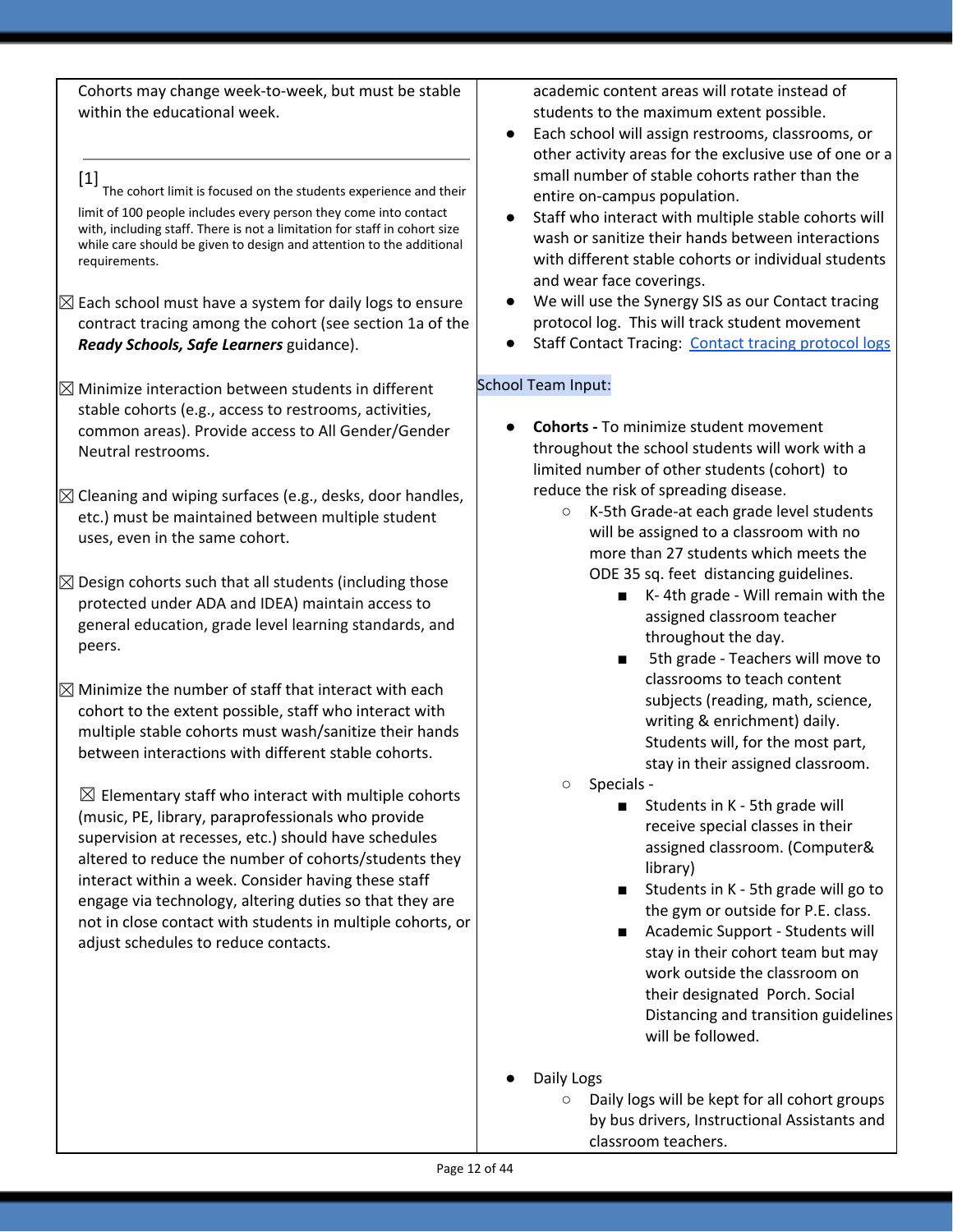- Documentation will be kept upon entering the bus and the classroom.
- Documentation will be kept on each new cohort group.
- Stable Cohorts In order for students to minimize interaction between cohort groups the following safety guidelines will be put into practice:
	- Students will use the bathrooms located on the same porch as their classroom.
	- All activities except for recess & P.E. will be held in the students' classroom or porch area.
	- Students will eat breakfast and lunch in their classroom.
	- During arrival and dismissal Kindergarten-1st grade will use the front door at Sage and go directly to their classroom.
	- During arrival/dismissal 2-5th grade will use daily the same assigned entry/door (closest to their classroom) to minimize social contact.
	- A master recess schedule will be created to minimize interaction between different cohort groups.
	- Play areas on the playground will be assigned to each grade level team to minimize social interaction. These areas will rotate on a regular basis so all students have opportunities to use the variety of areas & equipment on the playground.
	- Cohort groups may change from week to week, but will stay stable and not change during any given educational week.
- Cleaning & Wiping Surfaces-The following CDC guidelines will consistently be following:
	- All door handles, desks, counters, & materials will be cleaned if different cohorts use the area and after transitions.
	- All door handles, desks, cournters, supplies & materials will be cleaned twice daily within the same cohort.
- Students with Special Needs Following the ODE guidelines, students with special needs will maintain access to general education. Specialists will work with classroom teachers to design schedules to meet the needs of each student. All ODE distancing and transitioning guidelines will be followed.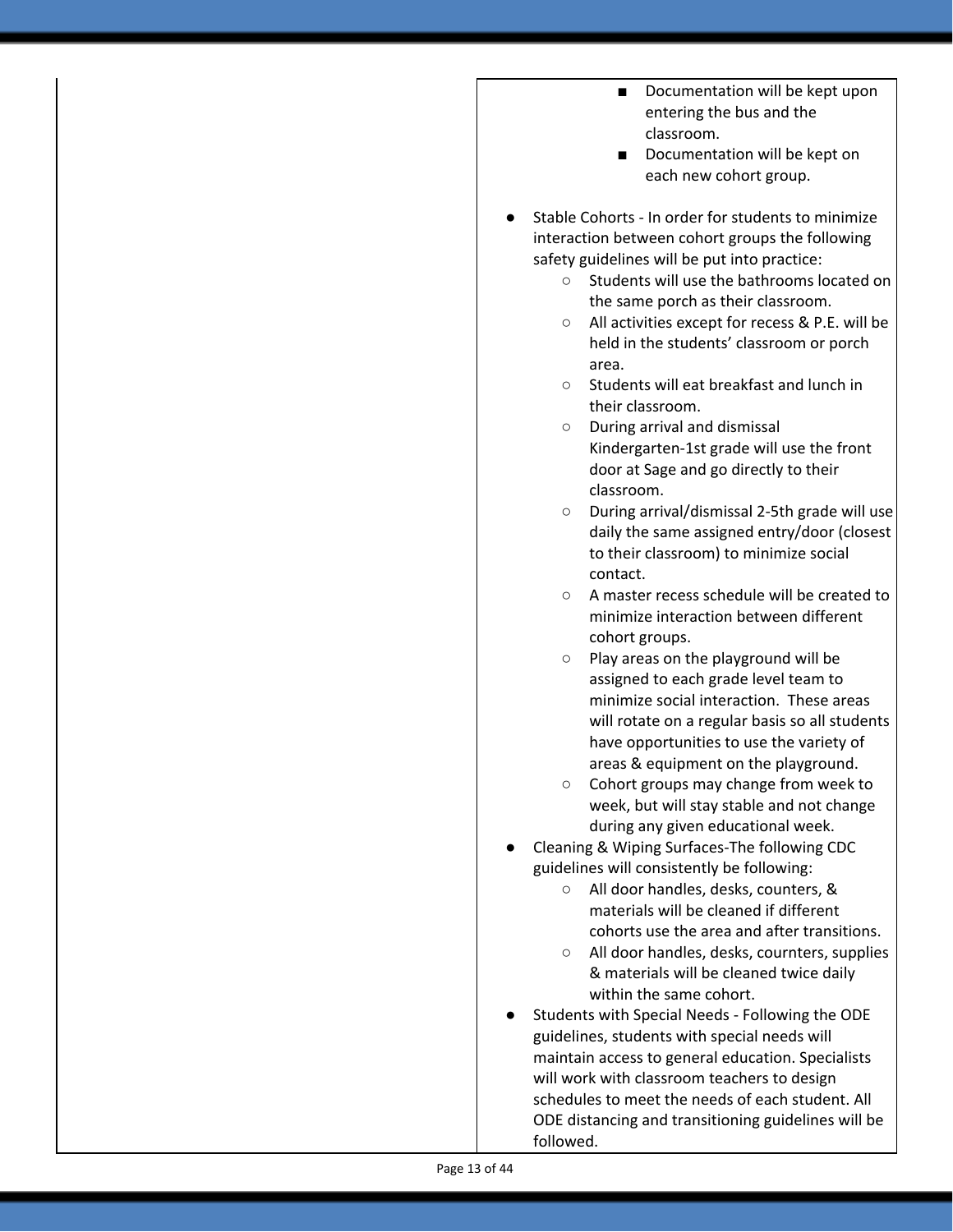| Sanitizing in transitions-Staff who interact with   |
|-----------------------------------------------------|
| different cohorts must wash their hands between     |
| interacting with each cohort. Each classroom and    |
| learning space will have the appropriate sanitizing |
| supplies needed.                                    |

| <b>1e. PUBLIC HEALTH COMMUNICATION</b>                                                                                                                                                                                                                                                                                                                                                                                                                                                                                                                                                                                                                                                                                                                                                                                                                                                                                                                               |                                                                                                                                                                                                                                                                                                                                                                                                                                                                                                                                                                                                                                                                                                                                                                                              |  |
|----------------------------------------------------------------------------------------------------------------------------------------------------------------------------------------------------------------------------------------------------------------------------------------------------------------------------------------------------------------------------------------------------------------------------------------------------------------------------------------------------------------------------------------------------------------------------------------------------------------------------------------------------------------------------------------------------------------------------------------------------------------------------------------------------------------------------------------------------------------------------------------------------------------------------------------------------------------------|----------------------------------------------------------------------------------------------------------------------------------------------------------------------------------------------------------------------------------------------------------------------------------------------------------------------------------------------------------------------------------------------------------------------------------------------------------------------------------------------------------------------------------------------------------------------------------------------------------------------------------------------------------------------------------------------------------------------------------------------------------------------------------------------|--|
| <b>OHA/ODE Requirements</b>                                                                                                                                                                                                                                                                                                                                                                                                                                                                                                                                                                                                                                                                                                                                                                                                                                                                                                                                          | <b>Hybrid/Onsite Plan</b>                                                                                                                                                                                                                                                                                                                                                                                                                                                                                                                                                                                                                                                                                                                                                                    |  |
| $\boxtimes$ Communicate to staff at the start of On-Site instruction<br>and at periodic intervals explaining infection control<br>measures that are being implemented to prevent spread<br>of disease.<br>$\boxtimes$ Offer initial training to all staff prior to being<br>in-person in any instructional model. Training could be<br>accomplished through all staff webinar, narrated slide<br>decks, online video, using professional learning<br>communities, or mailing handouts with discussion.<br>Training cannot be delivered solely through the sharing<br>or forwarding information electronically or in paper copy<br>form as this is an insufficient method for ensuring<br>fidelity to public health protocols (see section 8b of the<br>Ready Schools, Safe Learners guidance for specific<br>training requirements). Note: Instructional time<br>requirements allow for time to be devoted for<br>professional learning that includes RSSL training. | <b>District Protocol:</b><br>The district COVID-19 Team (w/school nurse) will<br>$\bullet$<br>develop communication to staff, students and<br>families on the infection control measures being<br>implemented to prevent spread of disease (see<br>communicable disease plan)<br>The district COVID-19 (w/school nurse) will develop<br>$\bullet$<br>protocols for communicating with anyone who has<br>come into close/sustained contact with a confirmed<br>case or when a new case has been confirmed and<br>how the district is responding.<br>The definition of exposure is being within 6<br>$\circ$<br>feet of a COVID-19 for at least 15 minutes<br>(or longer).<br>The district COVID-19 (w/school nurse) will update<br>communicable disease plan with communication<br>protocols. |  |
| $\boxtimes$ Post "COVID -19 Hazard Poster" and "Masks<br>Required" signs as required by OSHA administrative rule<br>OAR 437-001-0744(3)(d) and (e).<br>$\boxtimes$ Develop protocols for communicating with students,<br>families and staff who have come into close contact with<br>a person who has COVID-19.<br>The definition of exposure is being within 6 feet<br>of a person who has COVID-19 for at least 15<br>cumulative minutes in a day.<br>$\boxtimes$ Develop protocols for communicating immediately with                                                                                                                                                                                                                                                                                                                                                                                                                                             | School Team Input:<br>Nurses share infection control measures w/ staff,<br>students<br>The school nurse will share information<br>$\circ$<br>with all Sage staff during building inservice.<br>This information will be shared both orally<br>and in a written format.<br>The school nurse will meet with each<br>$\circ$<br>classroom during the first week of school to<br>review all school safety and health<br>protocols.<br>The school nurse will meet with school staff<br>$\circ$<br>periodically throughout the school year to                                                                                                                                                                                                                                                      |  |
| staff, families, and the community when a new case(s) of<br>COVID-19 is diagnosed in students or staff members,<br>including a description of how the school or district is<br>responding.                                                                                                                                                                                                                                                                                                                                                                                                                                                                                                                                                                                                                                                                                                                                                                           | review and update protective health<br>measures.<br>Nurses work with principals to determine when and<br>to whom communications are distributed<br>Principal will meet daily with the school<br>$\bigcirc$                                                                                                                                                                                                                                                                                                                                                                                                                                                                                                                                                                                   |  |
| $\boxtimes$ Provide all information in languages and formats<br>accessible to the school community.                                                                                                                                                                                                                                                                                                                                                                                                                                                                                                                                                                                                                                                                                                                                                                                                                                                                  | nurse to review health status and<br>procedures/protocols as needed.<br>All information will be translated and interpreted in                                                                                                                                                                                                                                                                                                                                                                                                                                                                                                                                                                                                                                                                |  |

All information will be translated and interpreted in languages accessible to the school community.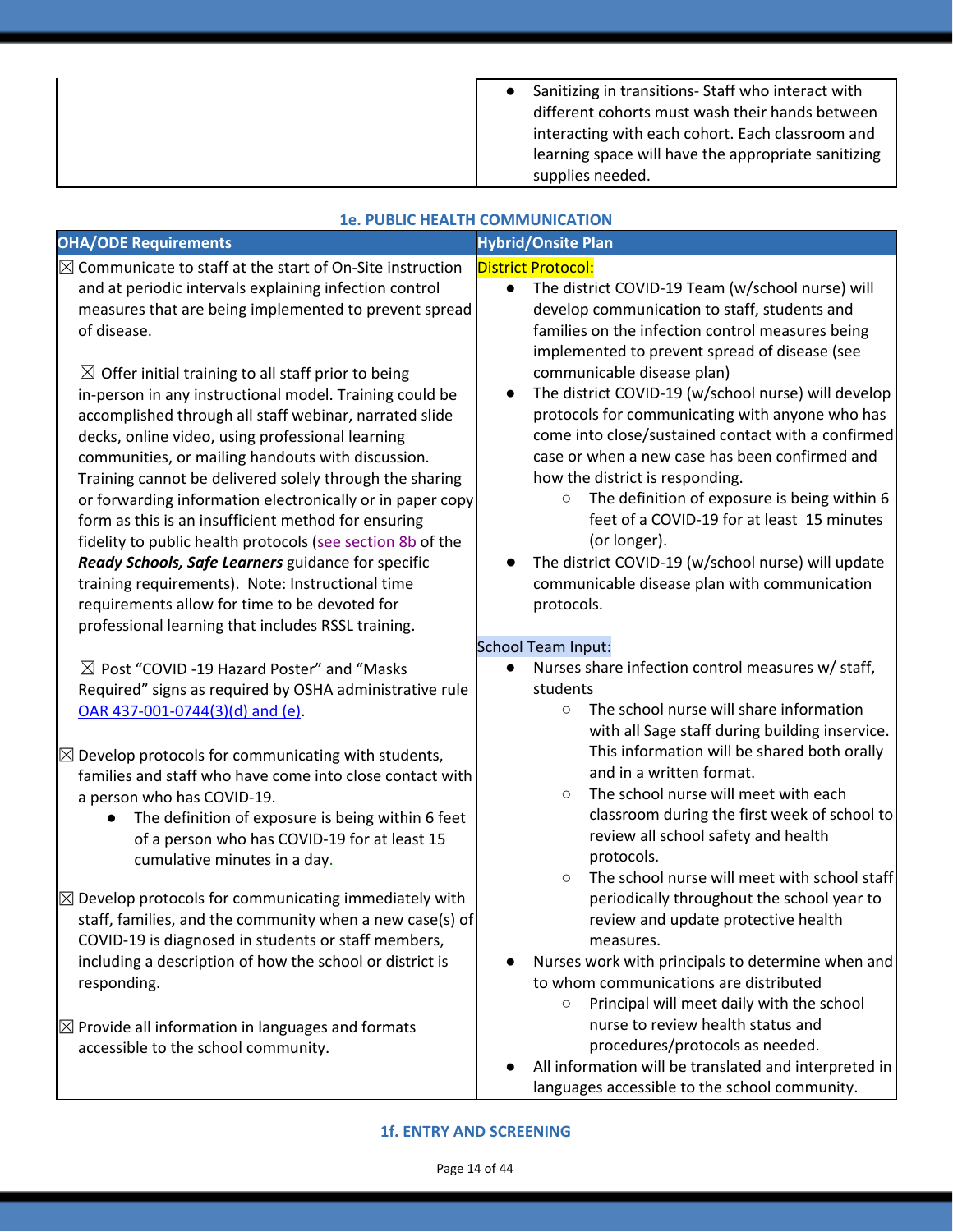| <b>OHA/ODE Requirements</b>                                                                 | <b>Hybrid/Onsite Plan</b>                                                              |
|---------------------------------------------------------------------------------------------|----------------------------------------------------------------------------------------|
| ⊠ Direct students and staff to stay home if they, or anyone District Protocol:              |                                                                                        |
| in their homes or community living spaces, have                                             |                                                                                        |
| COVID-19 symptoms, or if anyone in their home or                                            | <b>Screening Students:</b>                                                             |
| community living spaces has COVID-19. COVID-19                                              |                                                                                        |
| symptoms are as follows:                                                                    | All classes with outside doors will utilize this                                       |
| Primary symptoms of concern: cough, fever (of                                               | entrance; the classroom teacher will conduct a                                         |
| greater than 100.4°F) or chills, shortness of                                               | visual screen for the appearance of symptoms.                                          |
| breath, or difficulty breathing.                                                            | When the screening indicates that a student may<br>$\bullet$                           |
| Note that muscle pain, headache, sore throat,<br>$\bullet$                                  | be symptomatic, the student is directed to the                                         |
| new loss of taste or smell, diarrhea, nausea,                                               | office. *Follow established protocol from CDP (see                                     |
| vomiting, new nasal congestion, and runny nose                                              | section 1a).                                                                           |
| are also symptoms often associated with                                                     | Handwashing stations or hand-sanitizers will be<br>$\bullet$                           |
| COVID-19, but are not enough in isolation to                                                | placed by each entrance prior to student entrance                                      |
| deny entry. More information about COVID-19                                                 | to classes, or students will utilize classroom stations                                |
| symptoms is available from CDC.                                                             | to wash hands. Handwashing will take place prior to                                    |
| In addition to COVID-19 symptoms, students<br>$\bullet$                                     | and after any transition.                                                              |
| should be excluded from school for signs of                                                 | There are transportation specific screening<br>$\bullet$                               |
| other infectious diseases, per existing school                                              | protocols that must be followed. See section 2i for                                    |
| policy and protocols. See pages 9-12 of                                                     | more information.                                                                      |
| OHA/ODE Communicable Disease Guidance.                                                      |                                                                                        |
| In addition to COVID-19 symptoms, students<br>$\bullet$                                     | <b>Screening Staff:</b>                                                                |
| should be excluded from school for signs of                                                 |                                                                                        |
| other infectious diseases, per existing school                                              | Staff are required to report when they may have<br>$\bullet$                           |
| policy and protocols. See pages 9-11 of                                                     | been exposed to COVID-19.                                                              |
| <b>OHA/ODE Communicable Disease Guidance.</b>                                               | Staff are required to report when they have<br>$\bullet$                               |
| Emergency signs that require immediate medical<br>$\bullet$                                 | symptoms related to COVID-19.                                                          |
| attention:                                                                                  | Staff members are not responsible for screening<br>$\bullet$                           |
| Trouble breathing<br>$\circ$                                                                | other staff members for symptoms.<br>Staff members can self-screen and attest to their |
| Persistent pain or pressure in the chest<br>$\circ$<br>New confusion or inability to awaken | own health.                                                                            |
| $\circ$<br>Bluish lips or face (lighter skin); greyish                                      |                                                                                        |
| $\circ$<br>lips or face (darker skin)                                                       | Ongoing:                                                                               |
| Other severe symptoms                                                                       |                                                                                        |
| O                                                                                           | Reminders to parents to report actual symptoms when                                    |
| $\boxtimes$ Diligently screen all students and staff for symptoms on                        | calling students in sick as part of communicable disease                               |
| entry to bus/school/outside learning space every day.                                       | surveillance. Any student or staff known to have been                                  |
| This can be done visually as well as asking students and                                    | exposed (e.g., by a household member) to COVID-19 shall                                |
| staff about any new symptoms or close contact with                                          | not be allowed on campus until the passage of 14 calendar                              |
| someone with COVID-19. For students, confirmation                                           | days after exposure and until symptoms (e.g., fever, cough,                            |
| from a parent/caregiver or guardian can also be                                             | shortness of breath, sore throat, headache) are improving.                             |
| appropriate. Staff members can self-screen and attest to                                    |                                                                                        |
| their own health, but regular reminders of the                                              | Do not exclude staff or students who have a cough that is                              |
| importance of daily screening must be provided to staff.                                    | not a new onset or worsening cough (e.g., asthma, allergies,                           |
|                                                                                             | etc.) from school.                                                                     |
| Anyone displaying or reporting the primary                                                  |                                                                                        |
| symptoms of concern must be isolated (see                                                   | Parents/guardians can provide information regarding                                    |
| section 1i of the Ready Schools, Safe Learners                                              | existing conditions that cause coughing to be utilized for                             |
| guidance) and sent home as soon as possible.                                                | the purpose of screening, as previously existing coughs that                           |
| See table "Planning for COVID-19 Scenarios in                                               | are not worsening are not considered symptomatic of                                    |
| Schools."                                                                                   | OMID 10                                                                                |

COVID-19.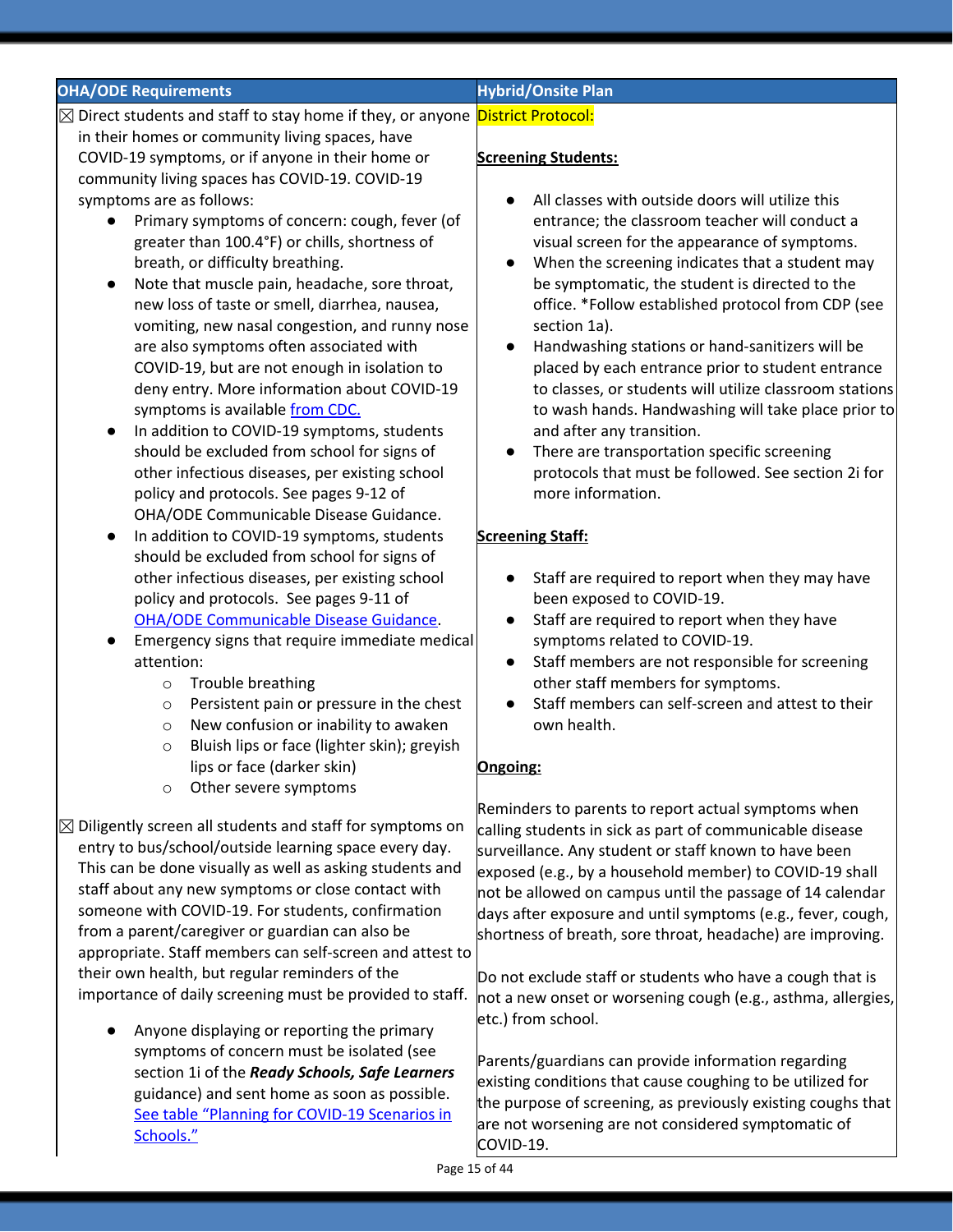- [Additional](https://www.oregon.gov/ode/students-and-family/healthsafety/Documents/Additional%20Considerations%20for%20Staff%20Working%20with%20Students%20with%20Complex%20Needs.pdf) guidance for nurses and health staff.
- $\boxtimes$  Follow LPHA advice on restricting from school any student or staff known to have been exposed (e.g., by a household member) to COVID-19. See ["Planning](https://www.oregon.gov/ode/students-and-family/healthsafety/Documents/Planning%20and%20Responding%20to%20COVID-19%20Scenarios%20in%20Schools.pdf) for [COVID-19](https://www.oregon.gov/ode/students-and-family/healthsafety/Documents/Planning%20and%20Responding%20to%20COVID-19%20Scenarios%20in%20Schools.pdf) Scenarios in Schools" and th[e](https://www.oregon.gov/ode/students-and-family/healthsafety/Documents/COVID-19%20Exclusion%20Summary%20Chart.pdf) [COVID-19](https://www.oregon.gov/ode/students-and-family/healthsafety/Documents/COVID-19%20Exclusion%20Summary%20Chart.pdf) Exclusion [Summary](https://www.oregon.gov/ode/students-and-family/healthsafety/Documents/COVID-19%20Exclusion%20Summary%20Chart.pdf) Guide.
- $\boxtimes$  Staff or students with a chronic or baseline cough that has worsened or is not well-controlled with medication should be excluded from school. Do not exclude staff or students who have other symptoms that are chronic or baseline symptoms (e.g., asthma, allergies, etc.) from school. See the [COVID-19](https://www.oregon.gov/ode/students-and-family/healthsafety/Documents/COVID-19%20Exclusion%20Summary%20Chart.pdf) Exclusion Summary Guide.

 $\boxtimes$  Hand hygiene on entry to school every day: wash with soap and water for 20 seconds or use an alcohol-based hand sanitizer with 60-95% alcohol.

#### School Team Input:

- The following symptoms are associated with COVID-19but are not enough in isolation to deny entry into school:
	- muscle pain
	- Headache
	- Sore Throat
	- Loss of taste and/or smell
	- diarrhea
	- nausea/vomiting
	- new nasal congestion
	- running nose
- Plan for school implementation of screening protocols
	- Students who exhibit symptoms will be sent to the health room for further screening. The school isolation plan will be followed as needed.
	- Sage will continue to follow all district protocols in regards to signs of other infectious diseases.
	- If emergency signs appear the school staff will notify paramedics, the school nurse, and parents.
- Plan for school implementation of isolation and send home protocols
	- Students will be isolated in the health room with an adult to monitor student's health.
	- Parents will be notified to come get students
	- Students must remain home until 24 hours after fever is gone and other symptoms are improving.
- Exclude students based on district protocols See pages 9-11 of OHA/ODE [Communicable](https://www.oregon.gov/ode/students-and-family/healthsafety/Documents/commdisease.pdf) Disease **[Guidance](https://www.oregon.gov/ode/students-and-family/healthsafety/Documents/commdisease.pdf)** 
	- Including students with a chronic or baseline cough that has worsened or is not well-controlled with medication (to be excluded from school).
- Emergency signs that require immediate medical attention:
	- Trouble breathing
	- Persistent pain or pressure in the chest
	- New confusion or inability to awaken
	- o Bluish lips or face (lighter skin); greyish lips or face (darker skin)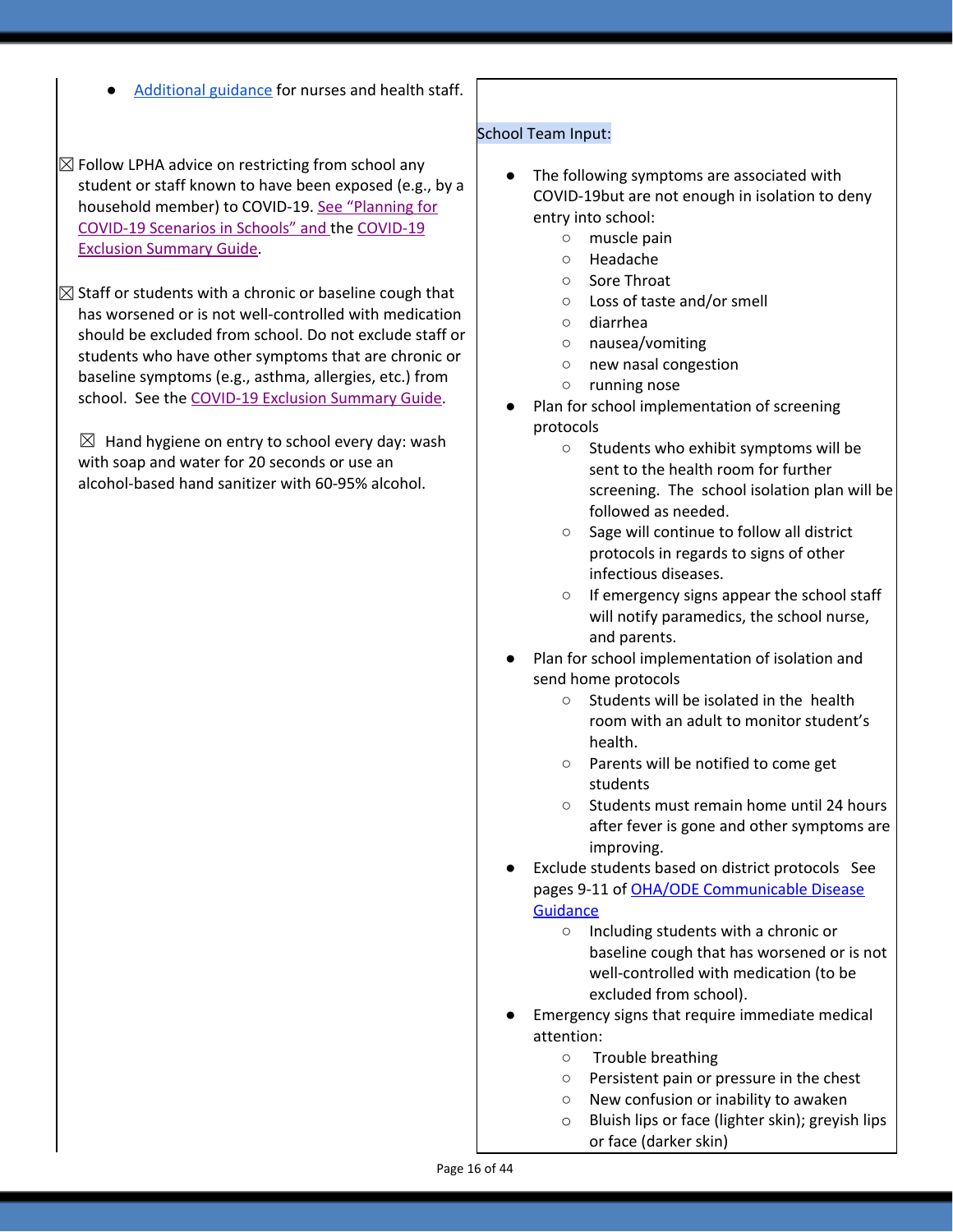| Other severe symptoms<br>O                                                                                                                                                                                                                                                                                                                                                                                                                                                                                                                        |
|---------------------------------------------------------------------------------------------------------------------------------------------------------------------------------------------------------------------------------------------------------------------------------------------------------------------------------------------------------------------------------------------------------------------------------------------------------------------------------------------------------------------------------------------------|
| Describe hand hygiene plan<br>The nurse will train all staff and students<br>$\bigcirc$<br>the protocols for washing hands.<br>All students and staff will wash hands<br>$\Omega$<br>upon arrival, prior to meals and snacks, and<br>as needed throughout the day.<br>Staff will wash hands during all transitions.<br>$\circ$<br>Hand sanitizer will be used when hand<br>$\bigcirc$<br>washing with soap is not available.<br>All staff and students exposed to COVID - 19 will be<br>$\bullet$<br>restricted from school for 14 calendar days. |

| 1g. VISITORS/VOLUNTEERS |  |
|-------------------------|--|
|                         |  |

| <b>OHA/ODE Requirements</b>                                                                                                                                                                                                                                                                                                                                                                                                                                                                                          | <b>Hybrid/Onsite Plan</b>                                                                                                                                                                                                                                                                                                                                    |
|----------------------------------------------------------------------------------------------------------------------------------------------------------------------------------------------------------------------------------------------------------------------------------------------------------------------------------------------------------------------------------------------------------------------------------------------------------------------------------------------------------------------|--------------------------------------------------------------------------------------------------------------------------------------------------------------------------------------------------------------------------------------------------------------------------------------------------------------------------------------------------------------|
| $\boxtimes$ Restrict non-essential visitors/volunteers.<br>Examples of essential visitors include: DHS Child<br>$\bullet$<br>Protective Services, Law Enforcement, etc.<br>Examples of non-essential visitors/volunteers<br>include: Parent Teacher Association (PTA),<br>classroom volunteers, etc.                                                                                                                                                                                                                 | <b>District Protocols:</b><br>Visitors/Volunteers will be unable to work in<br>$\bullet$<br>schools, or complete other volunteer activities that<br>require in person interaction, at this time. Adults in<br>schools are limited to essential personnel only.<br>Essential visitors/personnel include:<br>Staff members (for example - itinerant<br>$\circ$ |
| $\boxtimes$ Visitors/volunteers must wash or sanitize their hands<br>upon entry and exit.                                                                                                                                                                                                                                                                                                                                                                                                                            | staff, substitute teachers, and other district<br>staff who move between buildings, etc.),<br>Contracted service providers (for example -<br>$\circ$                                                                                                                                                                                                         |
| $\boxtimes$ Visitors/volunteers must maintain six-foot distancing,<br>wear face coverings, and adhere to all other provisions<br>of the Ready Schools, Safe Learners guidance.<br>$\boxtimes$ Diligently screen all visitors/volunteers for symptoms<br>and ask questions about symptoms and any close<br>contact with someone diagnosed with COVID-19 upon<br>every entry. Restrict from school property any visitor<br>known to have been exposed to COVID-19. See the<br><b>COVID-19 Exclusion Summary Guide.</b> | counseling services, maintenance, etc.)<br>Partner providers (for example - student<br>$\circ$<br>teachers, DHS Child Protective Services<br>staff, Before/After School Care providers,<br>etc.)<br><b>School Team Input:</b>                                                                                                                                |
|                                                                                                                                                                                                                                                                                                                                                                                                                                                                                                                      | Non-Essential Visitors                                                                                                                                                                                                                                                                                                                                       |
|                                                                                                                                                                                                                                                                                                                                                                                                                                                                                                                      | Non-essential visitors will be restricted from<br>entering common areas and classroom settings. (all<br>areas beyond the lobby). Examples of non-essential<br>visitors/volunteers are DHS, Law Enforcement, etc.)                                                                                                                                            |
|                                                                                                                                                                                                                                                                                                                                                                                                                                                                                                                      | Essential visitors will be restricted from entering<br>common areas and classroom settings. (all areas<br>beyond the lobby). Examples of essential<br>visitors/volunteers are DHS, Law Enforcement, etc.)                                                                                                                                                    |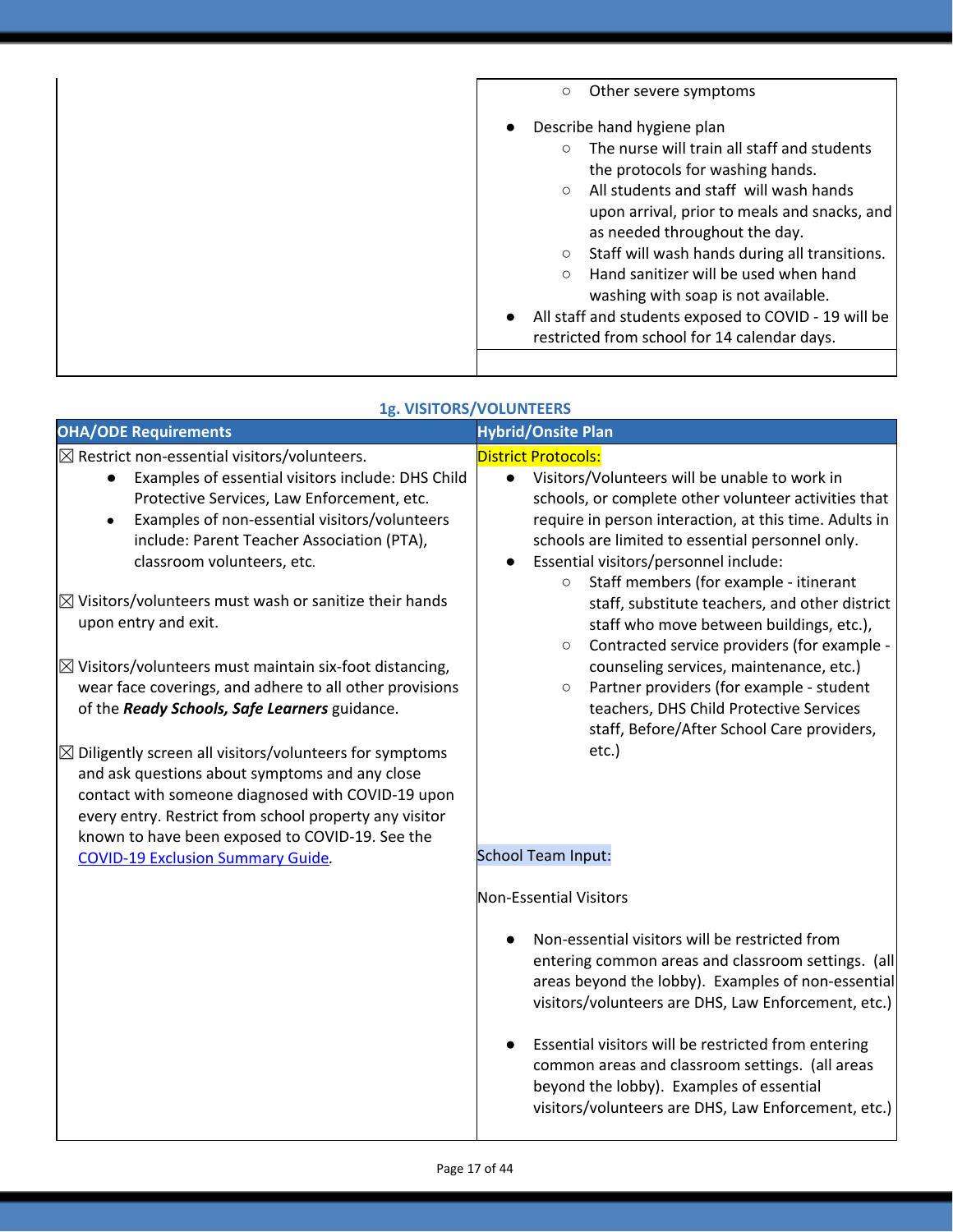| Essential visitors will adhere to six feet of physical<br>$\bullet$<br>distancing between themselves and others.                                                                                                                                                                                                                                                                                                                                                                                                                                                                                                            |
|-----------------------------------------------------------------------------------------------------------------------------------------------------------------------------------------------------------------------------------------------------------------------------------------------------------------------------------------------------------------------------------------------------------------------------------------------------------------------------------------------------------------------------------------------------------------------------------------------------------------------------|
| Essential visitors will wear face coverings in<br>accordance with OHA and CDC guidelines.                                                                                                                                                                                                                                                                                                                                                                                                                                                                                                                                   |
| Essential visitors will be restricted from school<br>property if they are known to have been exposed to<br>COVID-19 within the receding 14 calendar days.<br>Visitors will be screened for symptoms upon every<br>entry.<br>Any visitor allowed in Sage will be able to access<br>the attendance secretary through the plexiglass for<br>all needs.<br>After each visitor the surfaces in the lobby,<br>$\circ$<br>door handles, counters, windows etc. will<br>be sanitized.<br>A handwashing station will be at the entrance of<br>the building, essential visitors will wash their hands<br>before entering and exiting. |
|                                                                                                                                                                                                                                                                                                                                                                                                                                                                                                                                                                                                                             |

| 1h. FACE COVERINGS, FACE SHIELDS, AND CLEAR PLASTIC BARRIERS                                                                                                                                                                                                                                                                                                                                                                                                                                                                                                                                                                                                                                                                                                                                                  |                                                                                                                                                                                                                                                                                                                                                                                                                                                                                                                                                                                                                                              |  |
|---------------------------------------------------------------------------------------------------------------------------------------------------------------------------------------------------------------------------------------------------------------------------------------------------------------------------------------------------------------------------------------------------------------------------------------------------------------------------------------------------------------------------------------------------------------------------------------------------------------------------------------------------------------------------------------------------------------------------------------------------------------------------------------------------------------|----------------------------------------------------------------------------------------------------------------------------------------------------------------------------------------------------------------------------------------------------------------------------------------------------------------------------------------------------------------------------------------------------------------------------------------------------------------------------------------------------------------------------------------------------------------------------------------------------------------------------------------------|--|
| <b>OHA/ODE Requirements</b>                                                                                                                                                                                                                                                                                                                                                                                                                                                                                                                                                                                                                                                                                                                                                                                   | <b>Hybrid/Onsite Plan</b>                                                                                                                                                                                                                                                                                                                                                                                                                                                                                                                                                                                                                    |  |
| $\boxtimes$ Employers are required to provide masks, face coverings,<br>or face shields for all staff, contractors, other service<br>providers, visitors and volunteers.<br>⊠<br>Face coverings or face shields for all staff,<br>contractors, other service providers, visitors or<br>volunteers following CDC guidelines for Face Coverings.<br>Individuals may remove their face coverings while<br>working alone in private offices. Face shields are an<br>acceptable alternative when a person has a medical<br>condition that prevents them from wearing a mask or<br>face covering, when people need to see mouth and<br>tongue motions in order to communicate, or when an<br>individual is speaking to an audience for a short period of<br>time and clear communication is otherwise not possible. | <b>District Protocol:</b><br>Face coverings or face shields for all staff and<br>$\bullet$<br>students K-12 following CDC guidelines for Face<br>Coverings.<br>All visitors are required to wear face coverings or<br>face shields.<br>RSD will remind staff and students that coverings<br>$\bullet$<br>that are worn should be washed daily or a new<br>covering worn daily.<br>Students who choose not to wear face coverings<br>$\bullet$<br>must not be disciplined or denied access to<br>instruction.<br>ODE guidance related to students receiving services<br>$\bullet$<br>under 504/IEP will be followed to process<br>exceptions. |  |
| $\boxtimes$ Face coverings or face shields for all students in grades<br>Kindergarten and up following CDC guidelines for Face<br>Coverings. Face shields are an acceptable alternative<br>when a student has a medical condition that prevents<br>them from wearing a mask or face covering, or when<br>people need to see the student's mouth and tongue<br>motions in order to communicate.                                                                                                                                                                                                                                                                                                                                                                                                                | <b>School Team Input:</b><br>Facial Shields or face coverings are required for all<br>staff, Kindergarten - 5th grade students, visitors<br>and volunteers. CDC guidelines for Face Covering.<br>Face coverings or facial shields will be provided for<br>anyone who does not have one.                                                                                                                                                                                                                                                                                                                                                      |  |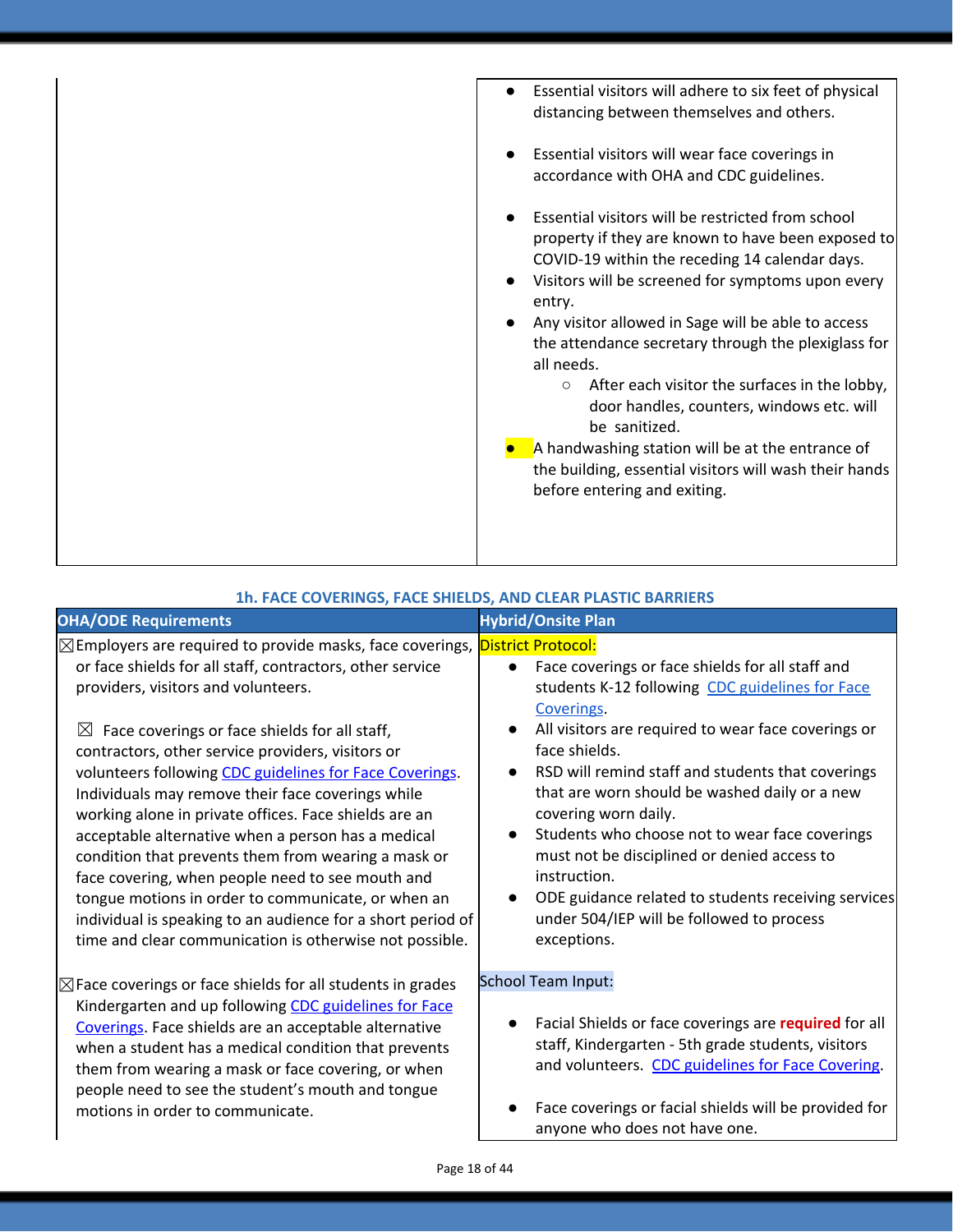$\boxtimes$  Face coverings should be worn both indoors and outdoors, including during outdoor recess.

 $\boxtimes$  Group mask breaks" or "full classroom mask breaks" are not allowed. If a student removes a face covering, or demonstrates a need to remove the face covering for a short-period of time:

- Provide space away from peers while the face covering is removed. In the classroom setting, an example could be a designated chair where a student can sit and take a 15 minute "sensory break;"
	- Students must not be left alone or unsupervised; Designated area or chair must be appropriately distanced from other students and of a material that is easily wiped down for disinfection after each use;
- Provide additional instructional supports to effectively wear a face covering;
- Provide students adequate support to re-engage in safely wearing a face covering;
- Students cannot be discriminated against or disciplined for an inability to safely wear a face covering during the school day.

 $\boxtimes$  Face masks for school RNs or other medical personnel when providing direct contact care and monitoring of staff/students displaying symptoms. School nurses shall also wear appropriate Personal Protective Equipment (PPE) for their role. [Additional](https://www.oregon.gov/ode/students-and-family/healthsafety/Documents/Additional%20Considerations%20for%20Staff%20Working%20with%20Students%20with%20Complex%20Needs.pdf) guidance for nurses and health staff.

#### **Accommodations under ADA or IDEA and providing FAPE while attending to Face Covering Guidance**

 $\boxtimes$  If any student requires an accommodation to meet the requirement for face coverings, districts and schools must limit the student's proximity to students and staff

- Face shields are an acceptable alternative when a student has a medical condition that prevents them from wearing a mask or face covering, or when people need to see the student's mouth and tongue motions in order to communicate.
- Face covering should be worn both indoors and outdoors, including during outdoor recess.
- Group mask breaks for short breaks will be allowed, but the following guidelines must be in place:
	- Students must not be left alone or unsupervised;
	- Designated area or chair must be appropriately distanced from other students and of a material that is easily wiped down for disinfection after each use;
- Provide additional instructional supports to effectively wear a face covering;
- Provide students adequate support to re-engage in safely wearing a face covering;
- Students cannot be discriminated against or disciplined for an inability to safely wear a face covering during the school day.

School nurses and other medical personnel shall wear appropriate Personal Protective Equipment (PPE) for their role when providing direct contact, care, and monitoring of students/staff displaying symptoms. [Additional](https://www.oregon.gov/ode/students-and-family/healthsafety/Documents/Additional%20Considerations%20for%20Staff%20Working%20with%20Students%20with%20Complex%20Needs.pdf) guidance for nurses and health staff.

### **Protections under the ADA or IDEA:**

Students who require an accommodation to meet the requirement for face coverings, Sage must limit the student's proximity to students and staff to the extent possible to minimize the possibility of exposure. Sage's will put in place the following accommodations:

- Offering different types of face coverings and face shields that may meet the needs of the student.
- Spaces away from peers while the face covering is removed; students must not be left alone or unsupervised.
- Short periods of the educational day that do not include wearing the face covering, while following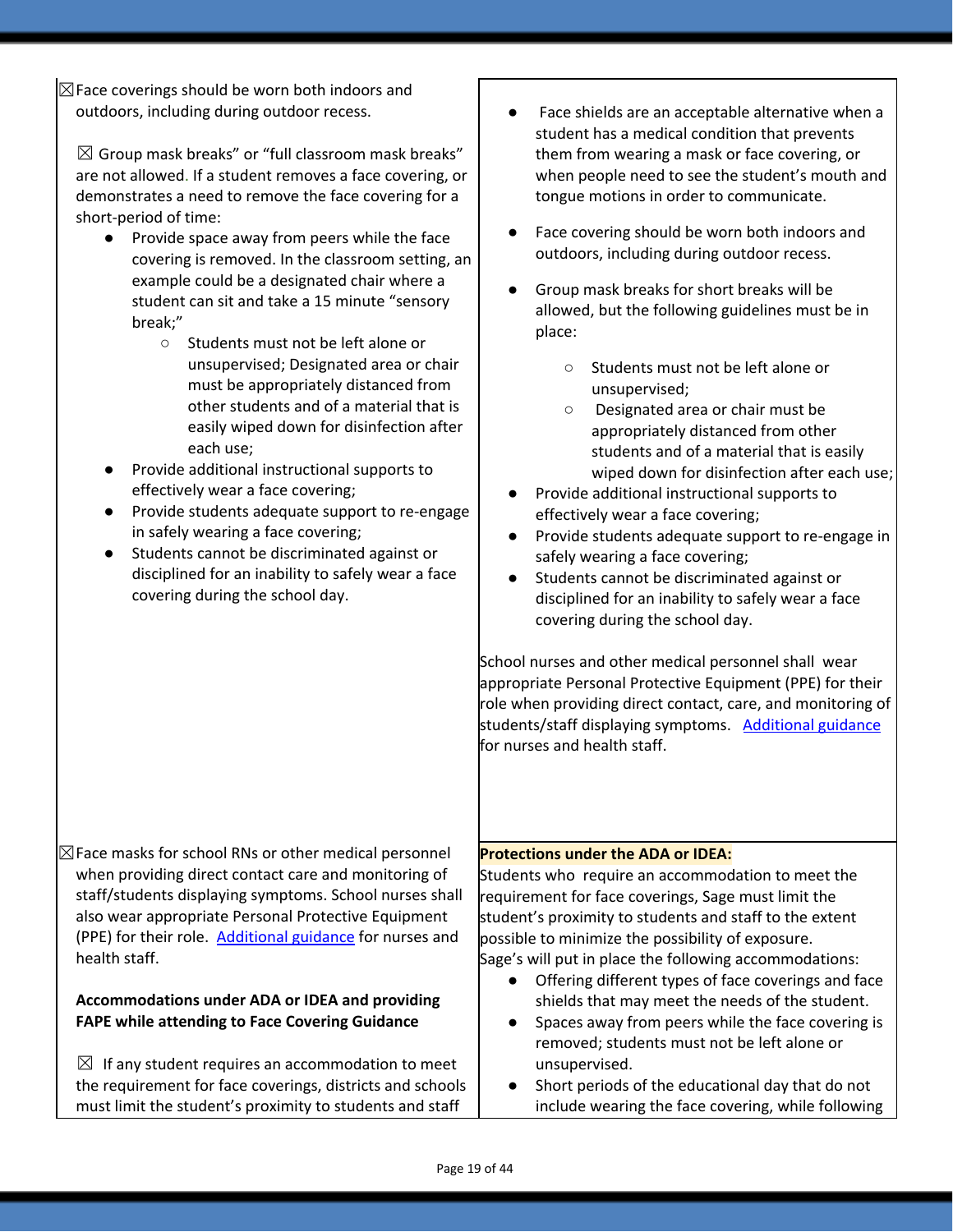to the extent possible to minimize the possibility of exposure. Appropriate accommodations could include:

- Offering different types of face coverings and face shields that may meet the needs of the student.
- Spaces away from peers while the face covering is removed; students must not be left alone or unsupervised.
- Short periods of the educational day that do not include wearing the face covering, while following the other health strategies to reduce the spread of disease.
- Additional instructional supports to effectively wear a face covering.

 $\boxtimes$  For students with existing medical conditions and a physician's orders to not wear face coverings, or other health related concerns, schools/districts must not deny any in-person instruction.

 $\boxtimes$  Schools and districts must comply with the established IEP/504 plan prior to the closure of in-person instruction in March of 2020*,* or the current plan in effect for the student if appropriately developed after March of 2020.

- If a student eligible for, or receiving services under a 504/IEP, cannot wear a face covering due to the nature of the disability, the school or district must:
	- Review the 504/IEP to ensure access to instruction in a manner comparable to what was originally established in the student's plan including on-site instruction with accommodations or adjustments.
	- Not make placement determinations solely on the inability to wear a face covering.
	- Include updates to accommodations and modifications to support students in plans.
- For students protected under ADA/IDEA, who abstain from wearing a face covering, or students whose families determine the student will not wear a face covering, the school or district must:
	- Review the 504/IEP to ensure access to instruction in a manner comparable to what was originally established in the student's plan.

the other health strategies to reduce the spread of disease.

Additional instructional supports to effectively wear a face covering.

For students with existing medical conditions and a physician's orders to not wear face coverings, or other health related concerns, Sage must not deny any in-person instruction.

Sage will comply with the established IEP/504 plan prior to the closure of in-person instruction in March of 2020*,* or the current plan in effect for the student if appropriately developed after March of 2020 or the current plan in effect for the student if appropriately developed after March of 2020.

- If a student eligible for, or receiving services under a 504/IEP, cannot wear a face covering due to the nature of the disability, the Sage must:
	- Review the 504/IEP to ensure access to instruction in a manner comparable to what was originally established in the student's plan including on-site instruction with accommodations or adjustments.
	- **○** Not make placement determinations solely on the inability to wear a face covering.
	- Include updates to accommodations and modifications to support students in plans.
- For students protected under ADA/IDEA, who abstain from wearing a face covering, or students whose families determine the student will not wear a face covering, Sage must:
	- Review the 504/IEP to ensure access to instruction in a manner comparable to what was originally established in the student's plan.
	- The Sage team must determine that the disability is not prohibiting the student from meeting the face mask/shield requirement.
		- If the Sage team determines that the disability is prohibiting the student from meeting the face mask/shield requirement, Sage Team will follow steps for students who cannot wear face covering. fol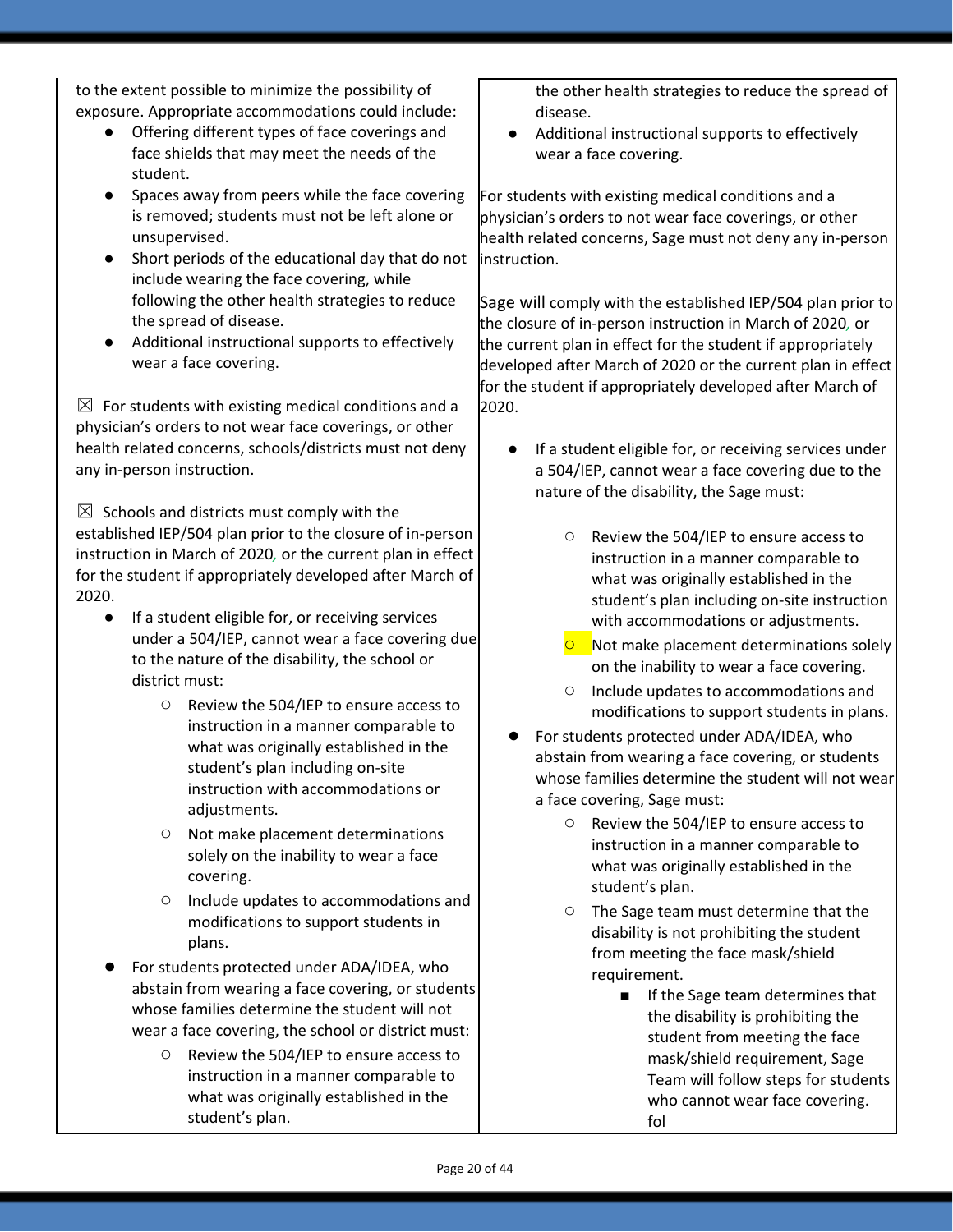| O | The team must determine that the          |
|---|-------------------------------------------|
|   | disability is not prohibiting the student |
|   | from meeting the requirement.             |

- If the team determines that the disability is prohibiting the student from meeting the requirement, follow the requirements for students eligible for, or receiving services under, a 504/IEP who cannot wear a face covering due to the nature of the disability,
- If a student's 504/IEP plan included supports/goals/instruction for behavior or social emotional learning, the school team must evaluate the student's plan prior to providing instruction through Comprehensive Distance Learning.

○ Hold a 504/IEP meeting to determine equitable access to educational opportunities which may include limited in-person instruction, on-site instruction with accommodations, or Comprehensive Distance Learning.

 $\boxtimes$  For students not currently served under an IEP or 504, districts must consider whether or not student inability to consistently wear a face covering or face shield as required is due to a disability. Ongoing inability to meet this requirement may be evidence of the need for an evaluation to determine eligibility for support under IDEA or Section 504.

 $\boxtimes$  If a staff member requires an accommodation for the face covering or face shield requirements, districts and schools shall work to limit the staff member's proximity to students and staff to the extent possible to minimize the possibility of exposure.

- **■** If a student's 504/IEP plan included supports/goals/instruction for behavior or social emotional learning, the school team must evaluate the student's plan prior to providing instruction through Comprehensive Distance Learning.
- Hold a 504/IEP meeting to determine equitable access to educational opportunities which may include limited in-person instruction, on-site instruction with accommodations, or Comprehensive Distance Learning.

For students not currently served under an IEP or 504, Sage must consider whether or not student inability to consistently wear a face covering or face shield as required is due to a disability. Ongoing inability to meet this requirement may be evidence of the need for an evaluation to determine eligibility for support under IDEA or Section 504.

If a staff member requires an accommodation for the face covering or face shield requirements, Sage shall work to limit the staff member's proximity to students and staff to the extent possible to minimize the possibility of exposure.

| <b>11. ISOLATION MEASURES</b>                                                          |                                                               |  |
|----------------------------------------------------------------------------------------|---------------------------------------------------------------|--|
| <b>OHA/ODE Requirements</b>                                                            | <b>Hybrid/Onsite Plan</b>                                     |  |
| <b>⊠Protocols for exclusion and isolation for sick students and District Protocol:</b> |                                                               |  |
| staff whether identified at the time of bus pick-up, arrival                           | Redmond School District Communicable Disease<br>$\bullet$     |  |
| to school, or at any time during the school day.                                       | Plan                                                          |  |
|                                                                                        | Each school principal (or designee) will connect<br>$\bullet$ |  |
| $\boxtimes$ Protocols for assessment of students, as well as                           | weekly with the school nurse on updates for plan              |  |
| exclusion and isolation protocols for sick students and                                | and isolation measures taken to that point.                   |  |

### **1i. ISOLATION MEASURES**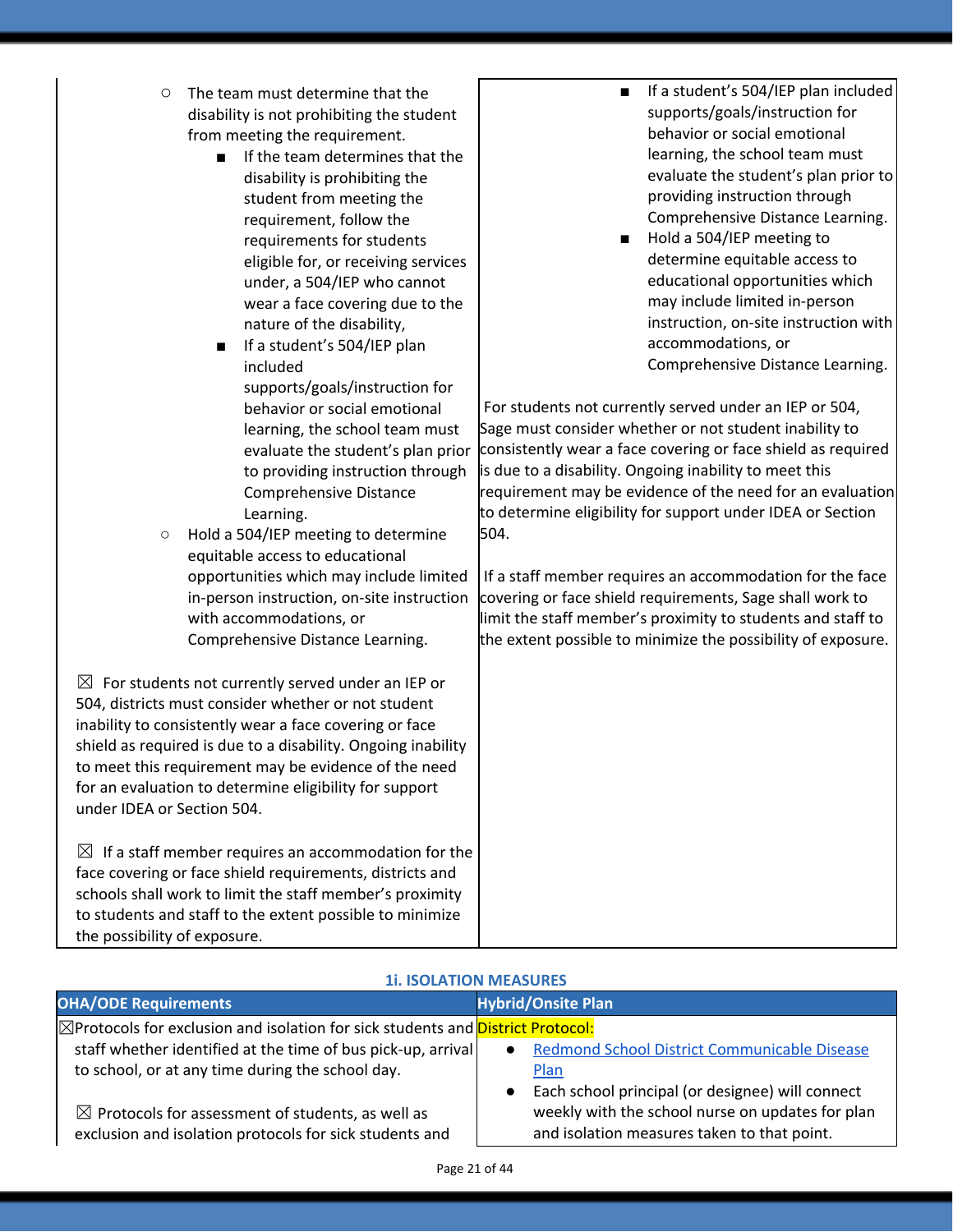staff identified at the time of arrival or during the school day.

- Work with school nurses, health care providers, or other staff with expertise to determine necessary modifications to areas where staff/students will be isolated. If two students present COVID-19 symptoms at the same time, they must be isolated at once. If separate rooms are not available, ensure that six feet distance is maintained. Do not assume they have the same illness.
- Consider required physical arrangements to reduce risk of disease transmission.
- Plan for the needs of generally well students who need medication or routine treatment, as well as students who may show signs of illness.
- [Additional](https://www.oregon.gov/ode/students-and-family/healthsafety/Documents/Additional%20Considerations%20for%20Staff%20Working%20with%20Students%20with%20Complex%20Needs.pdf) guidance for nurses and health staff for providing care to students with complex needs.

 $\boxtimes$  Students and staff who report or develop symptoms must be isolated in a designated isolation area in the school, with adequate space and staff supervision and symptom monitoring by a school nurse, other school-based health care provider or school staff until they are able to go home. Anyone providing supervision and symptom monitoring must wear appropriate face covering or face shields.

- School nurse and health staff in close contact with symptomatic individuals (less than 6 feet) should wear a medical-grade face mask. Other Personal Protective Equipment (PPE) may be needed depending on symptoms and care provided. Consult a nurse or health care professional regarding appropriate use of PPE. Any PPE used during care of a symptomatic individual should be properly removed and disposed of prior to exiting the care space, and hands washed after removing PPE.
- After removing PPE, hands should be immediately cleaned with soap and water for at least 20 seconds. If soap and water are not available, hands can be cleaned with an alcohol-based hand sanitizer that contains 60-95% alcohol.
- If able to do so safely, a symptomatic individual should wear a face covering.
- To reduce fear, anxiety, or shame related to isolation, provide clear explanation of
- All students who become ill at school with excludable symptoms will remain at school supervised by staff until parents can pick them up in the designated isolation area. Students will be provided a facial covering (if they can safely wear one). Staff should wear a facial covering and maintain physical distancing, but never leave a child unattended.
- While exercising caution to maintain (ensure) safety is appropriate when working with children exhibiting symptoms, it is also critical that staff maintain sufficient composure and disposition so as not to unduly worry a student or family.
- Staff will maintain student confidentiality as appropriate.
- Daily logs must be maintained containing the following:
	- Name of students sent home for illness, cause of illness, time of onset, as per designated communicable disease surveillance logs
	- Name of students visiting the office for illness symptoms, even if not sent home, as per routine health logs
- Staff and students with known or suspected COVID-19 cannot remain at school. *Refer to OHA guidance for current protocols regarding quarantine and return to school.*

### School Team Input:

- Defer to district Communicable Disease Management Plan
- Sage has established protocols for exclusion and isolation for sick students and staff whether identified at the time of bus pick-up, arrival to school, or at any time during the school day are as follows:
	- Parents/guardians will be contacted immediately to collect students upon admittance to the isolation room.
	- School nurses and district COVID-19 Team will be contacted.
	- Defer to [Sage](https://docs.google.com/document/d/1lhwXK1hIztIyNWqS_PfN89ixSP0VKgKAGoAuOLYXzpc/edit?usp=sharing)'s Wellness Handbook Sage Wellness [Handbook](https://docs.google.com/document/d/1lhwXK1hIztIyNWqS_PfN89ixSP0VKgKAGoAuOLYXzpc/edit?usp=sharing)
	- ○
- Sage's protocols for assessment, exclusion and isolation protocols for sick students and staff identified at the time of arrival or during the school day are as follows:
	- Students with a fever above 100.4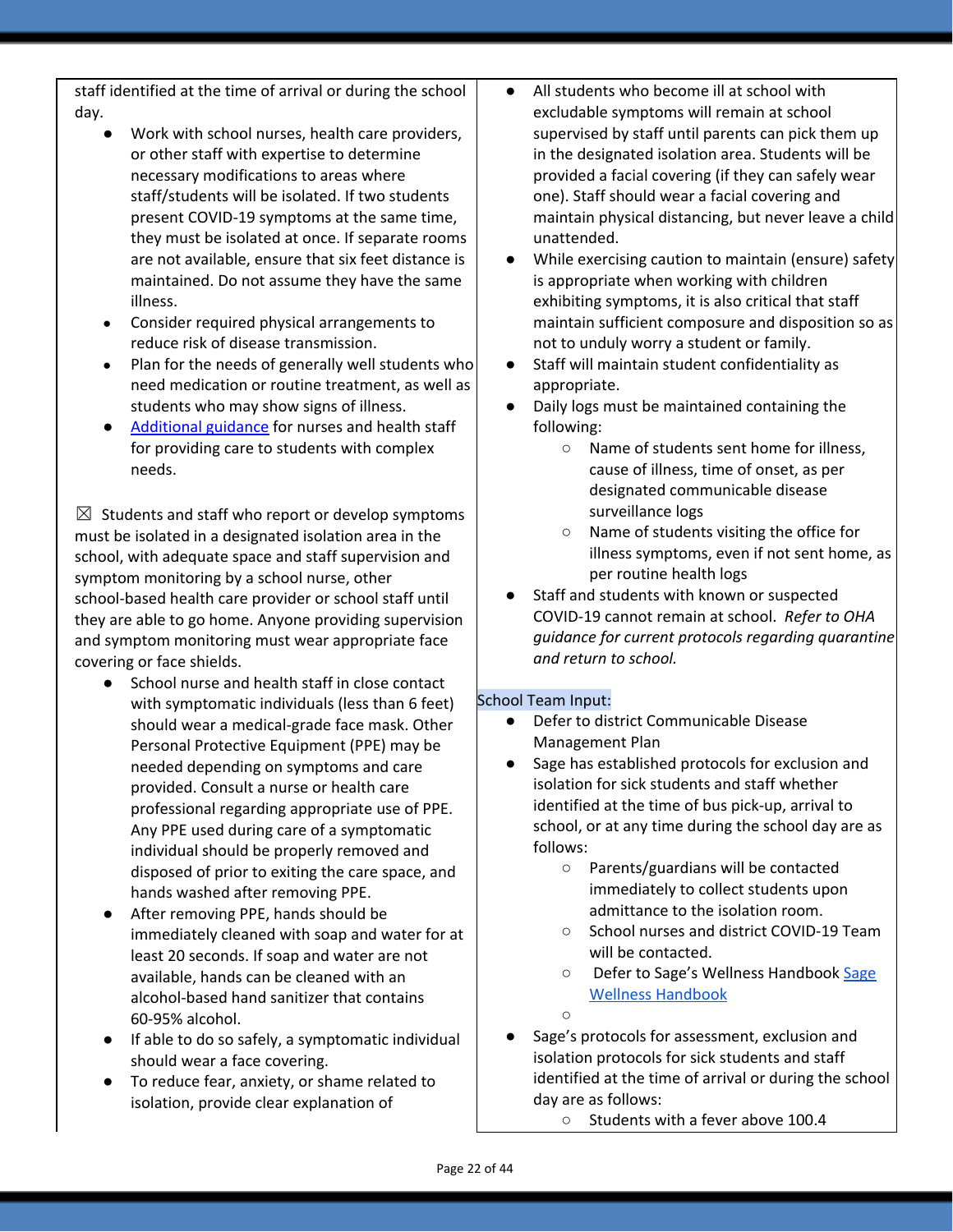| procedures, including use of PPE and<br>handwashing.<br>$\boxtimes$ Establish procedures for safely transporting anyone who<br>is sick to their home or to a health care facility.<br>$\boxtimes$ Staff and students who are ill must stay home from<br>school and must be sent home if they become ill at<br>school, particularly if they have COVID-19 symptoms.<br>Refer to table in "Planning for COVID-19 Scenarios in<br>Schools."<br>⊠Involve school nurses, School Based Health Centers, or<br>staff with related experience (Occupational or Physical<br>Therapists) in development of protocols and assessment<br>of symptoms (where staffing exists).<br>$\boxtimes$ Record and monitor the students and staff being isolated | Students with symptoms of a new cough,<br>$\circ$<br>nausea, vomiting, difficult breathing,<br>headache with stiff neck, and fever, new<br>loss of taste/smell, change in<br>behavior/illness.<br>Defer to Sage's Wellness Handbook: Sage<br>$\circ$<br><b>Wellness Handbook</b><br>Sage has established an isolation room which meets<br>ODE health and safety guidelines and has been<br>approved by the RSD COVID-19 Team. (ensuring 6'<br>distancing, to ensure disease transmission<br>prevention, and additional clinic plan for routine<br>treatment/medication.)<br>Sage considers ODE guidelines when working with<br>students with complex needs. |
|------------------------------------------------------------------------------------------------------------------------------------------------------------------------------------------------------------------------------------------------------------------------------------------------------------------------------------------------------------------------------------------------------------------------------------------------------------------------------------------------------------------------------------------------------------------------------------------------------------------------------------------------------------------------------------------------------------------------------------------|-------------------------------------------------------------------------------------------------------------------------------------------------------------------------------------------------------------------------------------------------------------------------------------------------------------------------------------------------------------------------------------------------------------------------------------------------------------------------------------------------------------------------------------------------------------------------------------------------------------------------------------------------------------|
| or sent home for the LPHA review.                                                                                                                                                                                                                                                                                                                                                                                                                                                                                                                                                                                                                                                                                                        |                                                                                                                                                                                                                                                                                                                                                                                                                                                                                                                                                                                                                                                             |
| $\boxtimes$ The school must provide a remote learning option for<br>students who are required to be temporarily off-site for<br>isolation and quarantine.                                                                                                                                                                                                                                                                                                                                                                                                                                                                                                                                                                                | Staff and students who are ill must stay home from school<br>and must be sent home if they become ill at school,<br>particularly if they have COVID-19 symptoms. Refer to<br>table in "Planning for COVID-19 Scenarios in Schools."                                                                                                                                                                                                                                                                                                                                                                                                                         |



# **2. Facilities and School Operations**

Some activities and areas will have a higher risk for spread (e.g., band, choir, science labs, locker rooms). When engaging in these activities within the school setting, schools will need to consider additional physical distancing or conduct the activities outside (where feasible). Additionally, schools should consider sharing explicit risk statements for higher risk activities (see section 5f of the *Ready Schools, Safe Learners* guidance).

| <b>2a. ENROLLMENT</b>                                                                                                                                                                                                                                                                                                                                                                       |                                                                                                                                                                                                                                                                                                                                             |  |
|---------------------------------------------------------------------------------------------------------------------------------------------------------------------------------------------------------------------------------------------------------------------------------------------------------------------------------------------------------------------------------------------|---------------------------------------------------------------------------------------------------------------------------------------------------------------------------------------------------------------------------------------------------------------------------------------------------------------------------------------------|--|
| <b>OHA/ODE Requirements</b>                                                                                                                                                                                                                                                                                                                                                                 | <b>Hybrid/Onsite Plan</b>                                                                                                                                                                                                                                                                                                                   |  |
| $\boxtimes$ Enroll all students (includes foreign exchange students)<br>following the standard Oregon Department of Education<br>guidelines.<br>$\boxtimes$ The temporary suspension of the 10-day drop rule does<br>not change the rules for the initial enrollment date for<br>students:<br>The ADM enrollment date for a student is the<br>first day of the student's actual attendance. | <b>District Protocol:</b><br>Schools will enroll all students following ODE<br>$\bullet$<br>guidelines.<br>Students will not be unenrolled for non-attendance<br>$\bullet$<br>associated with high-risk status or COVID<br>symptoms.<br>RSD will follow ODE guidance for attendance<br>$\bullet$<br>policies. ODE Guidance released Aug. 11 |  |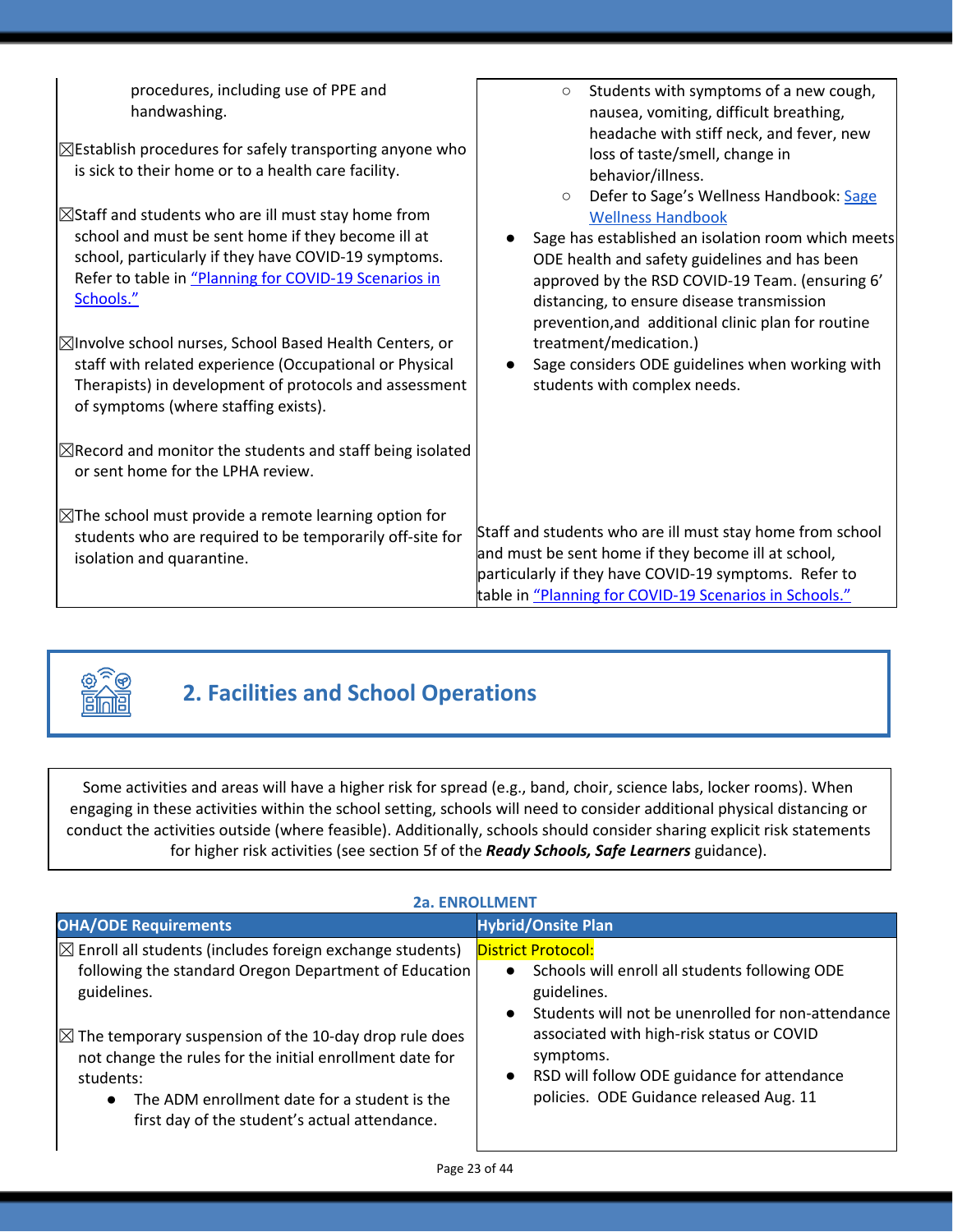- A student with fewer than 10 days of absence at the beginning of the school year may be counted in membership prior to the first day of attendance, but not prior to the first calendar day of the school year.
- If a student does not attend during the first 10 session days of school, the student's ADM enrollment date must reflect the student's actual first day of attendance.
- Students who were anticipated to be enrolled, but who do not attend at any time must not be enrolled and submitted in ADM.

 $\boxtimes$  If a student has stopped attending for 10 or more days, districts must continue to try to engage the student. At a minimum, districts must attempt to contact these students and their families weekly to either encourage attendance or receive confirmation that the student has transferred or has withdrawn from school. This includes students who were scheduled to start the school year, but who have not yet attended.

 $\boxtimes$  When enrolling a student from another school, schools must request documentation from the prior school within 10 days of enrollment per OAR 581-021-0255 to make all parties aware of the transfer. Documentation obtained directly from the family does not relieve the school of this responsibility. After receiving documentation from another school that a student has enrolled, drop that student from your roll.

 $\boxtimes$  Design attendance policies to account for students who do not attend in-person due to student or family health and safety concerns.

 $\boxtimes$  When a student has a pre-excused absence or COVID-19 absence, the school district must reach out to offer support at least weekly until the student has resumed their education.

 $\boxtimes$  When a student is absent beyond 10 days and meets the criteria for continued enrollment due to the temporary suspension of the 10 day drop rule, continue to count them as absent for those days and include those days in your Cumulative ADM reporting.

| <b>2b. ATTENDANCE</b>                                             |                           |  |
|-------------------------------------------------------------------|---------------------------|--|
| <b>OHA/ODE Requirements</b>                                       | <b>Hybrid/Onsite Plan</b> |  |
| $\boxtimes$ Grades K-5 (self-contained): Attendance must be taken | <b>District Protocol:</b> |  |
| at least once per day for all students enrolled in school,        |                           |  |

#### Page 24 of 44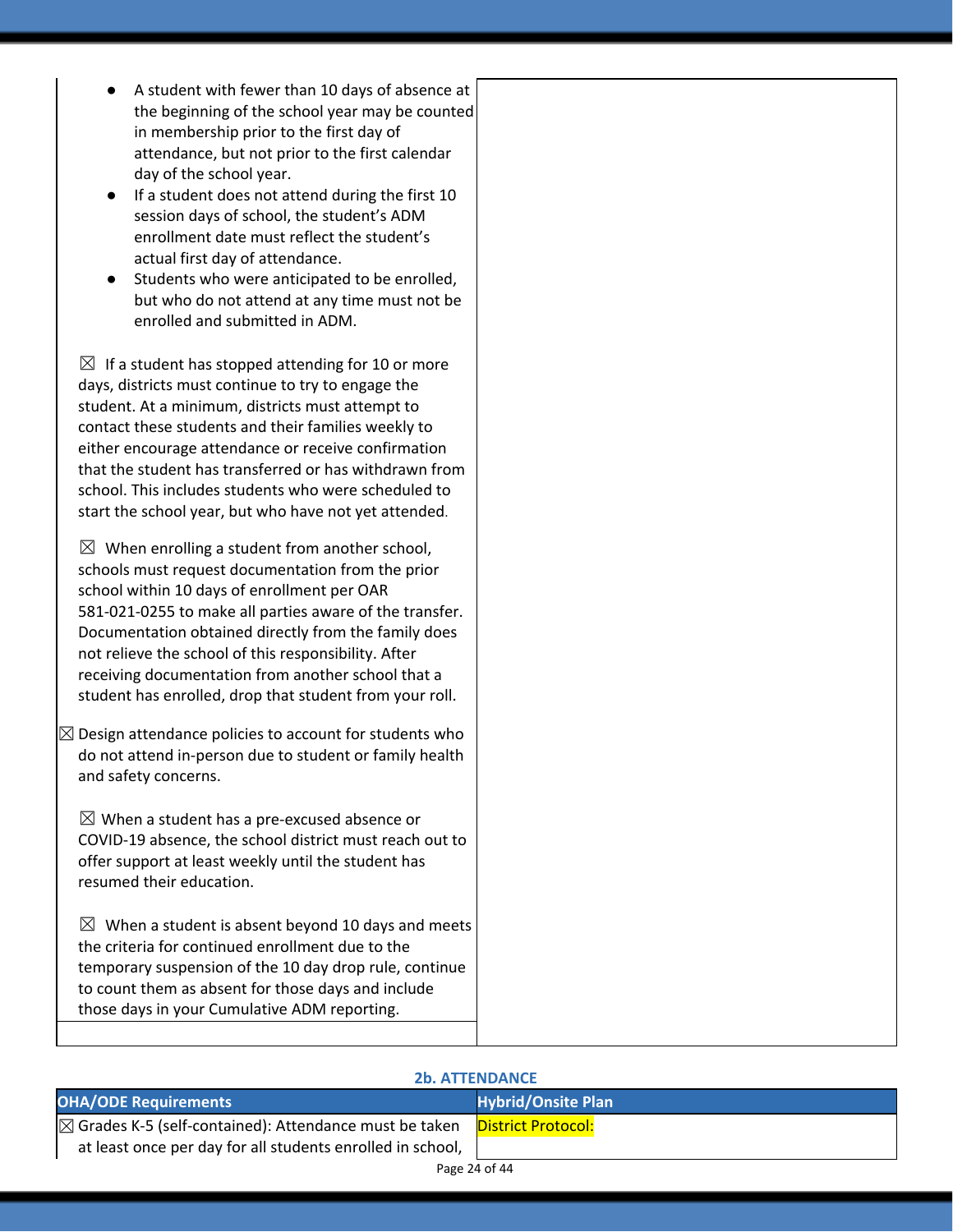regardless of the instructional model (On-Site, Hybrid, Comprehensive Distance Learning, online schools).

- $\boxtimes$  6-12 (individual subject): Attendance must be taken at least once for each scheduled class that day for all students enrolled in school, regardless of the instructional model (On-Site, Hybrid, Comprehensive Distance Learning, online schools).
- $\boxtimes$  Alternative Programs: Some students are reported in ADM as enrolled in a non-standard program (such as tutorial time), with hours of instruction rather than days present and days absent. Attendance must be taken at least once for each scheduled interaction with each student, so that local systems can track the student's attendance and engagement. Reported hours of instruction continue to be those hours in which the student was present.

 $\boxtimes$  Online schools that previously followed a two check-in per week attendance process must follow the Comprehensive Distance Learning requirements for checking and reporting attendance.

 $\boxtimes$  Provide families with clear and concise descriptions of student attendance and participation expectations as well as family involvement expectations that take into consideration the home environment, caregiver's work schedule, and mental/physical health.

- RSD will follow ODE guidance for attendance policies. ODE Guidance released Aug. 11
- Grades K-5: Attendance must be taken at least once per day for all students enrolled in school, regardless of the instructional model (On-Site, Hybrid, Comprehensive Distance Learning).
- Grades 6-12: Attendance must be taken at least once for each scheduled class that day for all students enrolled in school, regardless of the instructional model (On-Site, Hybrid, Comprehensive Distance Learning).
- Provide families with clear and concise descriptions of student attendance and participation expectations as well as family involvement expectations that take into consideration the home environment, caregiver's work schedule, and mental/physical health.
- For On-Site Instructional Models, prior attendance and reporting practices are unchanged and should meet the requirements described in this section and can be informed by the recommendations presented.
- For any Hybrid Instructional Model or Comprehensive Distance Learning, ODE is establishing the following definitions and guidance: Attendance includes both participation in class activities and interaction with a licensed or registered teacher during a school day or interactions with educational assistants and paraprofessionals through teacher designed and facilitated processes. Interaction can be evidenced by any of the following or reasonable equivalents:
	- Participating in a video class;
	- Communication from the student to the teacher via chat, text message or email;
	- A phone call with the student, or, for younger students, with the parent;
	- Posting completed coursework to a learning management system or web-based platform or via email; or
	- Turning in completed coursework on a given day.
- When there is no evidence of student interaction during a 24-hour period surrounding a scheduled school day as described, students are reported as absent. A day present for attendance may not be claimed for weekends or holidays, per ORS 336.010 and 187.010, or any other day during which a licensed or registered teacher is not available to students.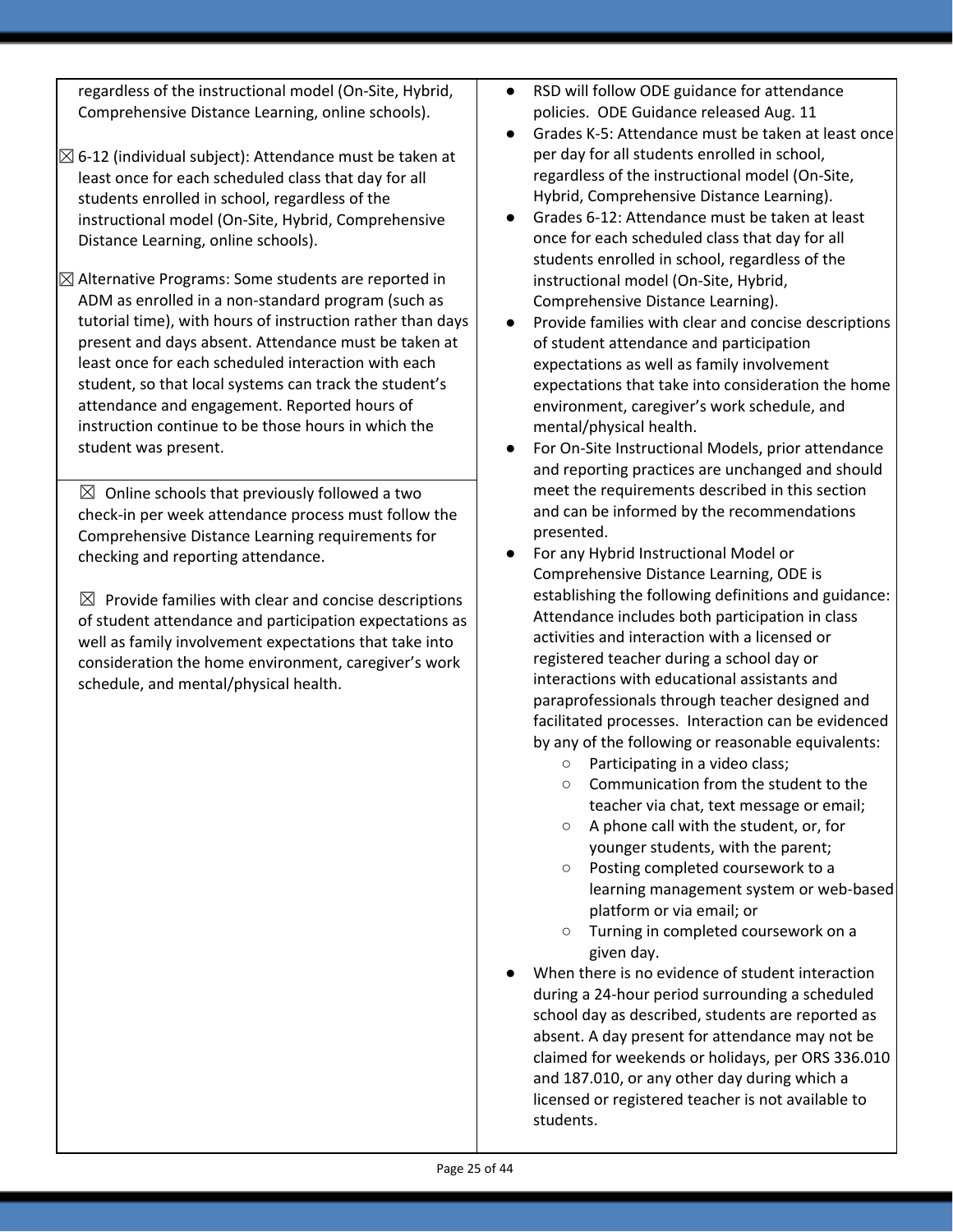|                                                                                                                                                                                                                                                                                                                                                                                                                                                                                                      | <b>2c. TECHNOLOGY</b>                                                                                                                                                                                                                                                                                                                                                                                                                                                                                                                                                                                                                                                                                                                                                                                                                                                                             |
|------------------------------------------------------------------------------------------------------------------------------------------------------------------------------------------------------------------------------------------------------------------------------------------------------------------------------------------------------------------------------------------------------------------------------------------------------------------------------------------------------|---------------------------------------------------------------------------------------------------------------------------------------------------------------------------------------------------------------------------------------------------------------------------------------------------------------------------------------------------------------------------------------------------------------------------------------------------------------------------------------------------------------------------------------------------------------------------------------------------------------------------------------------------------------------------------------------------------------------------------------------------------------------------------------------------------------------------------------------------------------------------------------------------|
| <b>OHA/ODE Requirements</b>                                                                                                                                                                                                                                                                                                                                                                                                                                                                          | <b>Hybrid/Onsite Plan</b>                                                                                                                                                                                                                                                                                                                                                                                                                                                                                                                                                                                                                                                                                                                                                                                                                                                                         |
| $\boxtimes$ Update procedures for district-owned or school-owned<br>devices to match cleaning requirements (see section 2d<br>of the Ready Schools, Safe Learners guidance).<br>$\boxtimes$ Procedures for return, inventory, updating, and<br>redistributing district-owned devices must meet physical<br>distancing requirements.<br>$\boxtimes$ If providing learning outside and allowing students to<br>engage with devices during the learning experiences,<br>provide safe charging stations. | <b>District Protocol:</b><br>Cleaning Requirements:<br>Chromebook Cart:<br>To the extent possible, students must use<br>$\circ$<br>same Chromebook every day<br>Leave cart door open during the day<br>$\circ$<br>Minimize the number of times a student<br>$\circ$<br>must go to the cart<br>Consider storing devices in desks during the<br>$\circ$<br>day and moving them back to carts for<br>charging at the end of day<br>Sanitize exterior of cart daily<br>$\circ$<br>Sanitize device charging cords daily<br>$\circ$<br>Computer Lab Classroom:<br>To the extent possible, students should use<br>$\circ$<br>the same workspace daily (keyboard,<br>mouse, tower and table)<br>Sanitize the workspace between each<br>$\circ$<br>cohort of students<br>Open Lab Spaces (library, career center)<br>Individual users must sanitize the work<br>$\circ$<br>space before and after each use |
|                                                                                                                                                                                                                                                                                                                                                                                                                                                                                                      | Repair, inventory, distribution or updating<br>Masks must be worn when 6ft between people<br>can't be maintained                                                                                                                                                                                                                                                                                                                                                                                                                                                                                                                                                                                                                                                                                                                                                                                  |

- Gloves will be used by RSD Tech staff
- Clean and sanitize each device brought in for updates, repair, return, inventory, or redistribution

| <b>2d. SCHOOL SPECIFIC FUNCTIONS/FACILITY FEATURES</b>                                                                                                                 |                                                                                |
|------------------------------------------------------------------------------------------------------------------------------------------------------------------------|--------------------------------------------------------------------------------|
| <b>OHA/ODE Requirements</b>                                                                                                                                            | <b>Hybrid/Onsite Plan</b>                                                      |
| $\boxtimes$ Handwashing: All people on campus should be advised<br>and encouraged to wash their hands frequently.                                                      | <b>District Protocol:</b><br><b>Requirements for After School Programs and</b> |
| $\boxtimes$ Equipment: Develop and use sanitizing protocols for all<br>equipment used by more than one individual or<br>purchase equipment for individual use.         | <b>Community Facility Use</b><br><b>Elementary Common Protocols:</b>           |
| $\boxtimes$ Events: Cancel, modify, or postpone field trips,<br>assemblies, athletic events, practices, special<br>performances, school-wide parent meetings and other | Field Trips: Field trips will be designed virtually for<br>the school year.    |

## **2d. SCHOOL SPECIFIC FUNCTIONS/FACILITY FEATURES**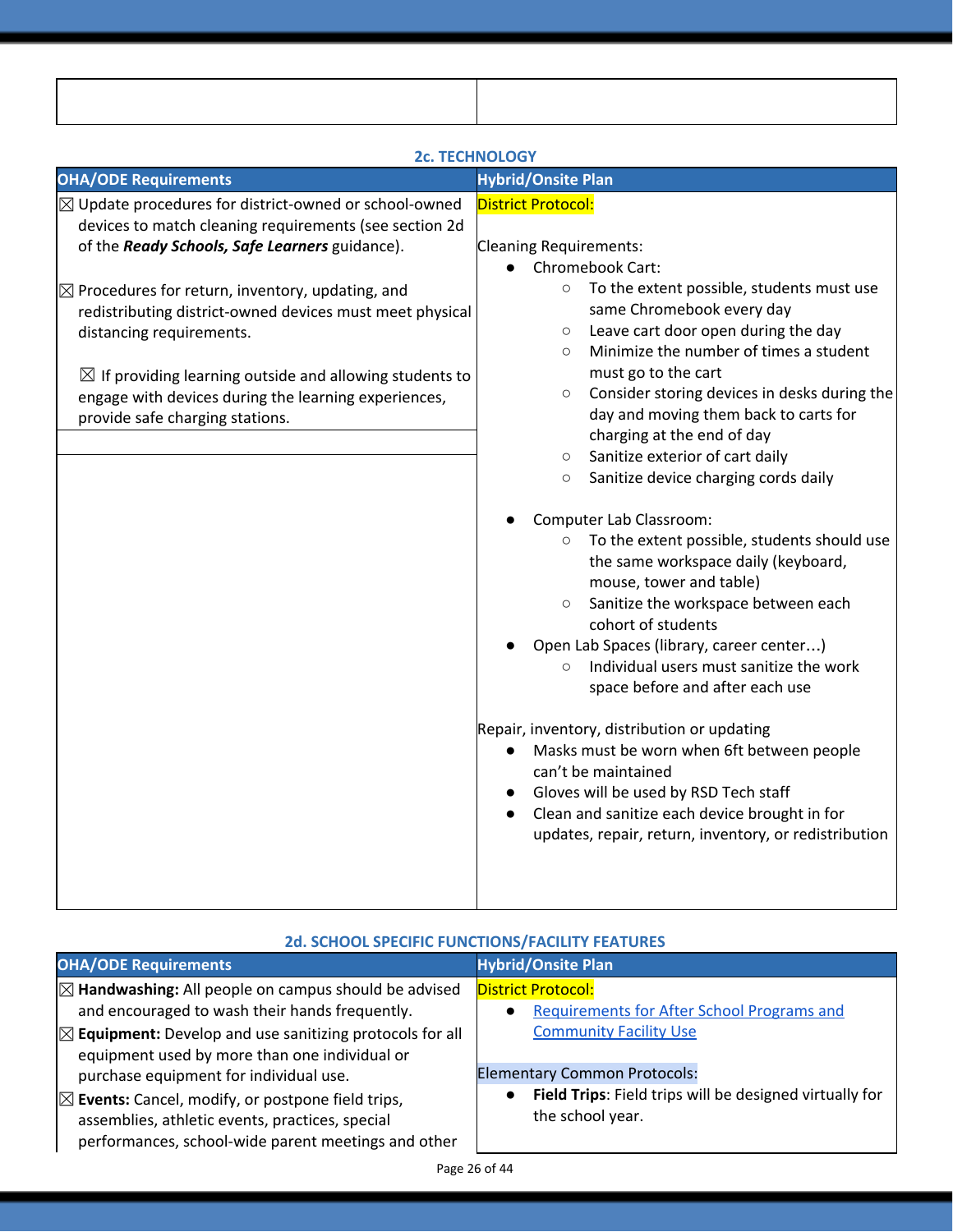large gatherings to meet requirements for physical distancing.

- ☒**Transitions/Hallways:** Limit transitions to the extent possible. Create hallway procedures to promote physical distancing and minimize gatherings.
- ☒**Personal Property**: Establish policies for personal property being brought to school (e.g., refillable water bottles, school supplies, headphones/earbuds, cell phones, books, instruments, etc.). If personal items are brought to school, they must be labeled prior to entering school and use should be limited to the item owner.
- **Events:** All assemblies, athletic events, practices, special performances, schoolwide parent meetings and other large gatherings will be cancelled or held in a virtual format.
- **Personal Property:** Each classroom will have a limit on the number of personal items brought in to school. (refillable water bottles, cell phones, boosk, etc.) A full list will be sent home prior to class starting with allowable items. If personal items are brought to school, they must be labeled prior to entering school and not shared with other students. Personal property will be stored in the student's backpack.

#### School Teams:

- **Handwashing:** See protocols from section 2f. Provide age appropriate hand washing education, define appropriate times to wash hands, and provide hand sanitizer when hand washing is not available.
- **Equipment:** All classroom supplies and PE equipment will be cleaned and sanitized before use by another student or cohort group. Students will have individual sets of math manipulatives kept in their cubby for individual only use. Very few supplies will be shared and sanitization will occur between usages. Students will be trained in protocols to support sanitization. Recess equipment will be bagged for cohort usage. Equipment will be sanitized after use.
- **● Transitions/Hallways:** Hallway traffic direction marked to show travel flow. We will build in 5 minute passing time between transitions in the hallway. Cohort groups will stay in classrooms as much as possible.. Hallway traffic direction will be designated for one way traffic. Students will be taught a procedure to maintain 6 foot distancing when lining up by utilizing visual cues and in traveling from place to place (i.e. counting to ten after the person in front of them begins moving before they proceed ahead).
- **Safety Drills:** During fire drills (and all other safety drills), all cohort classes will be physically distanced during exit, recovery, and reentry procedures.

| <b>ZE. AKKIVAL AND DISIVIISSAL</b>                                   |                                            |  |
|----------------------------------------------------------------------|--------------------------------------------|--|
| <b>OHA/ODE Requirements</b>                                          | <b>Hybrid/Onsite Plan</b>                  |  |
| $\boxtimes$ Physical distancing, stable cohorts, square footage, and | District Protocol:                         |  |
| cleaning requirements must be maintained during arrival              | Informed by Transportation Plan (2i.)      |  |
| and dismissal procedures.                                            | Individual buildings will develop plan for |  |
|                                                                      |                                            |  |

**2e. ARRIVAL AND DISMISSAL**

#### Page 27 of 44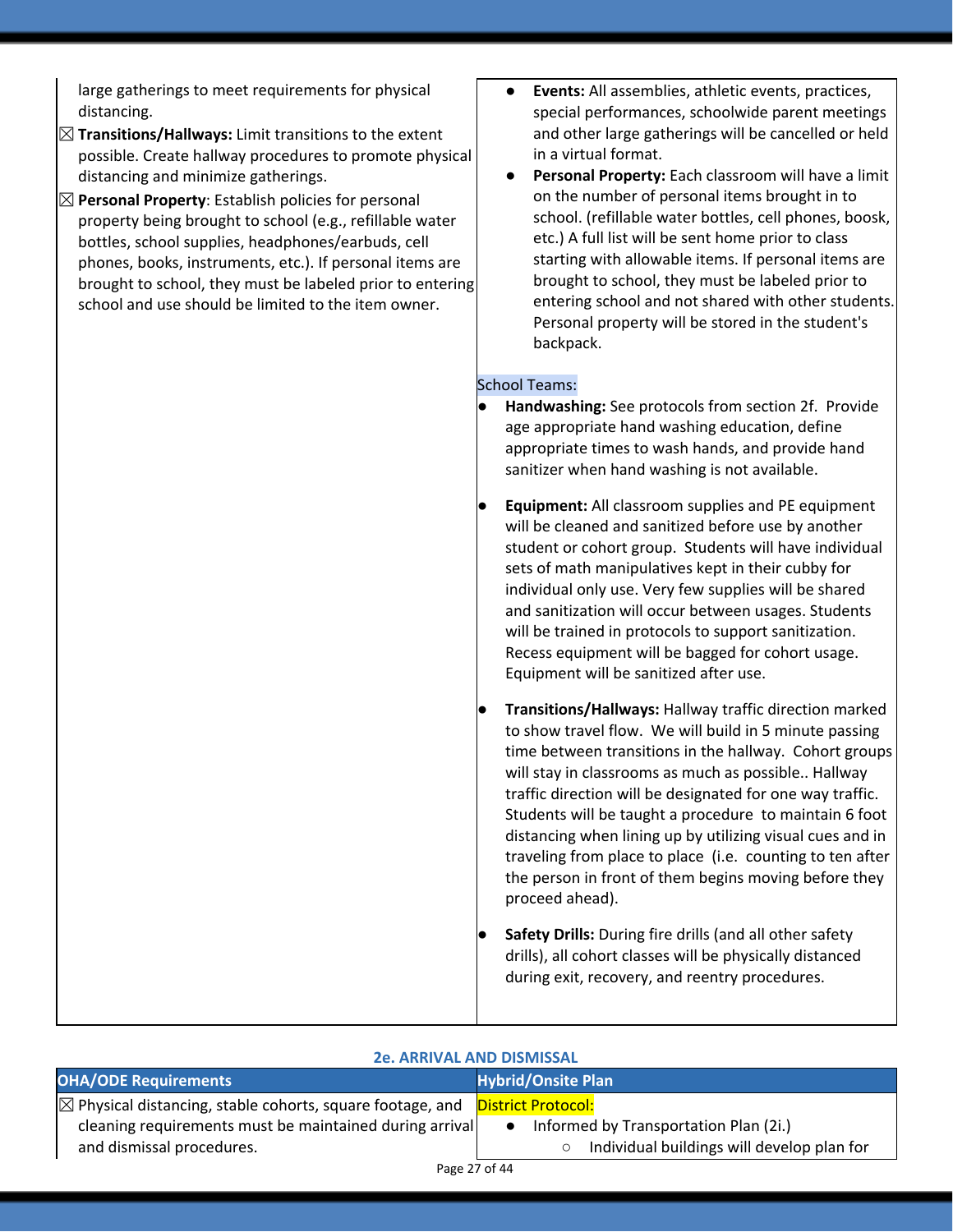| $\boxtimes$ Create schedule(s) and communicate staggered arrival                                                                                                                                                                                                                                                                                                                                                                                                                                                                                                                                                                                                                                                                                                                                                                                                                                                                                                                       | getting students to and from the building.                                                                                                                                                                                                                                                                                                                                                                                                                                                                                                                                                                                                                                                                                                                                                                                                                                                                                                                                                                                                                                                                                                |
|----------------------------------------------------------------------------------------------------------------------------------------------------------------------------------------------------------------------------------------------------------------------------------------------------------------------------------------------------------------------------------------------------------------------------------------------------------------------------------------------------------------------------------------------------------------------------------------------------------------------------------------------------------------------------------------------------------------------------------------------------------------------------------------------------------------------------------------------------------------------------------------------------------------------------------------------------------------------------------------|-------------------------------------------------------------------------------------------------------------------------------------------------------------------------------------------------------------------------------------------------------------------------------------------------------------------------------------------------------------------------------------------------------------------------------------------------------------------------------------------------------------------------------------------------------------------------------------------------------------------------------------------------------------------------------------------------------------------------------------------------------------------------------------------------------------------------------------------------------------------------------------------------------------------------------------------------------------------------------------------------------------------------------------------------------------------------------------------------------------------------------------------|
|                                                                                                                                                                                                                                                                                                                                                                                                                                                                                                                                                                                                                                                                                                                                                                                                                                                                                                                                                                                        |                                                                                                                                                                                                                                                                                                                                                                                                                                                                                                                                                                                                                                                                                                                                                                                                                                                                                                                                                                                                                                                                                                                                           |
|                                                                                                                                                                                                                                                                                                                                                                                                                                                                                                                                                                                                                                                                                                                                                                                                                                                                                                                                                                                        |                                                                                                                                                                                                                                                                                                                                                                                                                                                                                                                                                                                                                                                                                                                                                                                                                                                                                                                                                                                                                                                                                                                                           |
|                                                                                                                                                                                                                                                                                                                                                                                                                                                                                                                                                                                                                                                                                                                                                                                                                                                                                                                                                                                        |                                                                                                                                                                                                                                                                                                                                                                                                                                                                                                                                                                                                                                                                                                                                                                                                                                                                                                                                                                                                                                                                                                                                           |
| and/or dismissal times.<br>$\boxtimes$ Assign students or cohorts to an entrance; assign staff<br>member(s) to conduct visual screenings (see section 1f<br>of the Ready Schools, Safe Learners guidance).<br>$\boxtimes$ Ensure accurate sign-in/sign-out protocols to help<br>facilitate contact tracing by the LPHA. Sign-in procedures<br>are not a replacement for entrance and screening<br>requirements. Students entering school after arrival<br>times must be screened for the primary symptoms of<br>concern.<br>Eliminate shared pen and paper sign-in/sign-out<br>$\bullet$<br>sheets.<br>Ensure hand sanitizer is available if signing<br>children in or out on an electronic device.<br>$\boxtimes$ Ensure alcohol-based hand sanitizer (with 60-95%<br>alcohol) dispensers are easily accessible near all entry<br>doors and other high-traffic areas. Establish and clearly<br>communicate procedures for keeping caregiver<br>drop-off/pick-up as brief as possible. | Cohorts will be assigned to an entrance.<br>$\bigcirc$<br>Hand sanitizer dispensers will be installed<br>$\bigcirc$<br>near all entry doors.<br><b>School Team Input:</b><br>During arrival and dismissal Sage will follow the 6'<br>$\bullet$<br>distancing requirements by marking spaces on the<br>sidewalk/hallway where students need to wait.<br>Arrival and dismissal procedures and location will<br>be communicated with parents in the "Welcome<br>Back to School" letter.<br>Students will enter the building at assigned cohort<br>doors.<br>Kindergarten - 1st Grade - Front Doors<br>$\bigcirc$<br>2nd Grade - West Gym Door<br>$\bigcirc$<br>3rd Grade - East Side Door<br>O<br>4th Grade - West Side Door<br>$\circ$<br>5th Grade - East or West Side Door<br>O<br>depending on location of classroom<br>Bus Students will use the gate by the<br>$\bigcirc$<br>playground. Kinder., 1st & 2nd grade will<br>enter through their porch door. All Porch C<br>students will walk around to the West side<br>door.<br>Hand sanitizer(with 60-95% alcohol) has been<br>placed at all entry points into the school. It will be |
|                                                                                                                                                                                                                                                                                                                                                                                                                                                                                                                                                                                                                                                                                                                                                                                                                                                                                                                                                                                        | available upon arrival.                                                                                                                                                                                                                                                                                                                                                                                                                                                                                                                                                                                                                                                                                                                                                                                                                                                                                                                                                                                                                                                                                                                   |
|                                                                                                                                                                                                                                                                                                                                                                                                                                                                                                                                                                                                                                                                                                                                                                                                                                                                                                                                                                                        | Arrival to classroom the teacher will do the                                                                                                                                                                                                                                                                                                                                                                                                                                                                                                                                                                                                                                                                                                                                                                                                                                                                                                                                                                                                                                                                                              |
|                                                                                                                                                                                                                                                                                                                                                                                                                                                                                                                                                                                                                                                                                                                                                                                                                                                                                                                                                                                        | following:                                                                                                                                                                                                                                                                                                                                                                                                                                                                                                                                                                                                                                                                                                                                                                                                                                                                                                                                                                                                                                                                                                                                |
|                                                                                                                                                                                                                                                                                                                                                                                                                                                                                                                                                                                                                                                                                                                                                                                                                                                                                                                                                                                        | Student go to classroom door<br>$\circ$<br>Student is observed for symptoms of illness<br>$\circ$                                                                                                                                                                                                                                                                                                                                                                                                                                                                                                                                                                                                                                                                                                                                                                                                                                                                                                                                                                                                                                         |
|                                                                                                                                                                                                                                                                                                                                                                                                                                                                                                                                                                                                                                                                                                                                                                                                                                                                                                                                                                                        | Staff members will note student's<br>O                                                                                                                                                                                                                                                                                                                                                                                                                                                                                                                                                                                                                                                                                                                                                                                                                                                                                                                                                                                                                                                                                                    |
|                                                                                                                                                                                                                                                                                                                                                                                                                                                                                                                                                                                                                                                                                                                                                                                                                                                                                                                                                                                        | symptoms and follow procedures for                                                                                                                                                                                                                                                                                                                                                                                                                                                                                                                                                                                                                                                                                                                                                                                                                                                                                                                                                                                                                                                                                                        |
|                                                                                                                                                                                                                                                                                                                                                                                                                                                                                                                                                                                                                                                                                                                                                                                                                                                                                                                                                                                        | further illness assessment.                                                                                                                                                                                                                                                                                                                                                                                                                                                                                                                                                                                                                                                                                                                                                                                                                                                                                                                                                                                                                                                                                                               |
|                                                                                                                                                                                                                                                                                                                                                                                                                                                                                                                                                                                                                                                                                                                                                                                                                                                                                                                                                                                        | Teacher will take attendance in Synergy.                                                                                                                                                                                                                                                                                                                                                                                                                                                                                                                                                                                                                                                                                                                                                                                                                                                                                                                                                                                                                                                                                                  |
|                                                                                                                                                                                                                                                                                                                                                                                                                                                                                                                                                                                                                                                                                                                                                                                                                                                                                                                                                                                        | Teacher will take a hot lunch count.                                                                                                                                                                                                                                                                                                                                                                                                                                                                                                                                                                                                                                                                                                                                                                                                                                                                                                                                                                                                                                                                                                      |
|                                                                                                                                                                                                                                                                                                                                                                                                                                                                                                                                                                                                                                                                                                                                                                                                                                                                                                                                                                                        | During morning arrival students will be released by                                                                                                                                                                                                                                                                                                                                                                                                                                                                                                                                                                                                                                                                                                                                                                                                                                                                                                                                                                                                                                                                                       |
|                                                                                                                                                                                                                                                                                                                                                                                                                                                                                                                                                                                                                                                                                                                                                                                                                                                                                                                                                                                        | parents and caregivers at curbside.                                                                                                                                                                                                                                                                                                                                                                                                                                                                                                                                                                                                                                                                                                                                                                                                                                                                                                                                                                                                                                                                                                       |
|                                                                                                                                                                                                                                                                                                                                                                                                                                                                                                                                                                                                                                                                                                                                                                                                                                                                                                                                                                                        | During afternoon dismissals parents will wait for<br>students at curbside.                                                                                                                                                                                                                                                                                                                                                                                                                                                                                                                                                                                                                                                                                                                                                                                                                                                                                                                                                                                                                                                                |
|                                                                                                                                                                                                                                                                                                                                                                                                                                                                                                                                                                                                                                                                                                                                                                                                                                                                                                                                                                                        |                                                                                                                                                                                                                                                                                                                                                                                                                                                                                                                                                                                                                                                                                                                                                                                                                                                                                                                                                                                                                                                                                                                                           |
|                                                                                                                                                                                                                                                                                                                                                                                                                                                                                                                                                                                                                                                                                                                                                                                                                                                                                                                                                                                        |                                                                                                                                                                                                                                                                                                                                                                                                                                                                                                                                                                                                                                                                                                                                                                                                                                                                                                                                                                                                                                                                                                                                           |

Ē

| 2f. CLASSROOMS/REPURPOSED LEARNING SPACES                                                                                                                                                                           |                                                                                                                                                        |
|---------------------------------------------------------------------------------------------------------------------------------------------------------------------------------------------------------------------|--------------------------------------------------------------------------------------------------------------------------------------------------------|
| <b>OHA/ODE Requirements</b>                                                                                                                                                                                         | <b>Hybrid/Onsite Plan</b>                                                                                                                              |
| $\boxtimes$ Seating: Rearrange student desks and other seat spaces $\blacksquare$ District Protocol:<br>so that staff and students' physical bodies are six feet<br>apart to the maximum extent possible while also | Student desks will be six feet apart and will<br>$\bullet$<br>maintain 35 square feet per person.<br>Upholstered furniture and soft seating (including |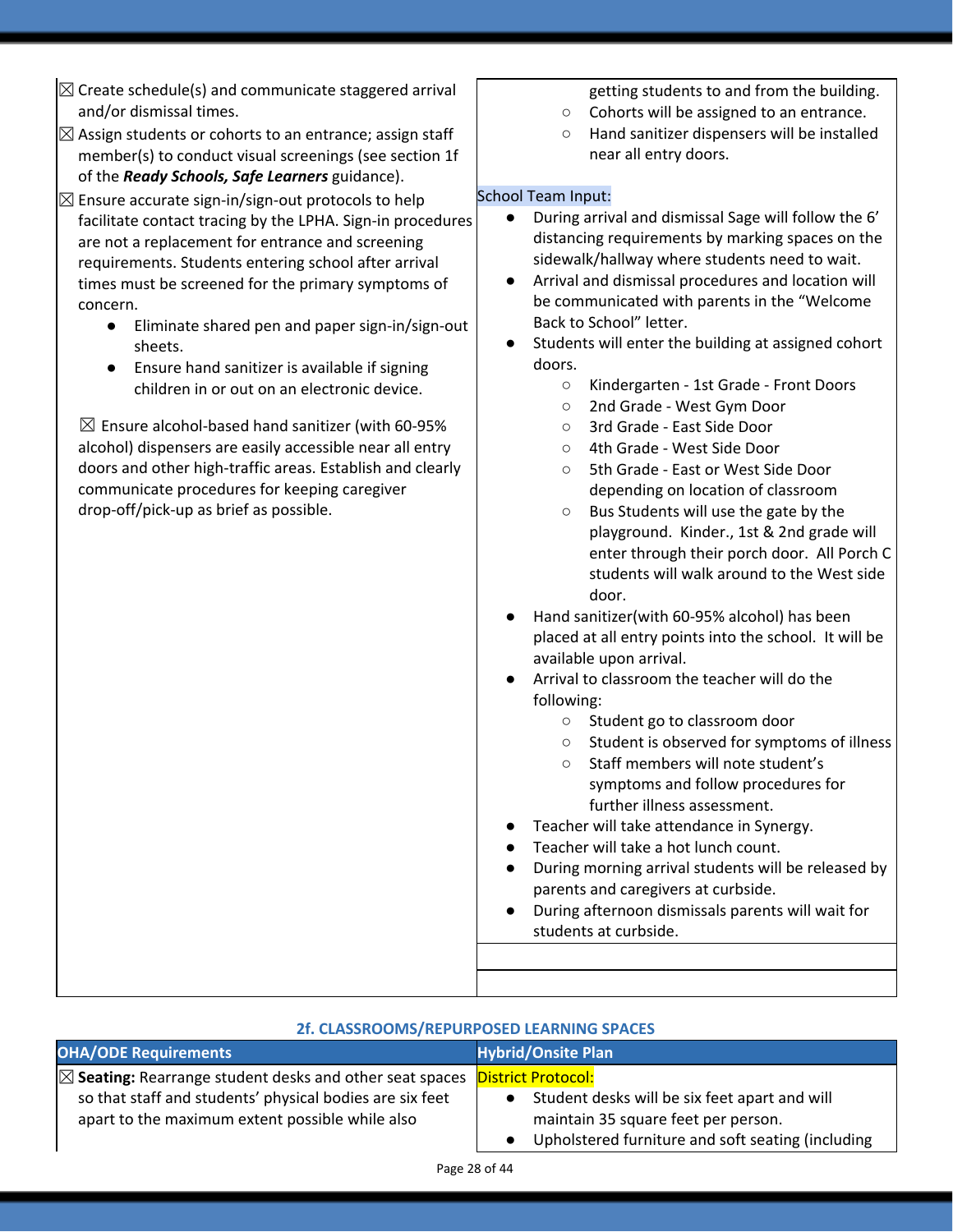maintaining 35 square feet per person; assign seating so students are in the same seat at all times. rugs) will be removed from all classrooms and learning spaces. School Team Input: ● All available common spaces will be repurposed to support student health and safety. Such areas (conference room, porches, etc.) may become instructional spaces to accommodate ODE's social distancing guidelines Seating: In classrooms we will strive to put student desks 6' apart. If tables are needed in classrooms there will be only two students at each table. Cohorts/classrooms will not be combined including small group instruction. ● **Materials: (Elem. Common Practice)** No community supplies (for commonly used items (e.g., scissors, pencils, crayons). Design protocols for use and sanitizing of shared supplies (e.g. math manipulatives).We will avoid using common supplies, materials, and curriculum as much as possible. All student supplies will be labeled with the student's name. All these items will be cleaned daily. Any items used by different students will be sanitized after each use. ● **Handwashing:** Teachers and school nurse will on a regular basis will review the following respiratory and hand washing protocols with students: ○ The nurse will train all staff and students the protocols for washing hands and respiratory etiquette. ○ All students and staff will wash hands upon arrival, prior to meals and snacks, and as needed throughout the day. ○ Hand washing protocol; soap and water, 20 seconds or alcohol-based hand sanitizer with 60-95% alcohol. ○ Staff will wash hands during all transitions. ○ Hand sanitizer will be used when hand washing with soap is not available. ☒**Materials:** Avoid sharing of community supplies when possible (e.g., scissors, pencils, etc.). Clean these items frequently. Provide hand sanitizer and tissues for use by students and staff. ☒**Handwashing:** Remind students (with signage and regular verbal reminders from staff) of the utmost importance of hand hygiene and respiratory etiquette. Respiratory etiquette means covering coughs and sneezes with an elbow or a tissue. Tissues should be disposed of in a garbage can, then hands washed or sanitized immediately. ● Wash hands with soap and water for 20 seconds or use an alcohol-based hand sanitizer with 60-95% alcohol.

| 2g. PLAYGROUNDS, FIELDS, RECESS, BREAK, AND RESTROOMS            |                                                                |
|------------------------------------------------------------------|----------------------------------------------------------------|
| <b>OHA/ODE Requirements</b>                                      | <b>Hybrid/Onsite Plan</b>                                      |
| $\boxtimes$ Keep school playgrounds closed to the general public | <b>District Protocol:</b>                                      |
| until park playground equipment and benches reopen in            | <b>Requirements for After School Programs and</b><br>$\bullet$ |
| the community (see Oregon Health Authority's Specific            | <b>Community Facility Use</b>                                  |
| <b>Guidance for Outdoor Recreation Organizations).</b>           | RSD will designate playground and shared                       |
|                                                                  | equipment solely for the use of one cohort at a                |
|                                                                  | time. Playgrounds will be disinfected at least daily           |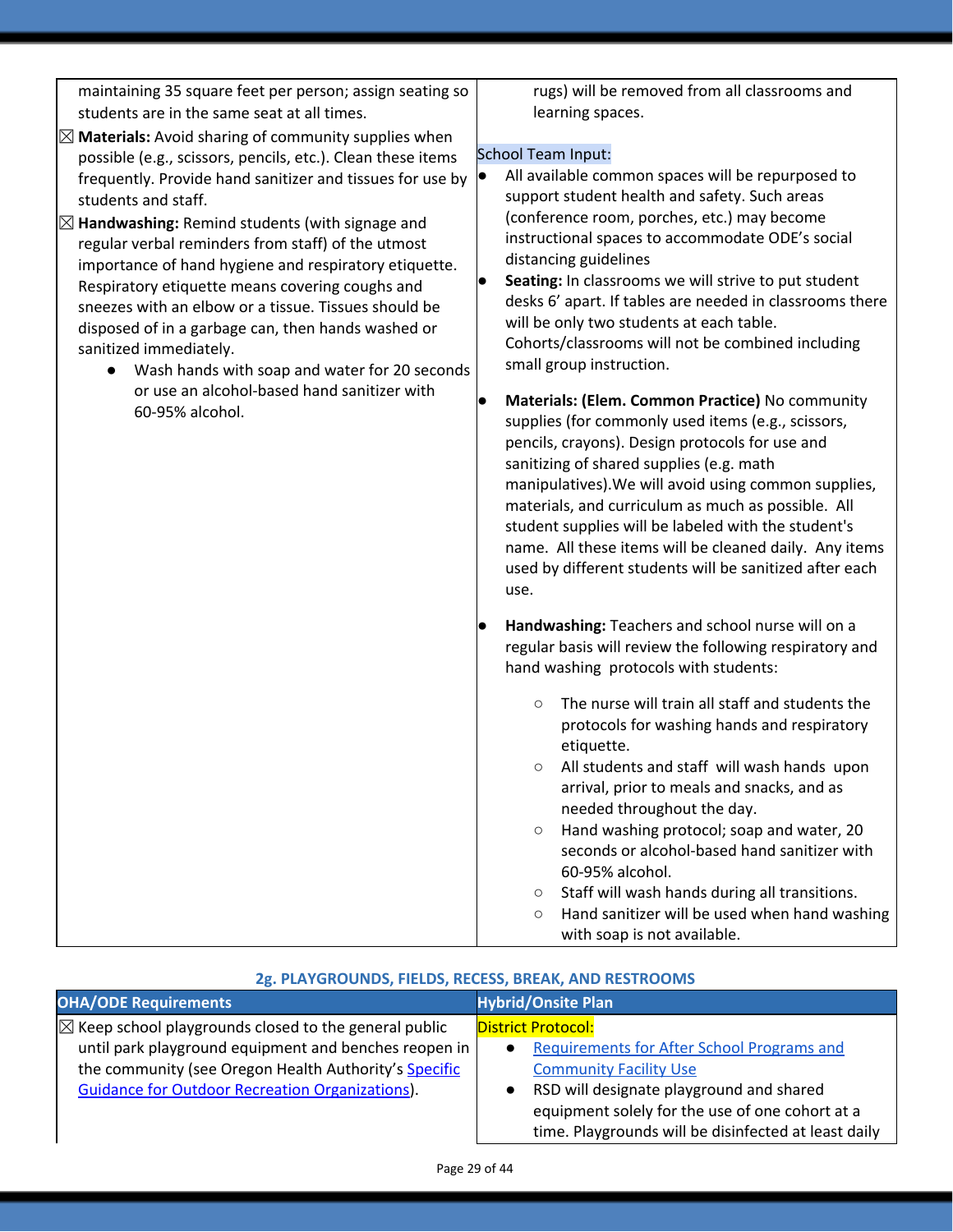| $\boxtimes$<br>After using the restroom students must wash hands                                                                                                                                                                                                                                                                             | or between use as much as possible in accordance                                                                                                                                                                                                                                                                                                                                                                                                                                                                                                                                                                              |
|----------------------------------------------------------------------------------------------------------------------------------------------------------------------------------------------------------------------------------------------------------------------------------------------------------------------------------------------|-------------------------------------------------------------------------------------------------------------------------------------------------------------------------------------------------------------------------------------------------------------------------------------------------------------------------------------------------------------------------------------------------------------------------------------------------------------------------------------------------------------------------------------------------------------------------------------------------------------------------------|
| with soap and water for 20 seconds. Soap must be made                                                                                                                                                                                                                                                                                        | with CDC guidance.                                                                                                                                                                                                                                                                                                                                                                                                                                                                                                                                                                                                            |
| available to students and staff. For learning outside if                                                                                                                                                                                                                                                                                     |                                                                                                                                                                                                                                                                                                                                                                                                                                                                                                                                                                                                                               |
| portable bathrooms are used, set up portable hand                                                                                                                                                                                                                                                                                            | School Team Input:                                                                                                                                                                                                                                                                                                                                                                                                                                                                                                                                                                                                            |
| washing stations and create a regular cleaning schedule.                                                                                                                                                                                                                                                                                     | After using the restroom students must wash hands<br>$\bullet$<br>with soap and water for 20 seconds. Soap will be<br>made available to students and staff.                                                                                                                                                                                                                                                                                                                                                                                                                                                                   |
| $\boxtimes$ Before and after using playground equipment, students<br>must wash hands with soap and water for 20 seconds or<br>use an alcohol-based hand sanitizer with 60-95%<br>alcohol.                                                                                                                                                    | Outdoor playground structures will follow normal<br>$\bullet$<br>routine cleaning and will not need to be<br>disinfected.<br>Playground(s) will remain closed to public and<br>$\bullet$                                                                                                                                                                                                                                                                                                                                                                                                                                      |
| $\boxtimes$ Designate playground and shared equipment solely for<br>the use of one cohort at a time. Outdoor playground<br>structures require normal routine cleaning and do not<br>require disinfection. Shared equipment (balls, jump<br>ropes, etc.) should be cleaned and disinfected at least<br>daily in accordance with CDC guidance. | community use. Sage will post adequate signs<br>sharing this information with the public.<br>Classes may use the playground for recess on a<br>$\bullet$<br>designated schedule throughout the school day.<br>All playground equipment will be disinfected daily.<br>$\bullet$<br>This will be done at the end of the day. Only one<br>cohort will be allowed to use the equipment on a<br>single day.                                                                                                                                                                                                                        |
| $\boxtimes$ Cleaning requirements must be maintained (see section<br>2j of the Ready Schools, Safe Learners guidance).                                                                                                                                                                                                                       | Students must wash hands before and after using<br>$\bullet$<br>playground equipment.<br>Cleaning requirements must be maintained; refer                                                                                                                                                                                                                                                                                                                                                                                                                                                                                      |
|                                                                                                                                                                                                                                                                                                                                              | to section 3j.<br>Recess activities will be planned to support physical<br>distancing and maintain stable cohorts. This can<br>include limiting the number of students on one<br>piece of equipment, at one game, etc.<br>Given the lessened capacity for equipment use due<br>to cohorting and physical distancing requirements,<br>teachers will need to set expectations for shared<br>use of equipment by students and may need to<br>support students with schedules for when specific<br>equipment can be used.<br>Games and activities which honor social distancing<br>will be taught by P.E. and classroom teachers. |
| $\boxtimes$ Maintain physical distancing requirements, stable<br>cohorts, and square footage requirements.                                                                                                                                                                                                                                   | Students will be taught and will maintain 6' physical<br>distancing requirements, stay in assigned playground areas<br>with their cohort, and square footage requirements to the<br>extent possible.                                                                                                                                                                                                                                                                                                                                                                                                                          |
| $\boxtimes$ Provide signage and restrict access to outdoor<br>equipment (including sports equipment, etc.).                                                                                                                                                                                                                                  |                                                                                                                                                                                                                                                                                                                                                                                                                                                                                                                                                                                                                               |
| $\boxtimes$ Design recess activities that allow for physical distancing<br>and maintenance of stable cohorts.                                                                                                                                                                                                                                |                                                                                                                                                                                                                                                                                                                                                                                                                                                                                                                                                                                                                               |
| $\boxtimes$ Clean all outdoor equipment at least daily or between<br>use as much as possible in accordance with CDC<br>guidance.                                                                                                                                                                                                             | Sage staff room has become the isolation room and is not<br>used by staff, staff uses their classrooms and porch areas<br>for small group meetings following the ODE social<br>distancing guidelines.                                                                                                                                                                                                                                                                                                                                                                                                                         |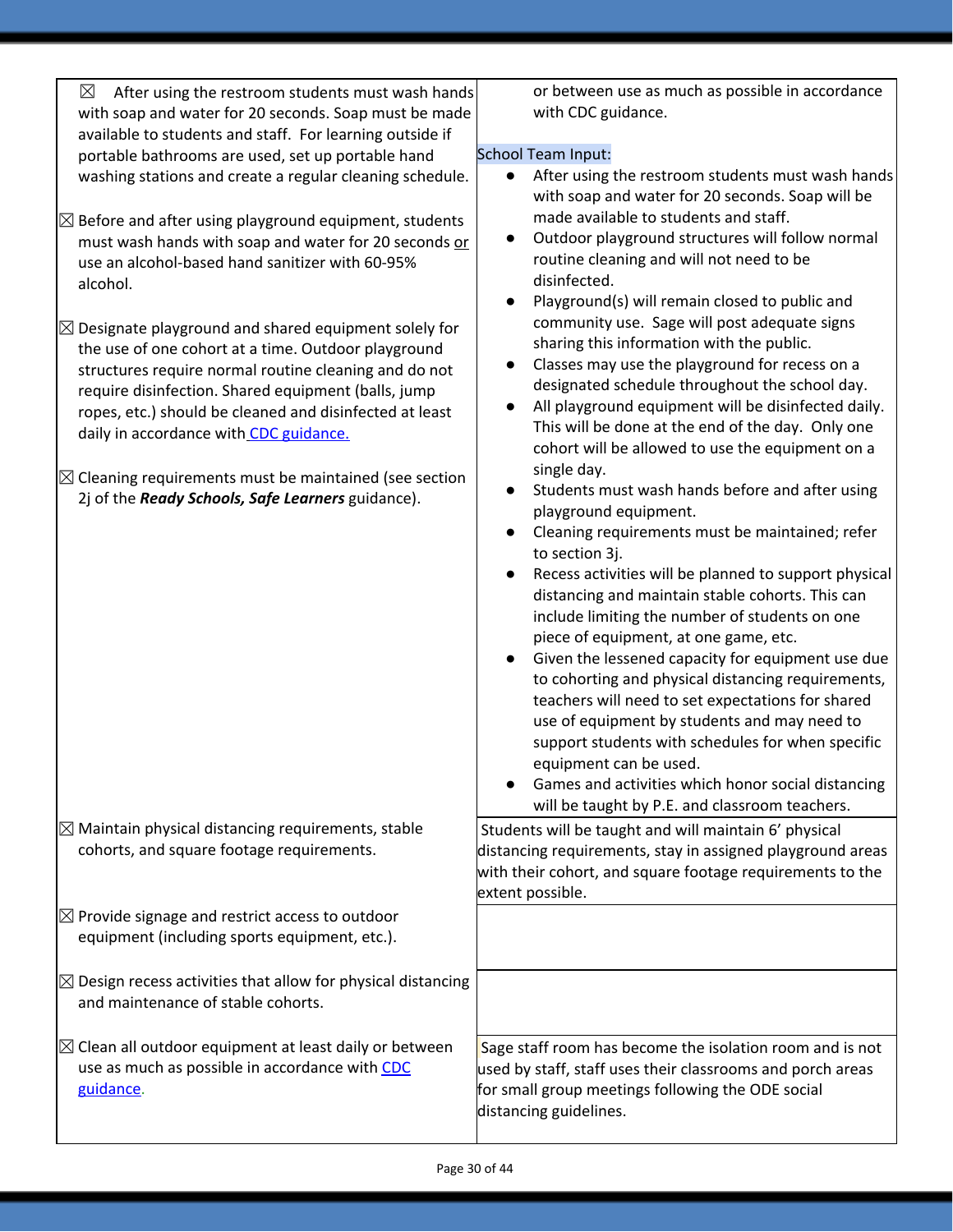| $\boxtimes$ Limit the number of employees gathering in shared                                                      | The elevators when possible will be singler person usage. |
|--------------------------------------------------------------------------------------------------------------------|-----------------------------------------------------------|
| spaces. Restrict use of shared spaces such as conference                                                           |                                                           |
| rooms, break rooms, and elevators by limiting occupancy All workspaces will be limited to single person usage at a |                                                           |
| or staggering use, maintaining six feet of distance                                                                | time, maintaining six feet of distance between adults.    |
| between adults. Establish a minimum of 35 square feet                                                              |                                                           |
| per person when determining room capacity. Calculate                                                               |                                                           |
| only with usable space, understanding that tables and                                                              |                                                           |
| room set-up will require use of all space in the                                                                   |                                                           |
| calculation. Note: The largest area of risk is adults eating                                                       |                                                           |
| together in break rooms without face coverings.                                                                    |                                                           |
|                                                                                                                    |                                                           |

| <b>OHA/ODE Requirements</b>                                                                                                                                                                                                                                                                                                                                                           | <b>Hybrid/Onsite Plan</b>                                                                                                                                                                                                                                                                    |
|---------------------------------------------------------------------------------------------------------------------------------------------------------------------------------------------------------------------------------------------------------------------------------------------------------------------------------------------------------------------------------------|----------------------------------------------------------------------------------------------------------------------------------------------------------------------------------------------------------------------------------------------------------------------------------------------|
| $\boxtimes$ Include meal services/nutrition staff in planning for                                                                                                                                                                                                                                                                                                                     | District Protocol (K-5):                                                                                                                                                                                                                                                                     |
| school reentry.<br>$\boxtimes$ Prohibit self-service buffet-style meals.<br>$\boxtimes$ Prohibit sharing of food and drinks among students<br>and/or staff.                                                                                                                                                                                                                           | Determine meal service plans / protocols (in<br>$\bullet$<br>connection with school re-entry plans)<br>We will provide access to nutrition/meal<br>$\bigcirc$<br>service for all eligible students, including<br>students not on-site.<br>Plans are being developed to distribute<br>$\circ$ |
| $\boxtimes$ At designated meal or snack times, students may<br>remove their face coverings to eat or drink but must<br>maintain six feet of physical distance from others, and<br>must put face coverings back on after finishing the meal<br>or snack.                                                                                                                               | meals to a classroom setting.<br>Since staff must remove their face coverings during<br>eating and drinking, staff should eat snacks and<br>meals independently, and not in staff rooms when<br>other people are present.                                                                    |
| $\boxtimes$ Staff serving meals and students interacting with staff at<br>mealtimes must wear face coverings (see section 1h of<br>the Ready Schools, Safe Learners guidance). Staff must<br>maintain 6 feet of physical distance to the greatest<br>extent possible. If students are eating in a classroom,<br>staff may supervise from the doorway of the classroom if<br>feasible. | <b>Elementary Common Protocols:</b><br>All students eat in the classroom<br>Note: This is NOT the teacher's 30 min. duty-free<br>lunch time (unless it is supervised by another staff<br>member)                                                                                             |
| $\boxtimes$ Students must wash hands with soap and water for 20<br>seconds or use an alcohol-based hand sanitizer with<br>60-95% alcohol before meals and should be encouraged<br>to do so after.                                                                                                                                                                                     | School Team Input:<br>Breakfast and lunch will be delivered to the<br>classroom.                                                                                                                                                                                                             |
| $\boxtimes$ Appropriate daily cleaning of meal items (e.g., plates,<br>utensils, transport items) in classrooms where meals are<br>consumed.                                                                                                                                                                                                                                          | All meals will be eaten in the classroom.<br>All students must wash hands prior to meals.<br>$\bullet$<br>Students will wash hands in the classroom.<br>At designated meal or snack times, students may<br>remove their face coverings to eat or drink but                                   |
| $\boxtimes$ Since staff must remove their face coverings during<br>eating and drinking, limit the number of employees<br>gathering in shared spaces. Restrict use of shared spaces<br>such as conference rooms and break rooms by limiting<br>occupancy or staggering use. Consider staggering times<br>for staff breaks, to prevent congregation in shared                           | must maintain six feet of physical distance from<br>others, and must put face coverings back on after<br>finishing the meal or snack.<br>Students will not share utensils or other items<br>during meals.                                                                                    |

#### **2h. MEAL SERVICE/NUTRITION**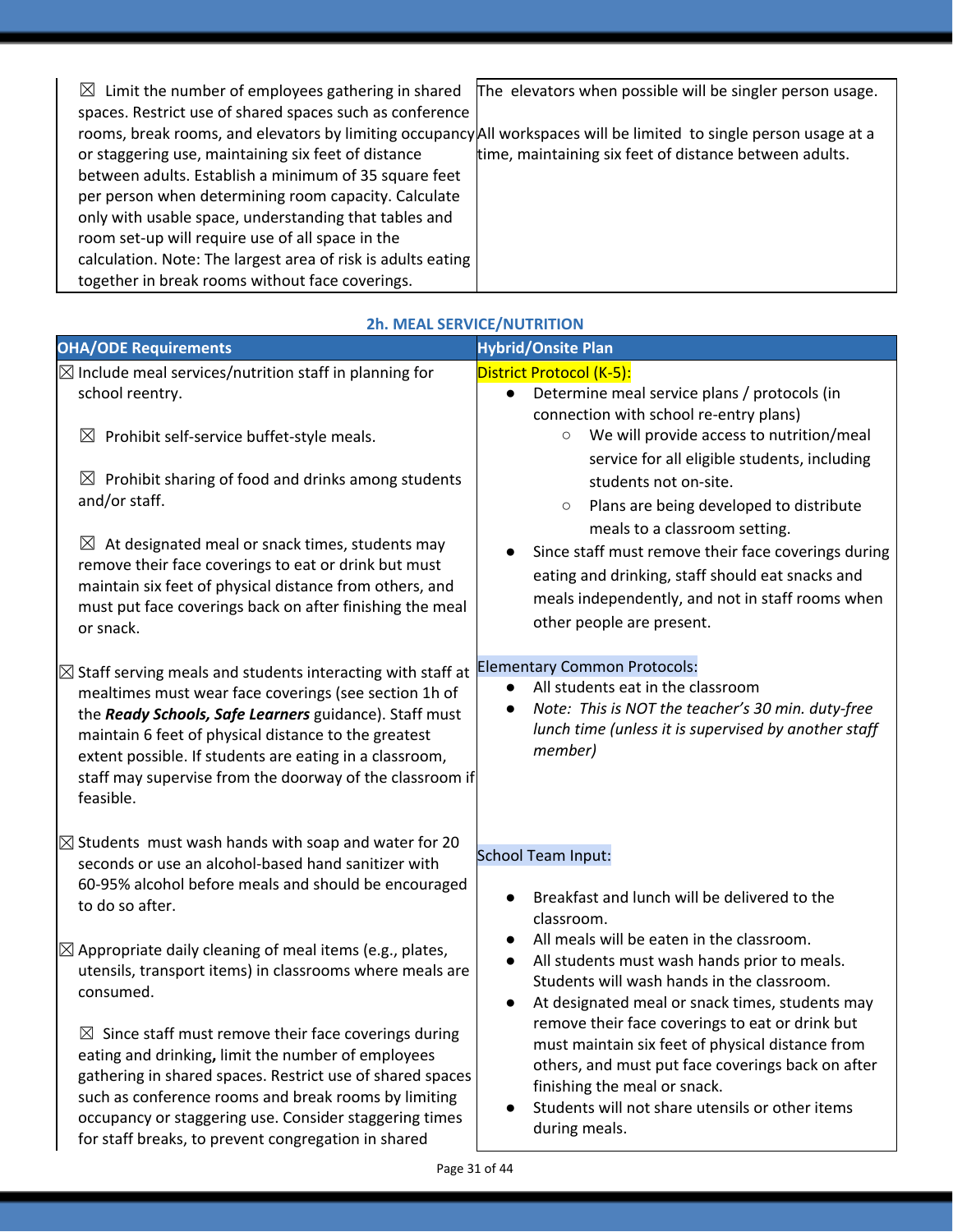| spaces. Always maintain at least six feet of physical<br>distancing and establish a minimum of 35 square feet<br>per person when determining room capacity. Calculate<br>only with usable classroom space, understanding that<br>desks and room set-up will require use of all space in the<br>calculation. Wear face coverings except when eating or<br>drinking and minimize time in spaces where face<br>coverings are not consistently worn. | Each table/desk will be cleaned prior to meals being<br>$\bullet$<br>consumed<br>All students/staff delivering food will wear masks at<br>$\bullet$<br>all times. |
|--------------------------------------------------------------------------------------------------------------------------------------------------------------------------------------------------------------------------------------------------------------------------------------------------------------------------------------------------------------------------------------------------------------------------------------------------|-------------------------------------------------------------------------------------------------------------------------------------------------------------------|
| $\mathbb{Z}$ Cleaning and sanitizing of meal touch-points and meal<br>counting system between stable cohorts.                                                                                                                                                                                                                                                                                                                                    |                                                                                                                                                                   |
| $\boxtimes$ Adequate cleaning and disinfection of tables between<br>meal periods.                                                                                                                                                                                                                                                                                                                                                                |                                                                                                                                                                   |

| <b>OHA/ODE Requirements</b>                                                                                                                                                                                                                                                                                                                                                                                                                                                                                                                                                                                                                                                                                                                                                                                                                                                                                                                                                                                               | <b>Hybrid/Onsite Plan</b>                                                                                                                                                                                                                                                                                                                                                                                                                                                                                                                                                                                                                                                                                                                                                                                                                                                                                                      |
|---------------------------------------------------------------------------------------------------------------------------------------------------------------------------------------------------------------------------------------------------------------------------------------------------------------------------------------------------------------------------------------------------------------------------------------------------------------------------------------------------------------------------------------------------------------------------------------------------------------------------------------------------------------------------------------------------------------------------------------------------------------------------------------------------------------------------------------------------------------------------------------------------------------------------------------------------------------------------------------------------------------------------|--------------------------------------------------------------------------------------------------------------------------------------------------------------------------------------------------------------------------------------------------------------------------------------------------------------------------------------------------------------------------------------------------------------------------------------------------------------------------------------------------------------------------------------------------------------------------------------------------------------------------------------------------------------------------------------------------------------------------------------------------------------------------------------------------------------------------------------------------------------------------------------------------------------------------------|
| $\boxtimes$ Include transportation departments (and associated<br>contracted providers, if used) in planning for return to<br>service.                                                                                                                                                                                                                                                                                                                                                                                                                                                                                                                                                                                                                                                                                                                                                                                                                                                                                    | <b>District Protocol:</b><br>Bus staff are required to wear face shields or face<br>$\bullet$<br>coverings on buses when not actively driving and<br>operating the bus.                                                                                                                                                                                                                                                                                                                                                                                                                                                                                                                                                                                                                                                                                                                                                        |
| $\boxtimes$ Buses are cleaned frequently. Conduct targeted<br>cleanings between routes, with a focus on disinfecting<br>frequently touched surfaces of the bus (see section 2j of<br>the Ready Schools, Safe Learners guidance).<br>$\boxtimes$ Staff must use hand sanitizer (containing between<br>60-95% alcohol) in between helping each child and when<br>getting on and off the vehicle. Gloves are not<br>recommended; hand sanitizer is strongly preferred. If<br>hand sanitizer is not available, disposable gloves can be<br>used and must be changed to a new pair before helping<br>each child.<br>$\boxtimes$ Develop protocol for loading/unloading that includes<br>visual screening for students exhibiting symptoms and<br>logs for contact-tracing. This can be done at the time of<br>arrival and departure.<br>If a student displays COVID-19 symptoms,<br>provide a face covering (unless they are already<br>wearing one) and keep six feet away from<br>others. Continue transporting the student. | Face coverings or face shields for all students in<br>grades Kindergarten and up following CDC<br>guidelines applying the guidance in section 1h to<br>transportation settings.<br>Visible signage will be placed at the entry to each<br>bus and students will be reminded not to ride if<br>they are symptomatic.<br>Students will be asked to comply with social<br>distancing guidelines when waiting at the stop,<br>during boarding, and while exiting the bus.<br>Seating charts will be utilized with siblings to be<br>seated together and "neighbor" seating to provide<br>consistency in seating and minimize movement<br>within the bus.<br>Buses will be sanitized between runs and at the end<br>of the day.<br>Families are encouraged to transport their children<br>$\bullet$<br>to school to reduce the number of students on a<br>bus.<br>Students who ride the bus will be considered part<br>of a cohort. |
| The symptomatic student shall be<br>$\circ$<br>seated in the first row of the bus during<br>transportation, and multiple windows<br>must be opened to allow for fresh air<br>circulation, if feasible.<br>The symptomatic student shall leave the<br>$\circ$<br>bus first. After all students exit the bus,                                                                                                                                                                                                                                                                                                                                                                                                                                                                                                                                                                                                                                                                                                               | <b>Additional Considerations for Student Services:</b><br>Case Managers with parents/guardians of students<br>who may require additional support (e.g., students<br>who experience a disability and require specialized<br>transportation as a related service) to appropriately<br>provide service.                                                                                                                                                                                                                                                                                                                                                                                                                                                                                                                                                                                                                           |

# **2i. TRANSPORTATION**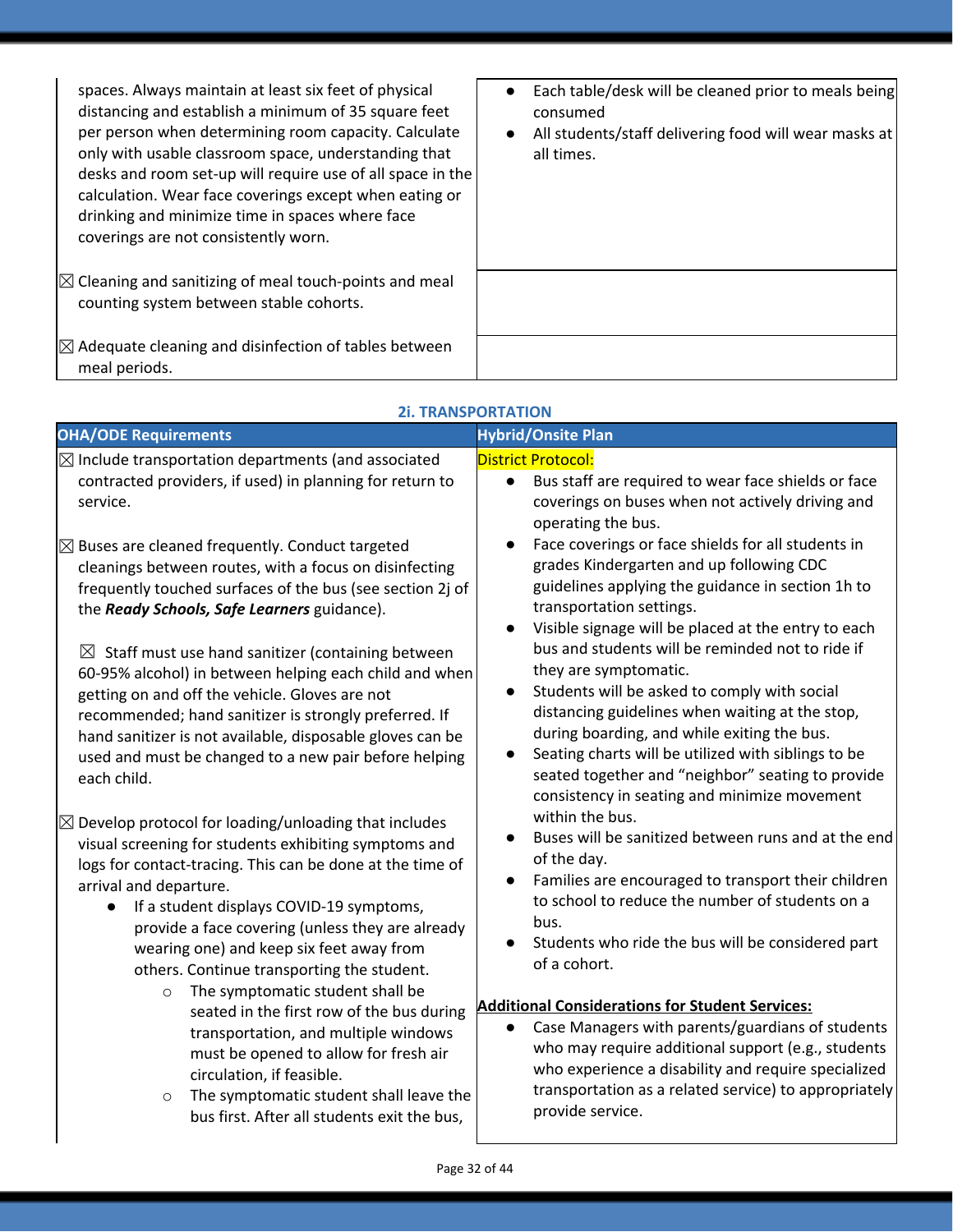| the seat and surrounding surfaces must<br>be cleaned and disinfected.<br>If arriving at school, notify staff to begin isolation<br>measures.<br>If transporting for dismissal and the<br>$\circ$<br>student displays an onset of symptoms,<br>notify the school.<br>$\boxtimes$ Consult with parents/guardians of students who may<br>require additional support (e.g., students who<br>experience a disability and require specialized<br>transportation as a related service) to appropriately<br>provide service.                                                                                                                                                                                               | <b>School Team Input:</b><br>Loading/unloading of school busses will be on the<br>$\bullet$<br>East side of the building in the bus lane. However,<br>the buses will stay to the left side on the lane<br>instead of curbside. (This is for student safety.)<br>Arrival - Upon exiting the bus students will walk to<br>$\bullet$<br>the designated entry closest to their classroom.<br>All students will follow health and safety<br>$\bullet$<br>procedures before entering the school.<br>Dismissal - Students will be dismissed at the end of<br>$\bullet$<br>the day through the same door in which they<br>entered the school when their bus has arrived.<br>Students will follow the social distancing guidelines<br>$\bullet$<br>when walking to the school bus.<br>Isolation protocol for students exhibiting symptoms<br>$\bullet$<br>will be followed by school staff. Students will be<br>taken to the office/isolation room and assessed as<br>to determine next steps. (informed by driver) |
|--------------------------------------------------------------------------------------------------------------------------------------------------------------------------------------------------------------------------------------------------------------------------------------------------------------------------------------------------------------------------------------------------------------------------------------------------------------------------------------------------------------------------------------------------------------------------------------------------------------------------------------------------------------------------------------------------------------------|------------------------------------------------------------------------------------------------------------------------------------------------------------------------------------------------------------------------------------------------------------------------------------------------------------------------------------------------------------------------------------------------------------------------------------------------------------------------------------------------------------------------------------------------------------------------------------------------------------------------------------------------------------------------------------------------------------------------------------------------------------------------------------------------------------------------------------------------------------------------------------------------------------------------------------------------------------------------------------------------------------|
| $\boxtimes$ Drivers must wear masks or face coverings while driving,<br>unless the mask or face covering interferes with the<br>driver's vision (e.g., fogging of eyeglasses). Drivers must<br>wear face coverings when not actively driving and<br>operating the bus, including while students are entering<br>or exiting the vehicle. A face shield may be an acceptable<br>alternative, as stated in Section 1h of the Ready Schools,<br>Safe Learners guidance.<br>$\boxtimes$ Face coverings or face shields for all students in<br>grades Kindergarten and up following CDC guidelines<br>applying the guidance in section 1h of the Ready<br>Schools, Safe Learners guidance to transportation<br>settings. |                                                                                                                                                                                                                                                                                                                                                                                                                                                                                                                                                                                                                                                                                                                                                                                                                                                                                                                                                                                                            |
| $\boxtimes$ Inform parents/guardians of practical changes to<br>transportation service (i.e., physical distancing at bus<br>stops and while loading/unloading, potential for<br>increased route time due to additional precautions,<br>sanitizing practices, and face coverings).<br>$\boxtimes$ Take all possible actions to maximize ventilation:<br>Dress warmly, keep vents and windows open to the<br>greatest extent possible.                                                                                                                                                                                                                                                                               |                                                                                                                                                                                                                                                                                                                                                                                                                                                                                                                                                                                                                                                                                                                                                                                                                                                                                                                                                                                                            |

# **2j. CLEANING, DISINFECTION, AND VENTILATION**

| <b>OHA/ODE Requirements</b>                                                                      | <b>Hybrid/Onsite Plan</b>                      |
|--------------------------------------------------------------------------------------------------|------------------------------------------------|
| $\boxtimes$ Clean, sanitize, and disinfect frequently touched surfaces <b>District Protocol:</b> |                                                |
| (e.g. door handles, sink handles, drinking fountains,                                            | Custodians and staff will clean, sanitize, and |
| transport vehicles) and shared objects (e.g., toys, games,                                       | disinfect frequently touched surfaces (e.g.,   |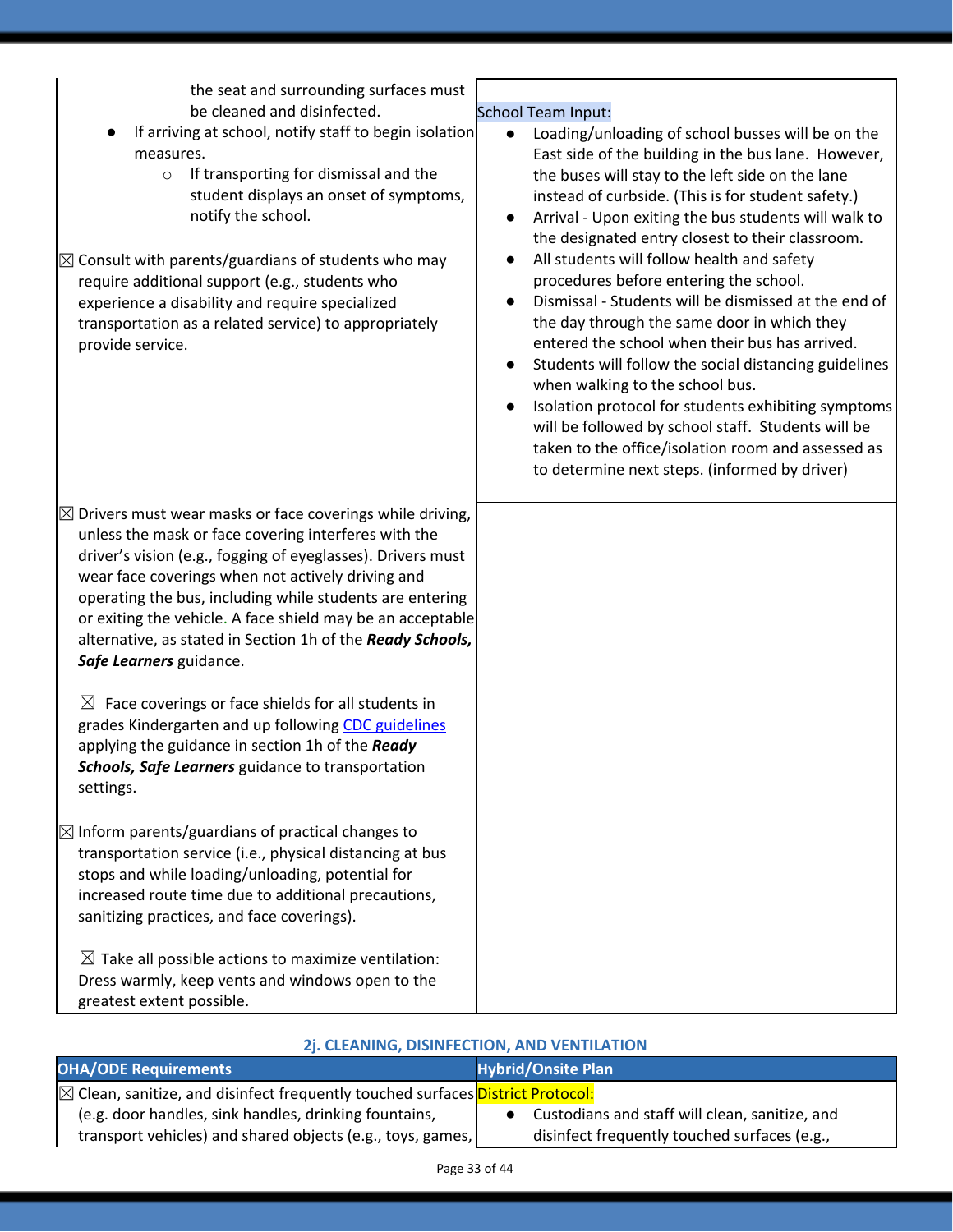art supplies) between uses multiple times per day. Maintain clean and disinfected (CDC guidance) environments, including classrooms, cafeteria settings and restrooms. Provide time and supplies for the cleaning and disinfecting of high-touch surfaces between multiple student uses, even in the same cohort.

 $\boxtimes$  Outdoor learning spaces must have at least 75% of the square footage of its sides open for airflow.

 $\boxtimes$  Outdoor playground structures require normal routine cleaning and do not require disinfection. Shared equipment should be cleaned and disinfected at least daily in accordance wit[h](https://www.cdc.gov/coronavirus/2019-ncov/community/clean-disinfect/index.html) CDC [guidance.](https://www.cdc.gov/coronavirus/2019-ncov/community/clean-disinfect/index.html)

 $\boxtimes$  Apply disinfectants safely and correctly following labeling direction as specified by the manufacturer. Keep these products away from students.

 $\boxtimes$  To reduce the risk of asthma, choose disinfectant products on the EPA List N with asthma-safer ingredients (e.g. hydrogen peroxide, citric acid, or lactic acid) and avoid products that mix these with asthma-causing ingredients like peroxyacetic acid, sodium hypochlorite (bleach), or quaternary ammonium compounds.

- $\boxtimes$  Schools with HVAC systems must evaluate the system to minimize indoor air recirculation (thus maximizing fresh outdoor air) to the extent possible. Schools that do not have mechanical ventilation systems shall, to the extent possible, increase natural ventilation by opening windows and interior doors before students arrive and after students leave, and while students are present. Do not prop open doors that can pose a safety or security risk to students and staff (e.g., exterior doors and fire doors that must remain closed).
- $\boxtimes$  Consider running ventilation systems continuously and changing the filters more frequently. Do not use fans if they pose a safety or health risk, such as increasing exposure to pollen/allergies or exacerbating asthma symptoms. Consider using window fans or box fans positioned in open windows to blow fresh outdoor air into the classroom via one window, and indoor air out of the classroom via another window. Fans must not be used in rooms with closed windows and doors, as this does not allow for fresh air to circulate.

playground equipment, door handles, sink handles, drinking fountains, transport vehicles) and shared objects (e.g., toys, games, art supplies) between uses multiple times per day, per Cleaning and Disinfecting Plan: Cleaning [Guidelines](https://docs.google.com/document/d/1X-GDErMuIsuLcBAkmQ0Sc9jkF6hVXN8P5NF5PvzKqa8/edit?ts=5f1f1410)

- Facilities will be cleaned and disinfected at least daily to prevent transmission of the virus from surfaces (see CDC's guidelines on disinfecting public spaces). Staff will maintain clean and disinfected (CDC guidance) environments, including classrooms, cafeteria settings, restrooms, and playgrounds.
- Staff will apply disinfectants safely and correctly following labeling direction as specified by the manufacturer and keep these products away from students.
- Each school will operate ventilation systems properly and/or increase circulation of outdoor air as much as possible. Where possible, staff will modify or enhance building ventilation (see CDC's guidance on ventilation and filtration and American Society of Heating, Refrigerating, and Air-Conditioning Engineers' guidance), as we are aware that air circulation and filtration are helpful factors in reducing airborne viruses.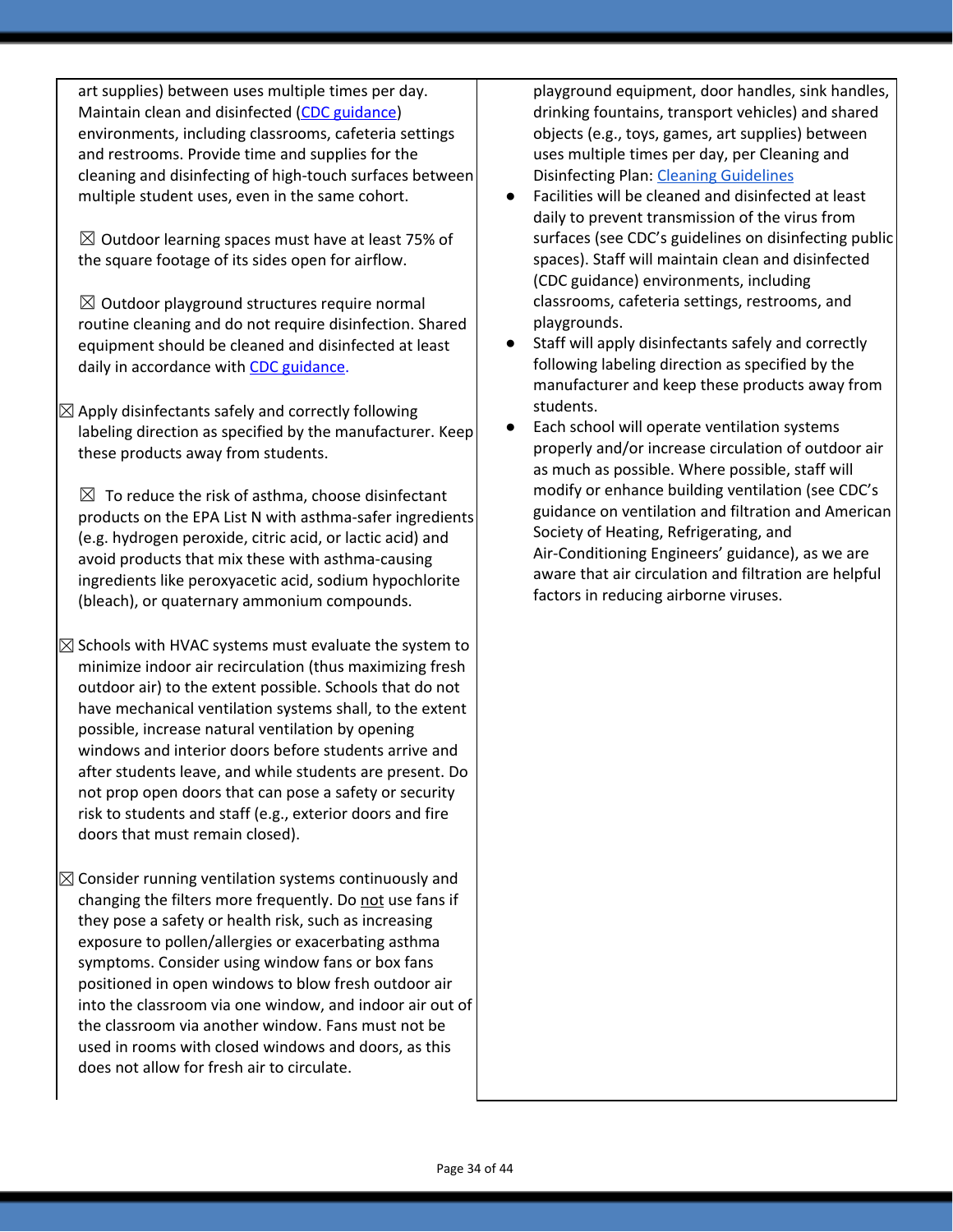| $\boxtimes$ Consider the need for increased ventilation in areas<br>where students with special health care needs receive<br>medication or treatments. |  |
|--------------------------------------------------------------------------------------------------------------------------------------------------------|--|
| $\boxtimes$ Facilities should be cleaned and disinfected at least daily                                                                                |  |
| to prevent transmission of the virus from surfaces (see                                                                                                |  |
| CDC's guidance on disinfecting public spaces).                                                                                                         |  |
|                                                                                                                                                        |  |
| $\boxtimes$ Consider modification or enhancement of building                                                                                           |  |
| ventilation where feasible (see CDC's guidance on                                                                                                      |  |
| ventilation and filtration and American Society of                                                                                                     |  |
| <b>Heating, Refrigerating, and Air-Conditioning Engineers'</b>                                                                                         |  |
| guidance).                                                                                                                                             |  |
|                                                                                                                                                        |  |

# **2k. HEALTH SERVICES**

| <b>OHA/ODE Requirements</b>                                                                                                                                                                                                                                                                                                                                                                                                                                                                                                                                                                                                                                                                                                                                                                                                           | <b>Hybrid/Onsite Plan</b>                                                                                                                                                                                                                                                                                                                                                                                                                                                                                                                                                                                                                                                                                                                                                                                                                                                                                                                                                                                                                                                                                                                                                                                                                                                                                                                                                             |
|---------------------------------------------------------------------------------------------------------------------------------------------------------------------------------------------------------------------------------------------------------------------------------------------------------------------------------------------------------------------------------------------------------------------------------------------------------------------------------------------------------------------------------------------------------------------------------------------------------------------------------------------------------------------------------------------------------------------------------------------------------------------------------------------------------------------------------------|---------------------------------------------------------------------------------------------------------------------------------------------------------------------------------------------------------------------------------------------------------------------------------------------------------------------------------------------------------------------------------------------------------------------------------------------------------------------------------------------------------------------------------------------------------------------------------------------------------------------------------------------------------------------------------------------------------------------------------------------------------------------------------------------------------------------------------------------------------------------------------------------------------------------------------------------------------------------------------------------------------------------------------------------------------------------------------------------------------------------------------------------------------------------------------------------------------------------------------------------------------------------------------------------------------------------------------------------------------------------------------------|
| $\boxtimes$ OAR 581-022-2220 Health Services, requires districts to<br>"maintain a prevention-oriented health services<br>program for all students" including space to isolate sick<br>students and services for students with special health<br>care needs. While OAR 581-022-2220 does not apply to<br>private schools, private schools must provide a space to<br>isolate sick students and provide services for students<br>with special health care needs.<br>$\boxtimes$ Licensed, experienced health staff should be included on<br>teams to determine district health service priorities.<br>Collaborate with health professionals such as school<br>nurses; SBHC staff; mental and behavioral health<br>providers; physical, occupational, speech, and<br>respiratory therapists; and School Based Health Centers<br>(SBHC). | <b>District Protocol:</b><br>Each school will provide age appropriate hand<br>$\bullet$<br>hygiene and respiratory etiquette education to<br>endorse prevention. This includes website,<br>newsletter and signage in the school setting for<br>health promotions.<br>Schools will practice appropriate communicable<br>disease isolation and exclusion measures.<br>Staff will participate in required health services<br>related training to maintain health services<br>practices in the school setting.<br>COVID-19 specific infection control practices for<br>$\bullet$<br>staff and students will be communicated.<br>Review of 504 and IEP accommodations and IHP's<br>$\bullet$<br>will be advised to address vulnerable populations.<br>Immunization processes will be addressed as per<br>$\bullet$<br>routine timeline, which prioritizes the beginning of<br>the year and new students. Information for<br>immunization clinics will be provided to families.<br>Preventative health screenings may continue, with<br>$\bullet$<br>staff and students taking necessary safety<br>precautions (no volunteers allowed). Dental<br>screenings will not be allowed.<br>Continuity of existing health management issues<br>$\bullet$<br>will have a plan for sustaining operations alongside<br>COVID-19 specific planning (i.e. medication<br>administration, diabetic care). |
|                                                                                                                                                                                                                                                                                                                                                                                                                                                                                                                                                                                                                                                                                                                                                                                                                                       |                                                                                                                                                                                                                                                                                                                                                                                                                                                                                                                                                                                                                                                                                                                                                                                                                                                                                                                                                                                                                                                                                                                                                                                                                                                                                                                                                                                       |

## **2l. BOARDING SCHOOLS AND RESIDENTIAL PROGRAMS ONLY**

| <b>OHA/ODE Requirements</b> |
|-----------------------------|
|                             |

**Hybrid/Onsite Plan**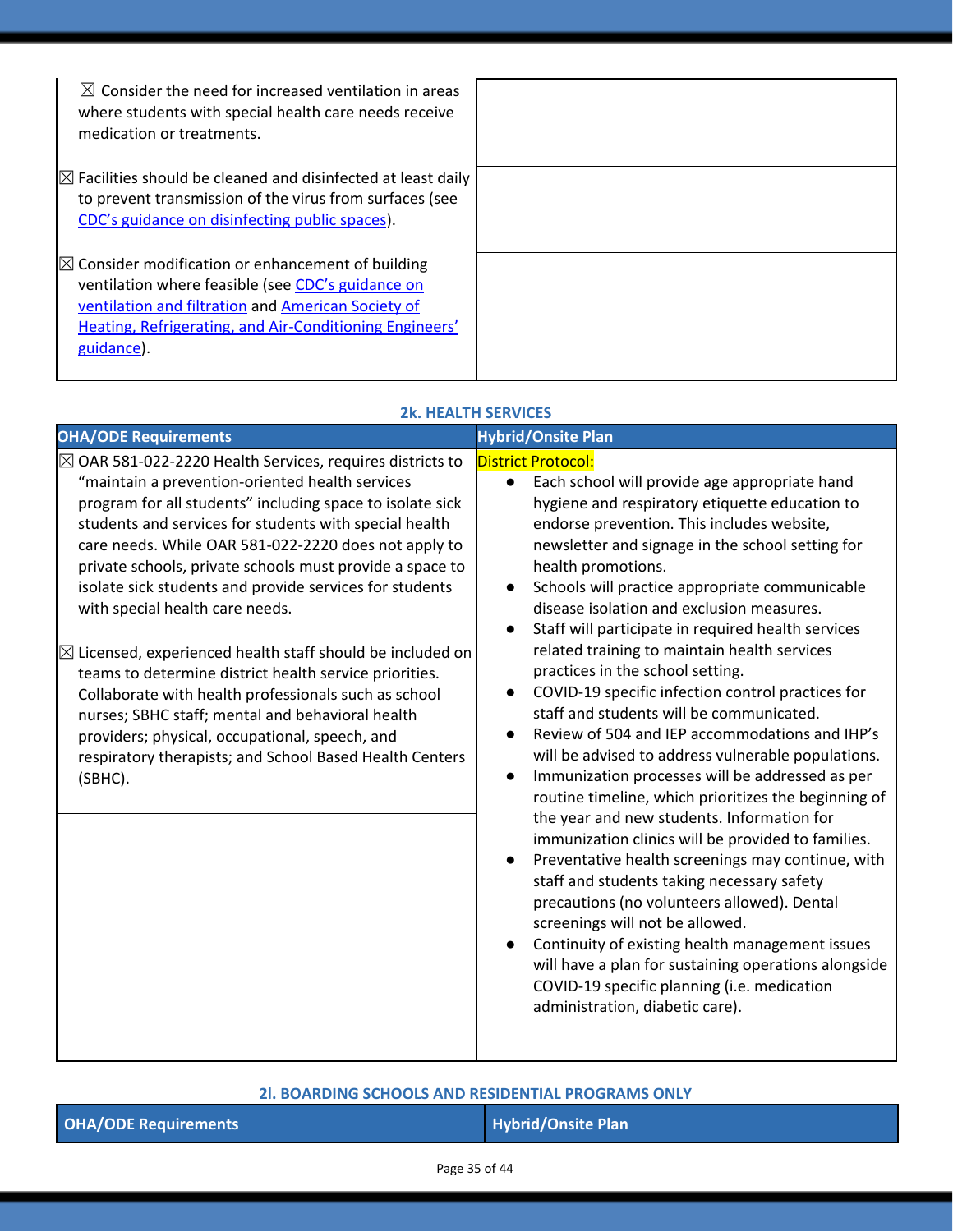| Provide specific plan details and adjustments in<br>$\Box$<br>Operational Blueprints that address staff and student<br>safety, which includes how you will approach:<br>Contact tracing<br>$\bullet$<br>The intersection of cohort designs in<br>$\bullet$<br>residential settings (by wing or common<br>restrooms) with cohort designs in the<br>instructional settings. The same cohorting<br>parameter limiting total cohort size to 100<br>people applies.<br>Quarantine of exposed staff or students<br>Isolation of infected staff or students<br>Communication and designation of where the<br>$\bullet$<br>"household" or "family unit" applies to your<br>residents and staff                                                                                  | <b>NA</b> |
|-------------------------------------------------------------------------------------------------------------------------------------------------------------------------------------------------------------------------------------------------------------------------------------------------------------------------------------------------------------------------------------------------------------------------------------------------------------------------------------------------------------------------------------------------------------------------------------------------------------------------------------------------------------------------------------------------------------------------------------------------------------------------|-----------|
| Review and take into consideration CDC guidance for<br>$\Box$<br>shared or congregate housing:<br>Not allow more than two students to share a<br>$\bullet$<br>residential dorm room unless alternative<br>housing arrangements are impossible<br>Ensure at least 64 square feet of room space<br>$\bullet$<br>per resident<br>Reduce overall residential density to ensure<br>$\bullet$<br>sufficient space for the isolation of sick or<br>potentially infected individuals, as necessary;<br>Configure common spaces to maximize<br>$\bullet$<br>physical distancing;<br>Provide enhanced cleaning;<br>Establish plans for the containment and<br>$\bullet$<br>isolation of on-campus cases, including<br>consideration of PPE, food delivery, and<br>bathroom needs. |           |
| <b>Exception</b><br>K-12 boarding schools that do not meet the Advisory<br>Metrics (Section 0 of the Ready Schools, Safe Learners<br>guidance) may operate, in consultation with their Local<br>Public Health Authority, provided that:                                                                                                                                                                                                                                                                                                                                                                                                                                                                                                                                 |           |
| They have a current and complete RSSL Blueprint and<br>□<br>are complying with Sections 1-3 of the Ready Schools,<br>Safe Learners guidance and any other applicable<br>sections, including Section 2L of the Ready Schools,<br>Safe Learners guidance.                                                                                                                                                                                                                                                                                                                                                                                                                                                                                                                 |           |
| The school maintains a fully-closed residential campus<br>$\Box$<br>(no non-essential visitors allowed), and normal day<br>school operations are only offered remotely through<br>distance learning.                                                                                                                                                                                                                                                                                                                                                                                                                                                                                                                                                                    |           |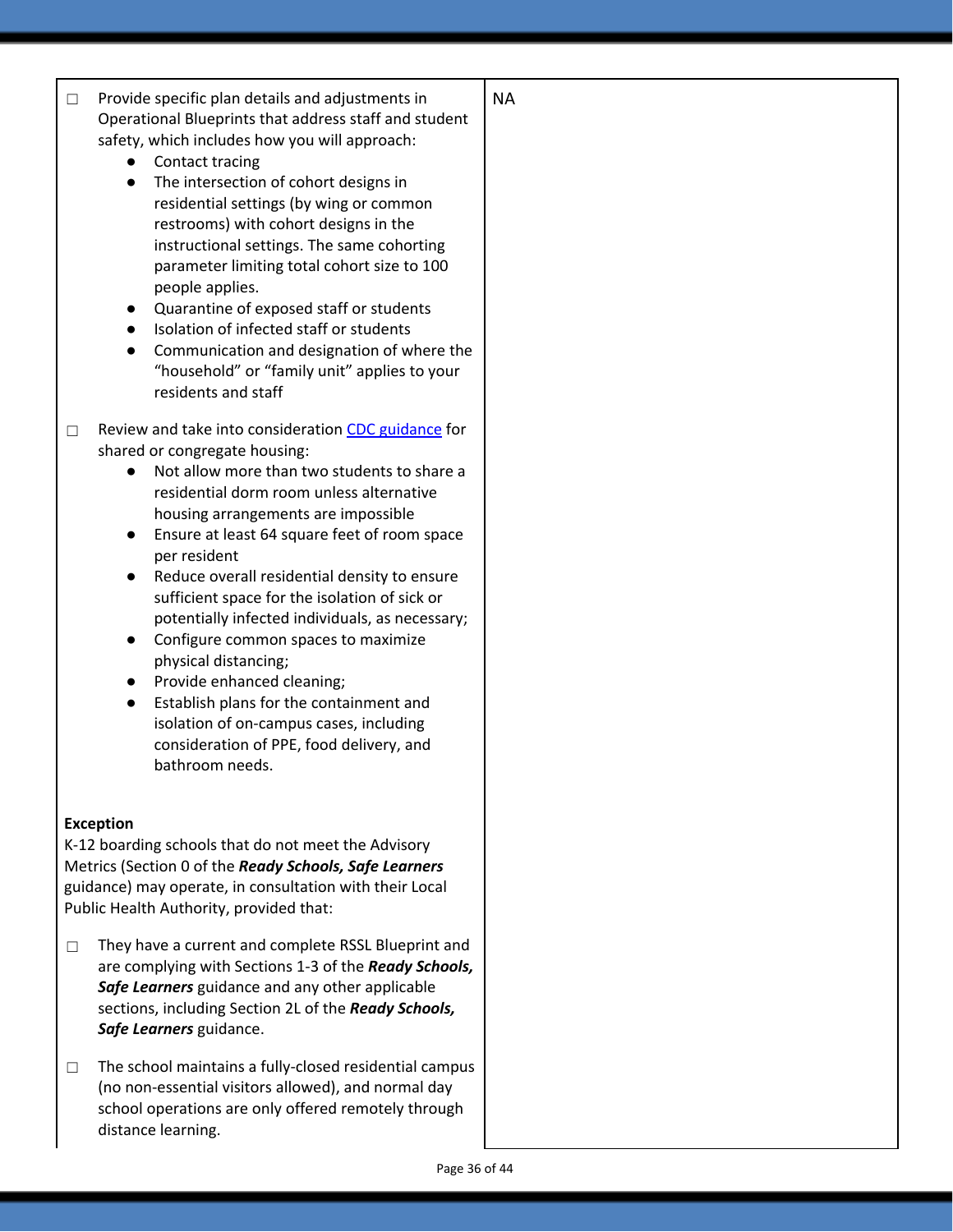☐ There have been no confirmed cases of COVID-19 among school staff or students in the past 14 days.

☐ Less than 10% of staff, employees, or contracts (in total) are traveling to or from campus. Staff in this designation will:

- Limit travel to essential functions.
- Carefully monitor their own health daily and avoid coming to campus at any potential symptom of COVID-19.
- □ Any boarding students newly arriving to campus will either:
	- Complete a quarantine at home for 14 days (or current CDC recommended time period) prior to traveling to the school, OR
	- Quarantine on campus for 14 days (or current CDC recommended time period).
	- **\*** A 14-day quarantine is the safest option to prevent the spread of COVID-19 to others. However, in either option above, for boarding students who have not developed any symptoms, schools may consider ending quarantine after 10 days without any testing, or after 7 days with a negative result on a COVID-19 viral test collected within 48 hours before ending quarantine, unless otherwise directed by the local public health authority (LPHA).

 $\Box$  Student transportation off-campus is limited to medical care.

#### **2m. SCHOOL EMERGENCY PROCEDURES AND DRILLS**

| <b>OHA/ODE Requirements</b> | Hybrid/Onsite Plan |
|-----------------------------|--------------------|
|-----------------------------|--------------------|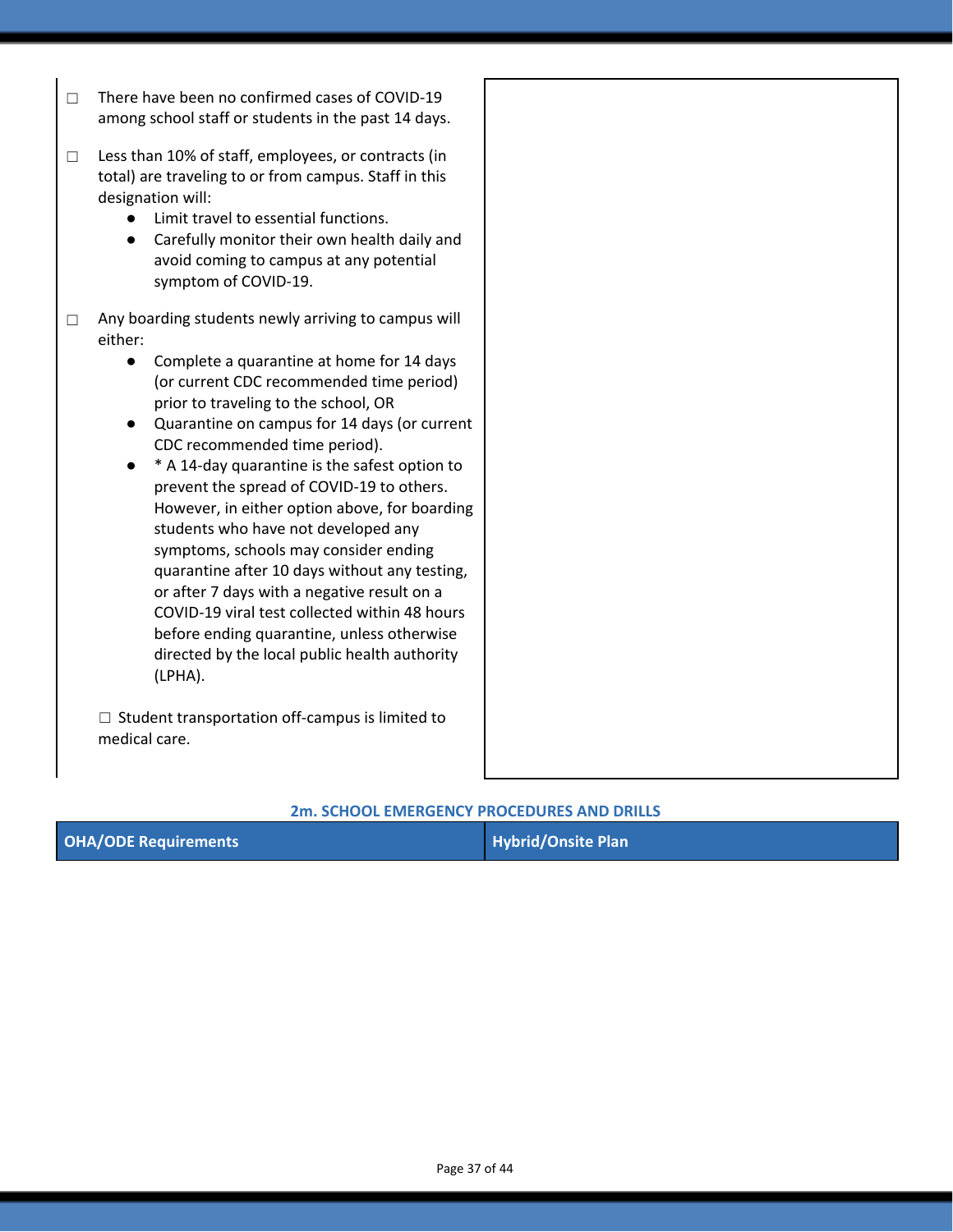# $\boxtimes$  In accordance with [O](https://www.oregonlegislature.gov/bills_laws/ors/ors336.html)RS [336.071](https://www.oregonlegislature.gov/bills_laws/ors/ors336.html) and [OAR](https://secure.sos.state.or.us/oard/viewSingleRule.action?ruleVrsnRsn=145271)

[581-022-2225](https://secure.sos.state.or.us/oard/viewSingleRule.action?ruleVrsnRsn=145271) all schools (including those operating a Comprehensive Distance Learning model) are required to instruct students on emergency procedures. Schools that operate an On-Site or Hybrid model need to instruct and practice drills on emergency procedures so that students and staff can respond to emergencies.

- At least 30 minutes in each school month must be used to instruct students on the emergency procedures for fires, earthquakes (including tsunami drills in appropriate zones), and safety threats.
- Fire drills must be conducted monthly.
- Earthquake drills (including tsunami drills and instruction for schools in a tsunami hazard zone) must be conducted two times a year.
- Safety threats including procedures related to lockdown, lockout, shelter in place and evacuation and other appropriate actions to take when there is a threat to safety must be conducted two times a year.
- $\boxtimes$  Drills can and should be carried out as close as possible to the procedures that would be used in an actual emergency. For example, a fire drill must be carried out with the same alerts and same routes as normal. If appropriate and practicable, COVID-19 physical distancing measures can be implemented, but only if they do not compromise the drill.
- $\boxtimes$  When or if physical distancing must be compromised, drills must be completed in less than 15 minutes.
- $\boxtimes$  Drills shall not be practiced unless they can be practiced correctly.
- $\boxtimes$  Train staff on safety drills prior to students arriving on the first day on campus in hybrid or face-to-face engagement.
- $\boxtimes$  If on a hybrid schedule, conduct multiple drills each month to ensure that all cohorts of students have opportunities to participate in drills (i.e., schedule on different cohort days throughout the year).
- $\boxtimes$  Students must wash hands with soap and water for 20 seconds or use an alcohol-based hand sanitizer with 60-95% alcohol after a drill is complete.

#### School Team Input:

- All staff and students will practice monthly school emergency procedures and drills in accordance with [O](https://www.oregonlegislature.gov/bills_laws/ors/ors336.html)RS [336.071](https://www.oregonlegislature.gov/bills_laws/ors/ors336.html) and [OAR](https://secure.sos.state.or.us/oard/viewSingleRule.action?ruleVrsnRsn=145271) [581-022-2225](https://secure.sos.state.or.us/oard/viewSingleRule.action?ruleVrsnRsn=145271).
- Monthly school emergency drill will be scheduled whether we are teaching in CDL, hybrid, or onsite.
- Students will receive 30 minutes monthly of instructions on school emergency procedures and drills upon their return to school. Classroom teachers will provide the review.
- We will schedule monthly school emergency drills as follows:
	- Monthly fire drills

○ Earthquake drills - 2 times yearly Lockdown, lockout, shelter in place and evacuation drills - 2 times yearly

- When or if physical distancing must be compromised, drills will be completed in less than 15 minutes.
- Staff training will take place prior to students arriving on the first day on campus in hybrid or onsite mode.
- If students are attending school in hybrid mode both groups will be trained and practice the monthly drill.
- Students will wash hands with soap and water for 20 seconds or use an alcohol-based hand sanitizer with 60-95% alcohol after a drill is complete.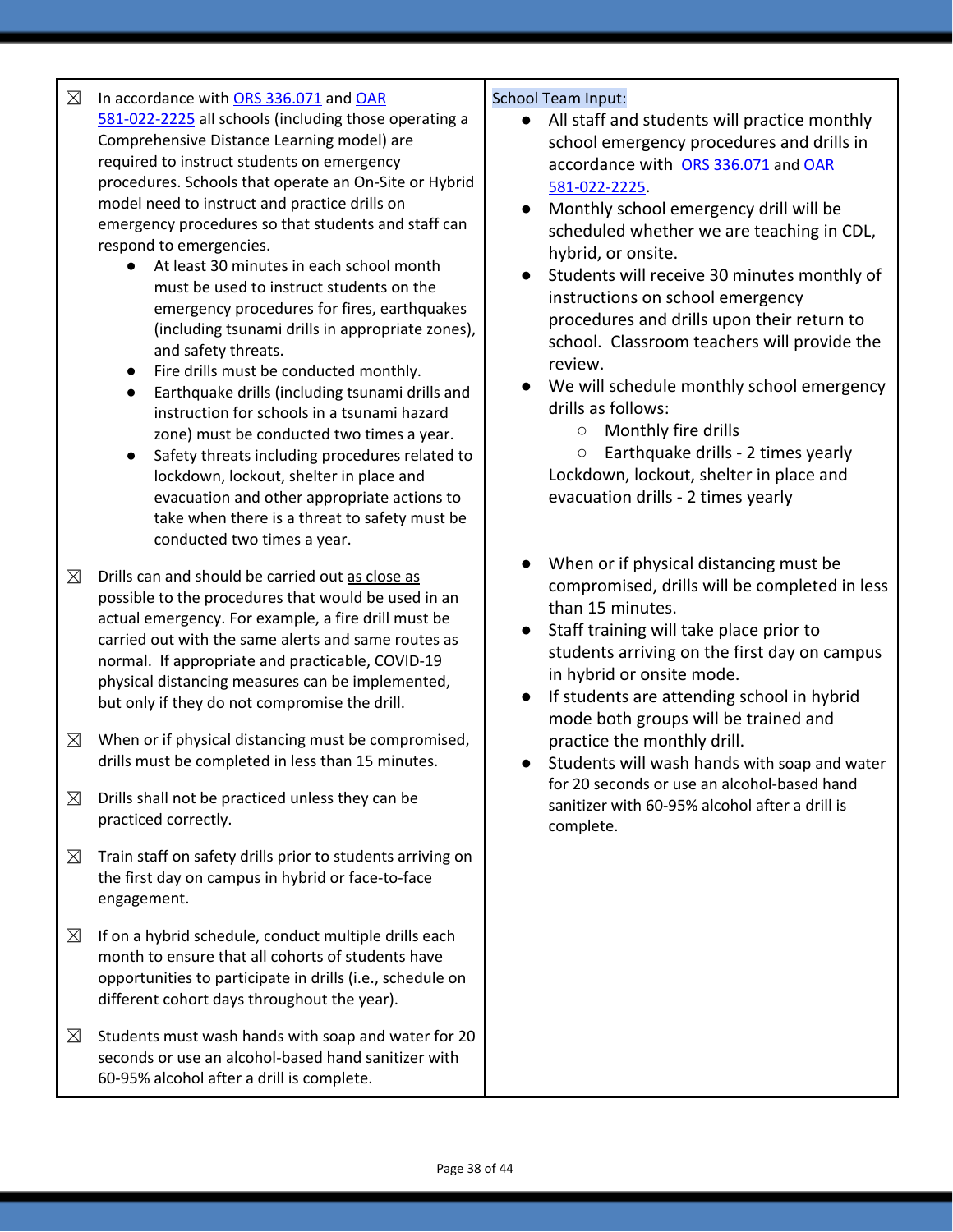### **2n. SUPPORTING STUDENTS WHO ARE DYSREGULATED, ESCALATED, AND/OR EXHIBITING SELF-REGULATORY CHALLENGES**

|             | <b>OHA/ODE Requirements</b>                                                                                                                                                                                                                                                                                                                                                                                                                                             | <b>Hybrid/Onsite Plan</b>                                                                                                                                                                                                                                                                                                                                         |
|-------------|-------------------------------------------------------------------------------------------------------------------------------------------------------------------------------------------------------------------------------------------------------------------------------------------------------------------------------------------------------------------------------------------------------------------------------------------------------------------------|-------------------------------------------------------------------------------------------------------------------------------------------------------------------------------------------------------------------------------------------------------------------------------------------------------------------------------------------------------------------|
|             |                                                                                                                                                                                                                                                                                                                                                                                                                                                                         |                                                                                                                                                                                                                                                                                                                                                                   |
| $\boxtimes$ | Utilize the components of Collaborative Problem<br>Solving or a similar framework to continually provide<br>instruction and skill-building/training related to the<br>student's demonstrated lagging skills.                                                                                                                                                                                                                                                            | <b>School Team Input:</b><br>Utilize Sage's PBIS framework we will<br>continually provide instruction and                                                                                                                                                                                                                                                         |
|             | Take proactive/preventative steps to reduce<br>antecedent events and triggers within the school<br>environment.                                                                                                                                                                                                                                                                                                                                                         | skill-building/training related to the<br>student's demonstrated lagging skills.                                                                                                                                                                                                                                                                                  |
| $\boxtimes$ | Be proactive in planning for known behavioral<br>escalations (e.g., self-harm, spitting, scratching, biting,<br>eloping, failure to maintain physical distance). Adjust<br>antecedents where possible to minimize student and<br>staff dysregulation. Recognize that there could be<br>new and different antecedents and setting events<br>with the additional requirements and expectations for<br>the 2020-21 school year.                                            | Take proactive/preventative steps to reduce<br>$\bullet$<br>events and triggers within the school<br>environment.<br>Sage Elementary School will support<br>students who are dysregulated,<br>escalated, and/or exhibiting self-Regulatory<br>Challenges in the following manner: (All<br>interventions/supports will follow ODE<br>safety and health guidelines: |
| $\boxtimes$ | Establish a proactive plan for daily routines designed<br>to build self-regulation skills; self-regulation<br>skill-building sessions can be short (5-10 minutes),<br>and should take place at times when the student is<br>regulated and/or is not demonstrating challenging<br>behaviors.                                                                                                                                                                             | <b>All Students</b><br>$\circ$<br>Access to the Owl's Nest<br>■<br>(B13)<br><b>Sensory Breaks</b><br>Skill building sessions<br><b>Behavioral Visual Supports</b><br>п<br>Identify and teach lagging                                                                                                                                                              |
|             | $\boxtimes$ Ensure all staff are trained to support<br>de-escalation, provide lagging skill instruction, and<br>implement alternatives to restraint and seclusion.                                                                                                                                                                                                                                                                                                      | skills<br>Work with students to build<br>daily self-regulation routines<br>Provide calming corner in                                                                                                                                                                                                                                                              |
|             | Ensure that staff are trained in effective,<br>$\bowtie$<br>evidence-based methods for developing and<br>maintaining their own level of self-regulation and<br>resilience to enable them to remain calm and able to<br>support struggling students as well as colleagues.                                                                                                                                                                                               | classrooms with calming tools<br>Provide the least restrictive<br>environments at all times for<br>all students<br>All Staff<br>$\circ$                                                                                                                                                                                                                           |
|             | $\boxtimes$ Plan for the impact of behavior mitigation<br>strategies on public health and safety requirements:<br>Student elopes from area<br>$\bullet$<br>If staff need to intervene for student<br>$\circ$<br>safety, staff should:<br>Use empathetic and calming<br>$\blacksquare$<br>verbal interactions (i.e. "This<br>seems hard right now. Help<br>me understand How can I<br>help?") to attempt to<br>re-regulate the student<br>without physical intervention. | Training<br>■<br>de escalating student<br>behavior<br>addressing lagging<br>skills<br>On-going PBIS training<br><b>Trained CPI staff</b><br>Sage will maintain physical distance<br>$\circ$<br>and/or de-escalation or intervention<br>techniques (other than physical<br>restraint/seclusion) as primary<br>responses.                                           |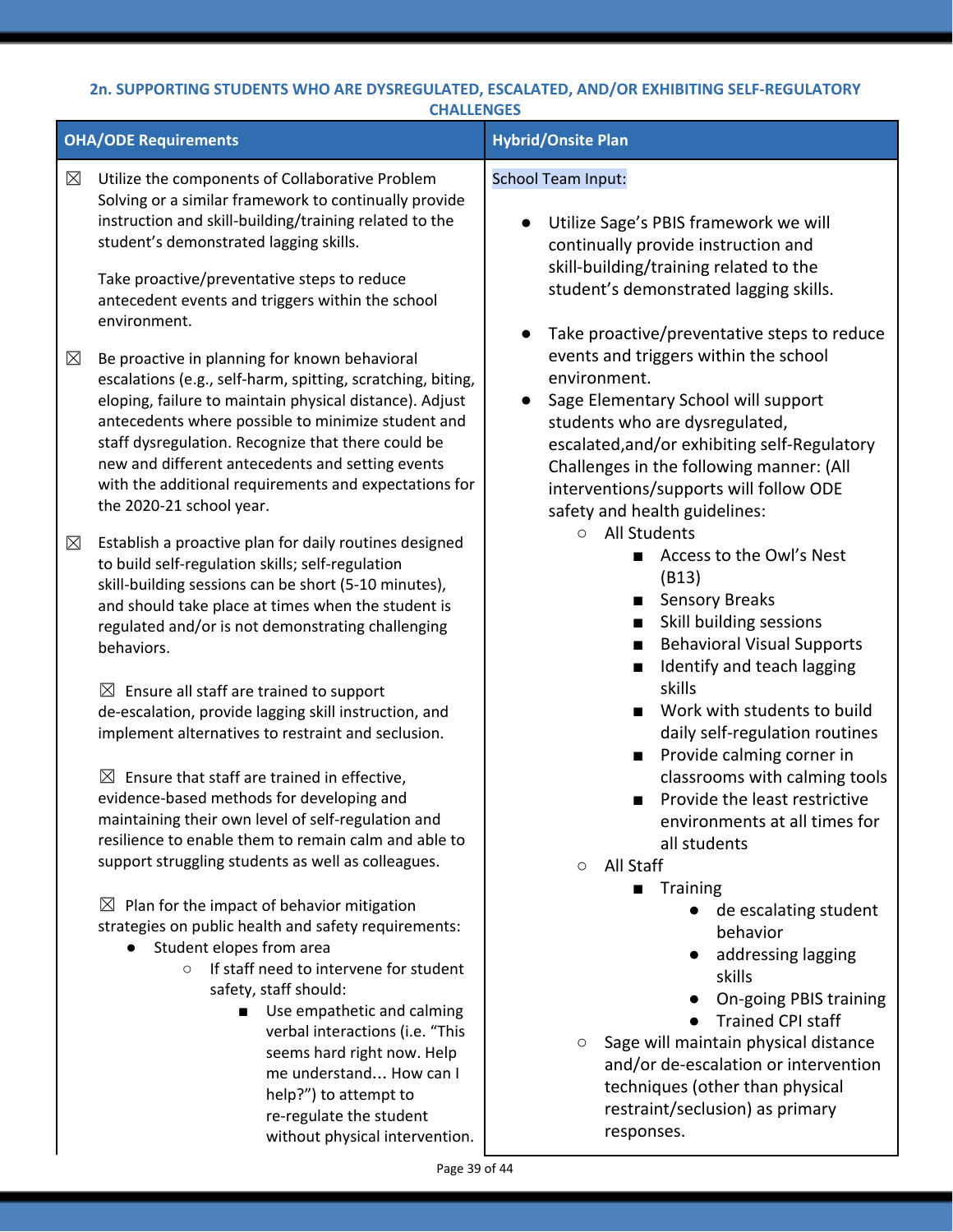- Use the least restrictive interventions possible to maintain physical safety for the student and staff.
- Wash hands after a close interaction.
- Note the interaction on the appropriate contact log.
- \*If unexpected interaction with other stable cohorts occurs, those contacts must be noted in the appropriate contact logs.
- Student engages in behavior that requires them to be isolated from peers and results in a room clear.
	- If students leave the classroom:
		- Preplan for a clean and safe alternative space that maintains physical safety for the student and staff
		- Ensure physical distancing and separation occur, to the maximum extent possible.
		- Use the least restrictive interventions possible to maintain physical safety for the student and staff.
		- Wash hands after a close interaction.
		- Note the interaction on the appropriate contact log.
	- \*If unexpected interaction with other stable cohorts occurs, those contacts must be noted in the appropriate contact logs.
- Student engages in physically aggressive behaviors that preclude the possibility of maintaining physical distance and/or require physical de-escalation or intervention techniques other than restraint or seclusion (e.g., hitting, biting, spitting, kicking, self-injurious behavior).
	- If staff need to intervene for student safety, staff should:
		- Maintain student dignity throughout and following the incident.
		- Use empathetic and calming verbal interactions (i.e. "This seems hard right now. Help
- Use CPI strategies
- Wash hands after a close interaction
- Sage will appropriately clean and sanitize space after de escalating student behavior it needed, and before the space is used by other students or cohorts.
- Follow district logging protocols for restraint and Contact Tracing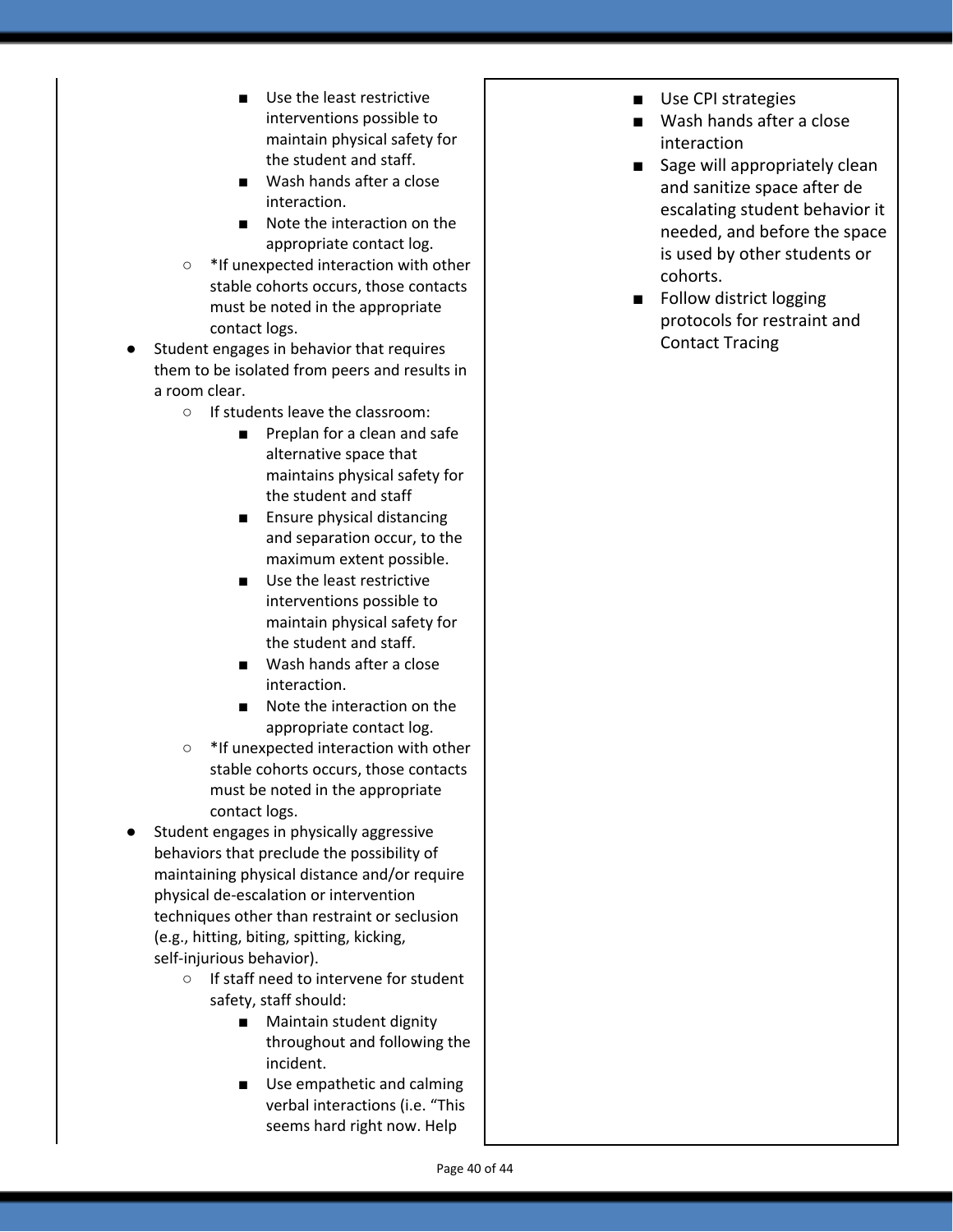me understand… How can I help?") to attempt to re-regulate the student without physical intervention.

- Use the least restrictive interventions possible to maintain physical safety for the student and staff
- Wash hands after a close interaction.
- Note the interaction on the appropriate contact log.

○ \*If unexpected interaction with other stable cohorts occurs, those contacts must be noted in the appropriate contact logs.

 $\boxtimes$  Ensure that spaces that are unexpectedly used to deescalate behaviors are appropriately cleaned and sanitized after use before the introduction of other stable cohorts to that space.

| <b>OHA/ODE Requirements</b>                                                                                                                                                                                                                                                                                                                                 | <b>Hybrid/Onsite Plan</b>                                                                                                                                                                                                                   |  |
|-------------------------------------------------------------------------------------------------------------------------------------------------------------------------------------------------------------------------------------------------------------------------------------------------------------------------------------------------------------|---------------------------------------------------------------------------------------------------------------------------------------------------------------------------------------------------------------------------------------------|--|
| $\boxtimes$ Reusable Personal Protective Equipment<br>(PPE) must be cleaned and disinfected following<br>the manufacturer's recommendation, after every<br>episode of physical intervention (see section 2j.<br>Cleaning, Disinfection, and Ventilation in the<br>Ready Schools, Safe Learners guidance).<br>Single-use disposable PPE must not be re-used. | <b>School Team Input:</b><br>After every episode of physical intervention<br>the following steps will take place:<br>PPE will be cleaned/disinfection<br>according to manufacturer's<br>recommendation<br>Disposable PPE will not be reused |  |

# **2o. PROTECTIVE PHYSICAL INTERVENTION**



# **3. Response to Outbreak**

# **3a. PREVENTION AND PLANNING**

| <b>OHA/ODE Requirements</b>                                                                   | <b>Hybrid/Onsite Plan</b>                      |
|-----------------------------------------------------------------------------------------------|------------------------------------------------|
| $\boxtimes$ Review the "Planning for COVID-19 Scenarios in Schools" <b>District Protocol:</b> |                                                |
| toolkit.                                                                                      | Coordinate Communication with the Local Public |
|                                                                                               | Health Authority.                              |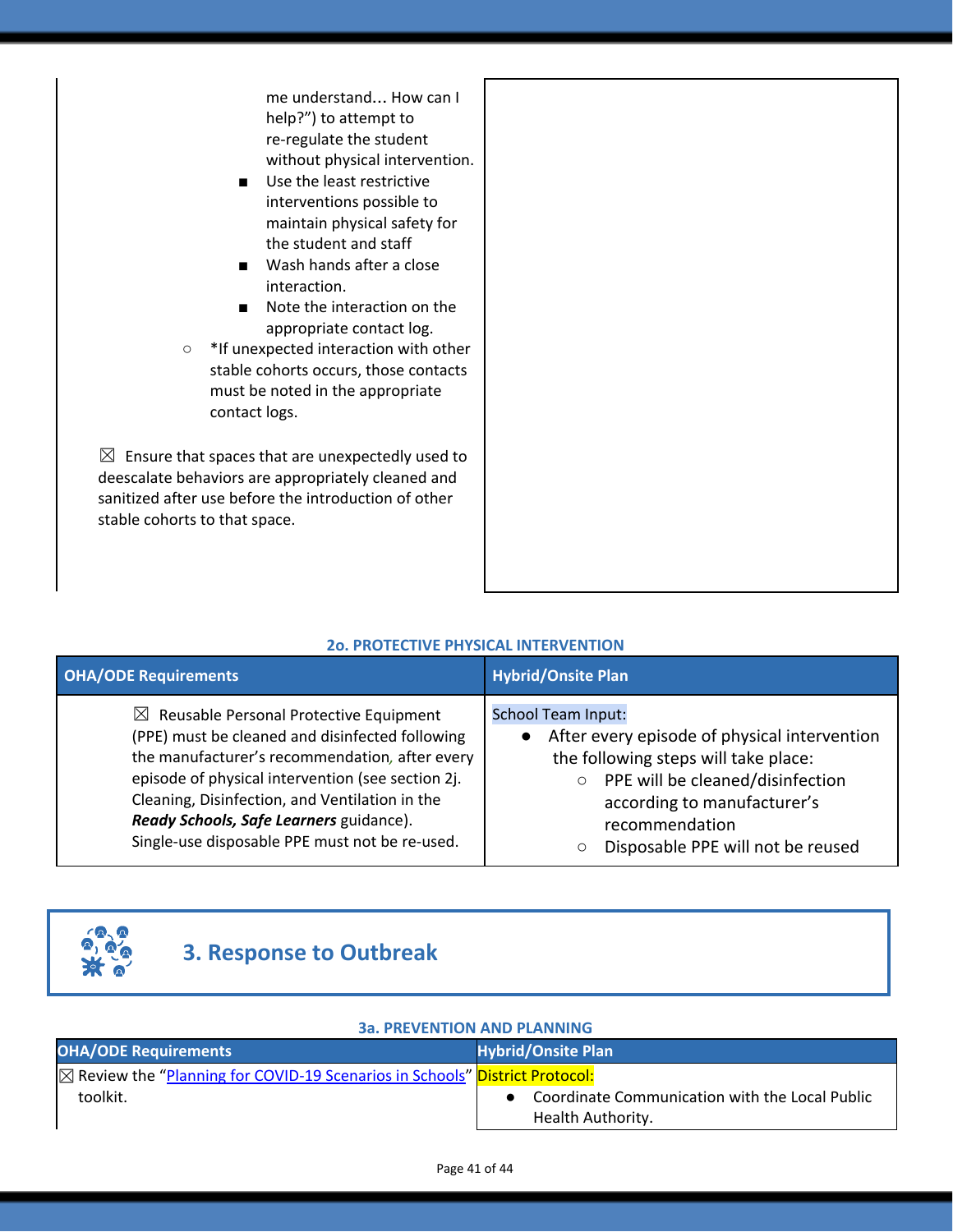| $\boxtimes$ Coordinate with Local Public Health Authority (LPHA) to<br>If the region impacted is in Deschutes County, the<br>$\bullet$<br>establish communication channels related to current<br>Local Health Department (LHD) will provide<br>transmission level.<br>host conference calls.<br>When cases are identified in the local region a<br>$\bullet$<br>response team should be assembled within the<br>district and responsibilities assigned within the<br>school district.<br>Identify baseline absentee rates to determine if<br>$\bullet$<br>rates have increased by 20% or more.<br>Temporarily dismiss students attending childcare<br>facilities, K12 schools.<br>Modify, postpone, or cancel large school events as<br>$\bullet$<br>coordinated with LHD.<br>Work with LHD to establish timely communication<br>with staff and families.<br>When novel viruses are identified in the school<br>setting, and the incidence is low, the local health<br>department will provide a direct Page 14 of 16<br>report to the district nurse on the diagnosed case.<br>Likewise, the LHD will impose restrictions on<br>contacts.<br>Establish a specific emergency response framework<br>with key stakeholders.<br>If school closure is advised by the local public<br>$\bullet$<br>health department, consultation should occur<br>between legal, union and district administration to<br>ensure processes are consistent with legal<br>preparedness processes. |                                                    |
|----------------------------------------------------------------------------------------------------------------------------------------------------------------------------------------------------------------------------------------------------------------------------------------------------------------------------------------------------------------------------------------------------------------------------------------------------------------------------------------------------------------------------------------------------------------------------------------------------------------------------------------------------------------------------------------------------------------------------------------------------------------------------------------------------------------------------------------------------------------------------------------------------------------------------------------------------------------------------------------------------------------------------------------------------------------------------------------------------------------------------------------------------------------------------------------------------------------------------------------------------------------------------------------------------------------------------------------------------------------------------------------------------------------------------------------------------------------------------|----------------------------------------------------|
|                                                                                                                                                                                                                                                                                                                                                                                                                                                                                                                                                                                                                                                                                                                                                                                                                                                                                                                                                                                                                                                                                                                                                                                                                                                                                                                                                                                                                                                                            | school-centered communication and will potentially |

### **3b. RESPONSE**

| <b>OHA/ODE Requirements</b>                                                                                                                                                                 | <b>Hybrid/Onsite Plan</b>                                                                                                                                                                                                                      |
|---------------------------------------------------------------------------------------------------------------------------------------------------------------------------------------------|------------------------------------------------------------------------------------------------------------------------------------------------------------------------------------------------------------------------------------------------|
| <b>⊠ Review the "Planning for COVID-19 Scenarios in Schools" District Protocol:</b><br>toolkit.<br>$\boxtimes$ Ensure continuous services and implement<br>Comprehensive Distance Learning. | <b>Redmond School District Communicable Disease</b><br>Plan<br>In the event of school closure, RSD will articulate<br>$\bullet$<br>and communicate the plan to pivot to short term<br>Distance Learning or Comprehensive Distance<br>Learning. |
| $\boxtimes$ Continue to provide meals for students.                                                                                                                                         |                                                                                                                                                                                                                                                |

### **3c. RECOVERY AND REENTRY**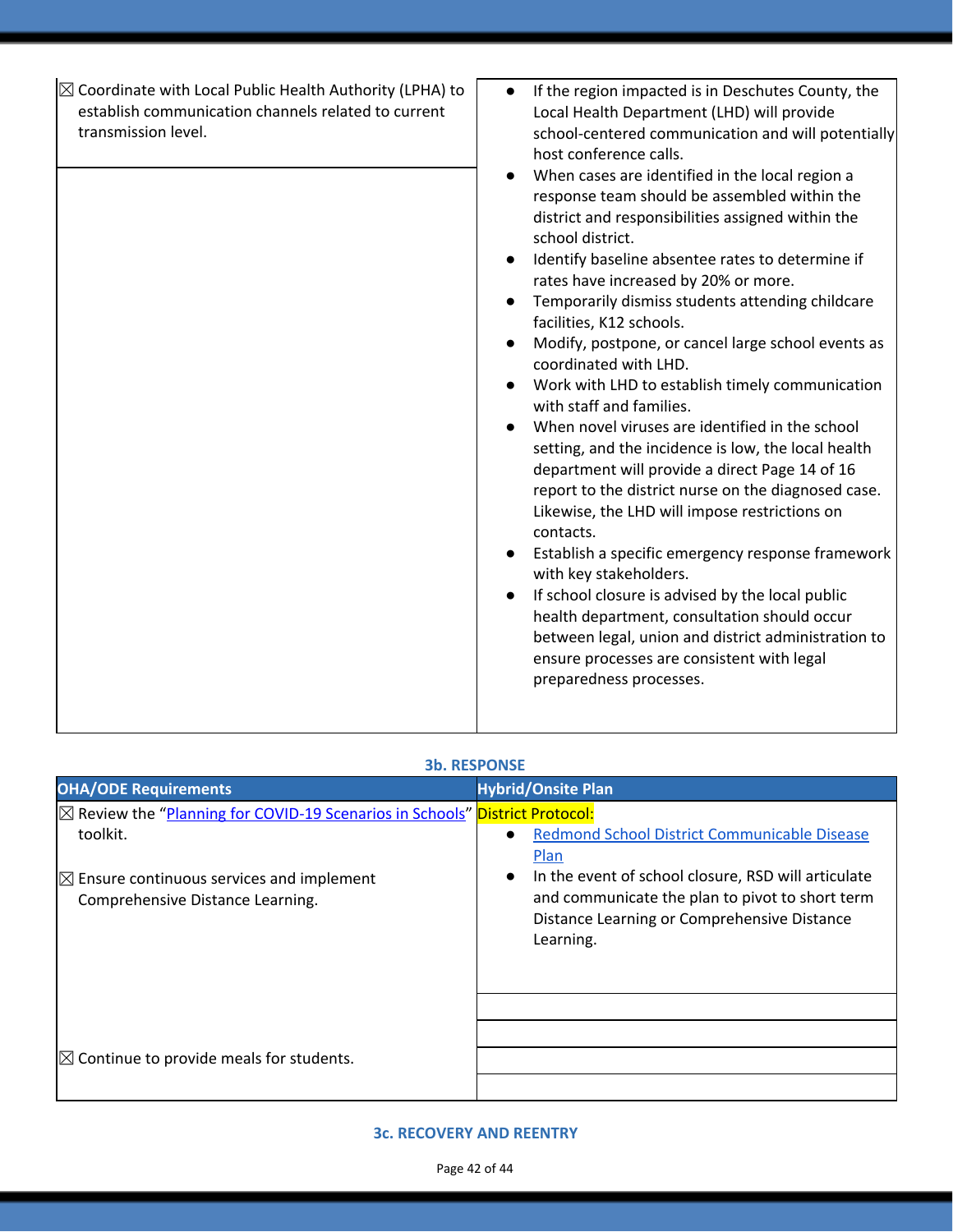| <b>OHA/ODE Requirements</b>                                                                                                                                                          | <b>Hybrid/Onsite Plan</b>                           |
|--------------------------------------------------------------------------------------------------------------------------------------------------------------------------------------|-----------------------------------------------------|
| $\boxtimes$ Review the "Planning for COVID-19 Scenarios in Schools" <b>District Protocol:</b>                                                                                        |                                                     |
| toolkit.                                                                                                                                                                             | <b>Redmond School District Communicable Disease</b> |
|                                                                                                                                                                                      | Plan                                                |
| $\boxtimes$ Clean, sanitize, and disinfect surfaces (e.g., playground                                                                                                                | Oregon Health Authority Communicable Disease        |
| equipment, door handles, sink handles, drinking                                                                                                                                      | Guidance                                            |
| fountains, transport vehicles) and follow CDC guidance                                                                                                                               |                                                     |
| for classrooms, cafeteria settings, restrooms, and<br>playgrounds.                                                                                                                   |                                                     |
| $ \mathbb{Z} $ When bringing students back into On-Site or Hybrid<br>instruction, consider smaller groups, cohorts, and<br>rotating schedules to allow for a safe return to schools. |                                                     |
|                                                                                                                                                                                      |                                                     |



This section must be completed by any public school that is providing instruction through On-Site or Hybrid Instructional Models. Schools providing Comprehensive Distance Learning Instructional Models do not need to complete this section unless the school is *implementing the Limited In-Person Instruction provision under the Comprehensive Distance Learning guidance. This section does not apply to private schools.*

- $\boxtimes$  We affirm that, in addition to meeting the requirements as outlined above, our school plan has met the collective requirements from ODE/OHA guidance related to the 2020-21 school year, including but not limited to requirements from:
	- · Sections 4, 5, 6, 7, and 8 of the *[R](https://www.oregon.gov/ode/students-and-family/healthsafety/Documents/Ready%20Schools%20Safe%20Learners%202020-21%20Guidance.pdf)eady Schools, Safe [Learners](https://www.oregon.gov/ode/students-and-family/healthsafety/Documents/Ready%20Schools%20Safe%20Learners%202020-21%20Guidance.pdf)* guidance,
	- · The *[Comprehensive](https://www.oregon.gov/ode/educator-resources/standards/Pages/Comprehensive-Distance-Learning.aspx) Distance Learning* guidance,
	- · The *Ensuring Equity and Access: Aligning Federal and State [Requirements](https://www.oregon.gov/ode/students-and-family/healthsafety/Documents/Ensuring%20Equity%20and%20Access%20Aligning%20State%20and%20Federal%20Requirements.pdf)* guidance, and
	- · *Planning for [COVID-19](https://www.oregon.gov/ode/students-and-family/healthsafety/Documents/Planning%20and%20Responding%20to%20COVID-19%20Scenarios%20in%20Schools%20August%202020.pdf) Scenarios in Schools*

 $\Box$  We affirm that we cannot meet all of the collective requirements from ODE/OHA guidance related to the 2020-21 school year from:

- · Sections 4, 5, 6, 7, and 8 of the *[R](https://www.oregon.gov/ode/students-and-family/healthsafety/Documents/Ready%20Schools%20Safe%20Learners%202020-21%20Guidance.pdf)eady Schools, Safe [Learners](https://www.oregon.gov/ode/students-and-family/healthsafety/Documents/Ready%20Schools%20Safe%20Learners%202020-21%20Guidance.pdf)* guidance,
- · The *[Comprehensive](https://www.oregon.gov/ode/educator-resources/standards/Pages/Comprehensive-Distance-Learning.aspx) Distance Learning* guidance,
- · The *Ensuring Equity and Access: Aligning Federal and State [Requirements](https://www.oregon.gov/ode/students-and-family/healthsafety/Documents/Ensuring%20Equity%20and%20Access%20Aligning%20State%20and%20Federal%20Requirements.pdf)* guidance, and
- · *Planning for [COVID-19](https://www.oregon.gov/ode/students-and-family/healthsafety/Documents/Planning%20and%20Responding%20to%20COVID-19%20Scenarios%20in%20Schools%20August%202020.pdf) Scenarios in Schools*

We will continue to work towards meeting them and have noted and addressed which requirement(s) we are unable to meet in the table titled "Assurance Compliance and Timeline" below.